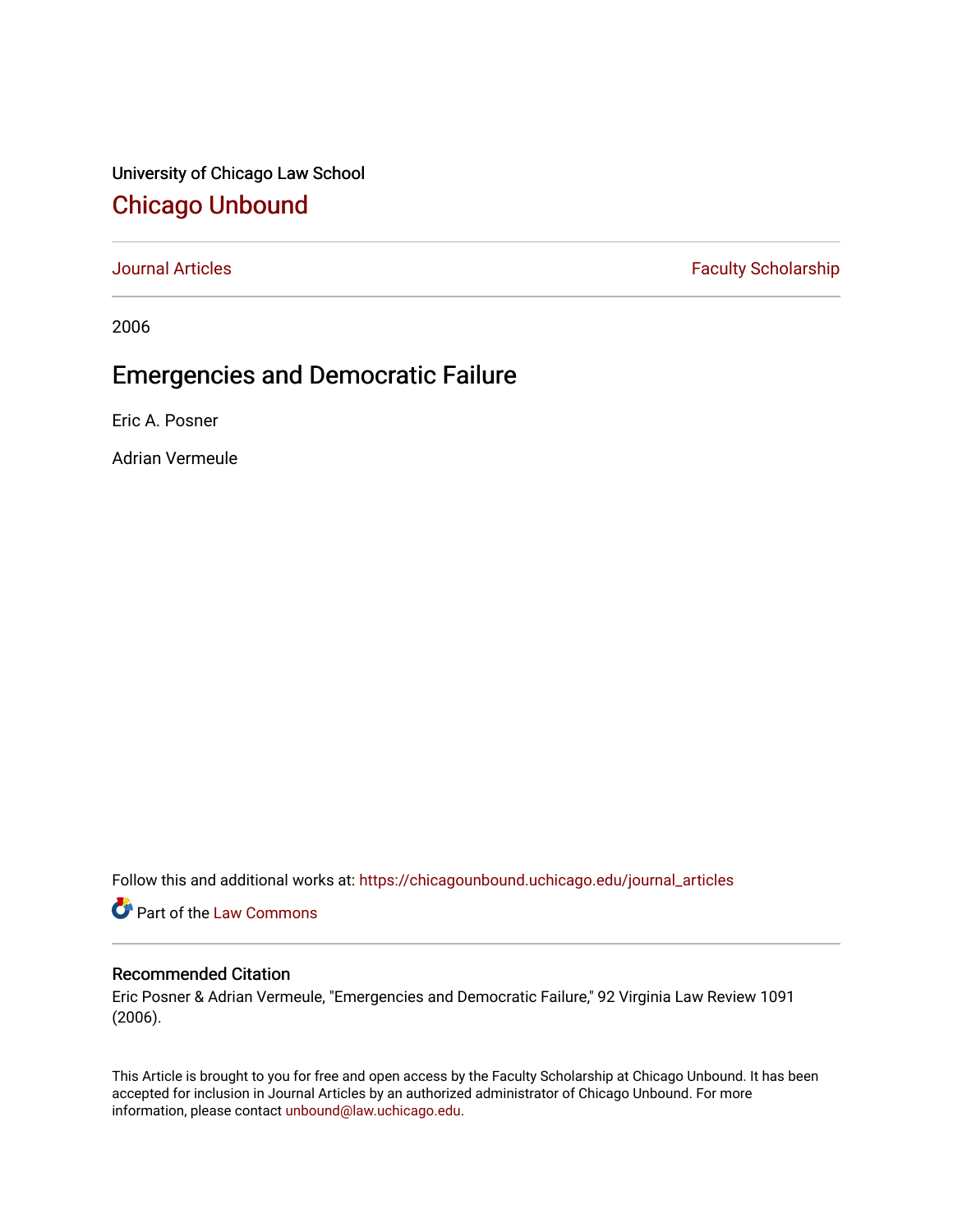# **VIRGINIA LAW REVIEW**

VOLUME 92 **OCTOBER 2006** NUMBER 6

# *ARTICLE*

# EMERGENCIES AND DEMOCRATIC FAILURE

*Eric A. Posner and Adrian Vermeule\**

| B. Democratic Failure, Security, and Liberty  1110         |  |  |
|------------------------------------------------------------|--|--|
| III. DEMOCRATIC FAILURE AND EMERGENCIES  1114              |  |  |
|                                                            |  |  |
| B. The Carolene Products Theory and Emergencies 1118       |  |  |
|                                                            |  |  |
|                                                            |  |  |
|                                                            |  |  |
|                                                            |  |  |
| IV. DEMOCRATIC FAILURE: CITIZENS, ALIENS, AND JUDGES  1128 |  |  |
|                                                            |  |  |
|                                                            |  |  |
|                                                            |  |  |

# 1091

**<sup>.</sup>** The authors are, respectively, Kirkland & Ellis Professor of Law, The University of Chicago and Professor of Law, Harvard Law School. Thanks to Adam Cox, Jacob Gersen, Jack Goldsmith, Saul Levmore, Anup Malani, Tom Miles, Matthew Stephenson, Geof Stone, David Strauss, Cass Sunstein, John Yoo, participants in a workshop at the University of Chicago Law School and a conference at University of California Berkeley Law School, and the editors of the Virginia Law Review for helpful comments. Posner thanks the Lynde and Harry Bradley Foundation and the John M. Olin Foundation for financial support, while Vermeule thanks the Russell J. Parsons Faculty Research Fund for the same. Sean Heikkila and Adam Weinstock provided helpful research assistance.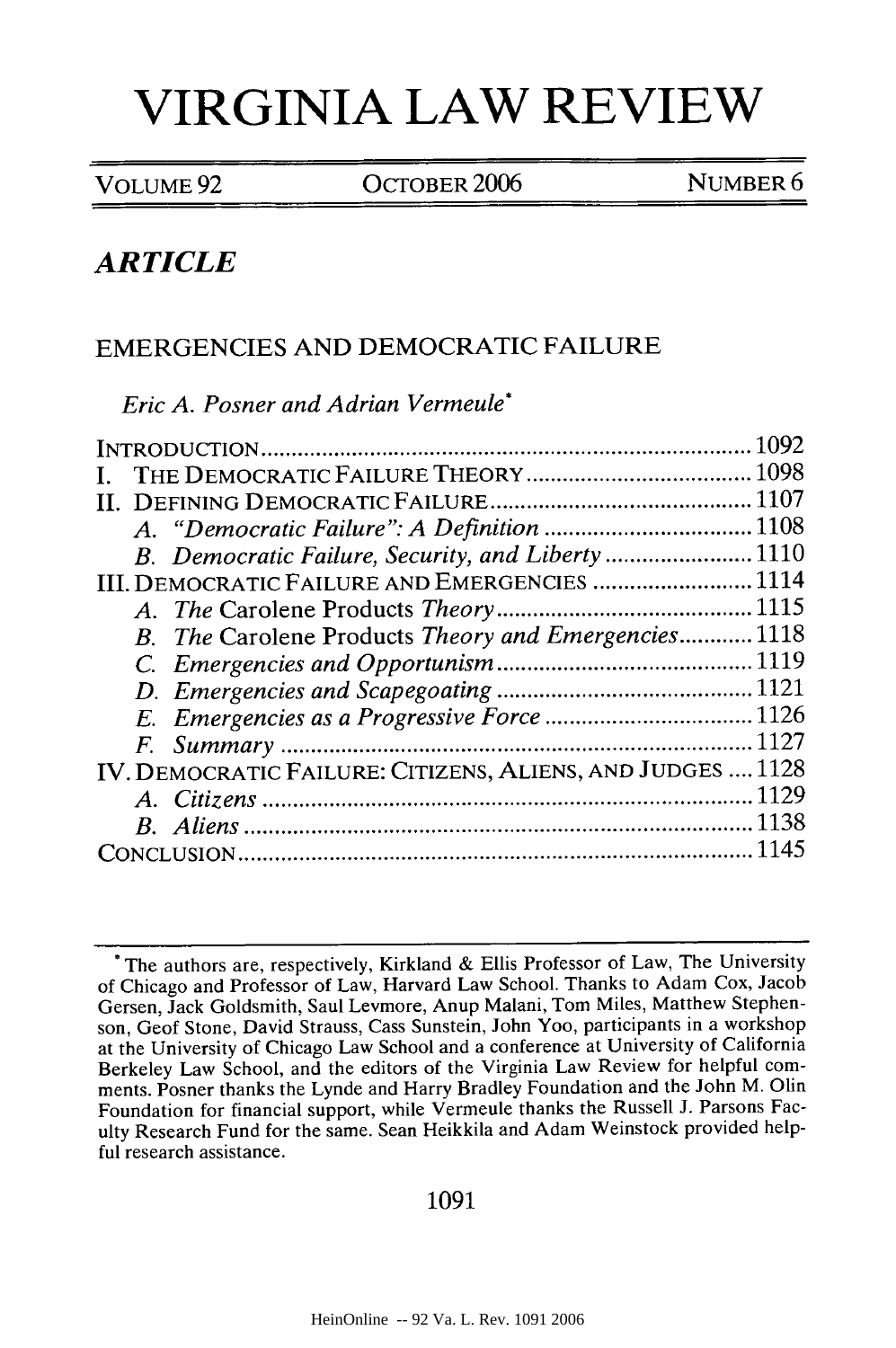#### **INTRODUCTION**

N recent debates about the government's response to terrorism, and more generally about the relationship between emergencies and constitutionalism, a prominent argument has been that malfunctions in the political system will cause anti-terror policies to systematically harm the interests of political, ethnic, or ideological minorities. Of course, in a partially majoritarian democracy, minorities will often lose. Yet those who advance this sort of argument have something more specific in mind. They argue that selfinterested majorities will cause government policy to provide too much security, relative to an impartial baseline somehow defined, because those majorities do not bear the full costs of increased security. Rather, democratic majorities partially externalize the costs of increased security onto minorities. One proponent of the theory explains, "as almost always happens, the individuals whose rights are sacrificed are not those who make the laws, but minorities, dissidents, and noncitizens. In those circumstances, 'we' are making a decision to sacrifice 'their' rights-not a very prudent way to balance the competing interests."<sup>1</sup>

Rational and well-motivated governments will provide more security as threats increase. On what grounds might one want constitutional rules to block this shift? One class of arguments focuses on the risk that governments will act irrationally, due to panic or other decisionmaking pathologies that afflict officials or voters. A different class of arguments, which is our sole focus here, suggests that government will act rationally, but not to maximize the welfare of the whole polity. Instead, these arguments suggest, government will wholly or partially externalize the costs of security onto nonvoters or other politically unrepresented groups. The structure of representation will thus cause government to provide too much security from the social point of view. We dub this view and its variants the "democratic failure theory."

<sup>&#</sup>x27;Geoffrey R. Stone, Perilous Times: Free Speech in Wartime 531 (2004); see also David Cole, Their Liberties, Our Security: Democracy and Double Standards, 31 Int'l J. Legal Info. 290, 310 (2003) (noting a "disturbing historical pattern" of sacrificing minority freedoms that has recurred after 9/11); Jeremy Waldron, Security and Liberty: The Image of Balance, 11 **J.** Pol. Phil. **191,** 194 (2003) (expressing a worry that changes in security policy may "involve[ ], in effect, a proposal to trade off the liberties of a few against the security of the majority").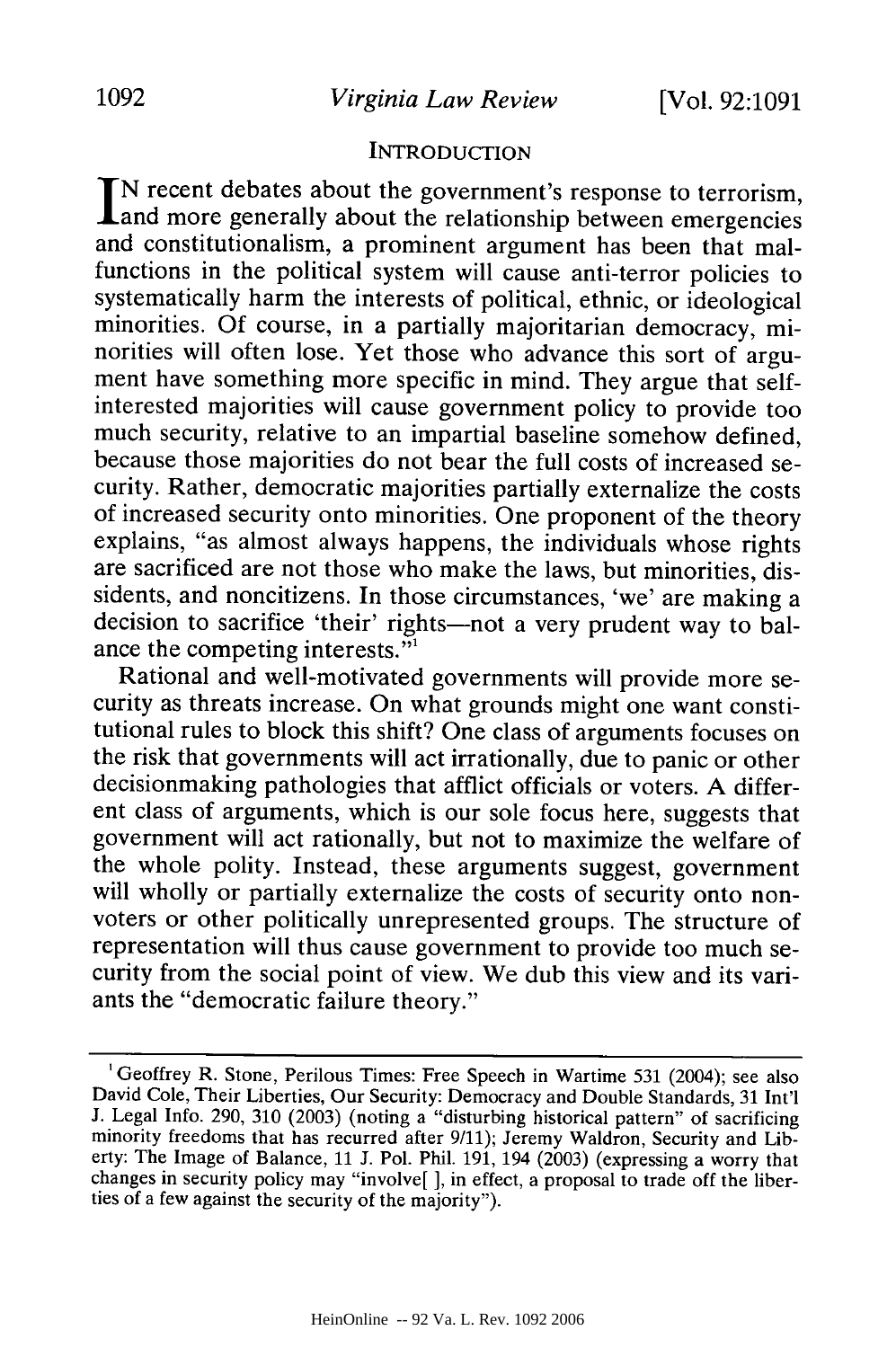On several counts, however, the democratic failure theory is puzzling, and our aim here is to express skepticism about it. First, it is not clear what the account has to do with emergency. The structures of voting and representation that are said to produce democratic failure are the same in both emergencies and normal times. Perhaps the emergency causes a loss for society as a whole. But it is still unclear why the new, post-emergency equilibrium will be relatively worse for the minority than was the old, pre-emergency equilibrium; the minority should get the same proportional slice of the social product it had before, albeit from a smaller pie. The possibility that a majority will externalize costs onto nonvoters or other minorities is just a general structural charge against democratic decisionmaking, one that can apply at any time, not merely in times of emergency or terrorist threat. There is little evidence and no theoretical reason to believe that democratic failure is more likely in emergencies. Indeed, there is some evidence that minorities fare especially well in times of emergency, because government has more need of their contributions. Emergencies have often been an engine of progressive government and policy reform.

Second, just as the democratic failure theory is not really tied to emergencies, neither does it necessarily imply that government will provide excessive security. Political distortions may arise whenever the majority does not bear the full costs of its policies; when this occurs, public goods will be supplied at the wrong levels. But security is just one public good among others. Another such good is liberty, which depends upon government provision of the public goods that protect liberty, such as law enforcement.<sup>2</sup> It is equally consistent with the democratic failure theory that majorities will cause government to supply excessive liberty-insufficient regulation of terrorist threats—when majorities do not bear the full expected costs of terrorism, perhaps because those costs are concentrated in particular areas. Majorities may externalize the costs of liberty as well as the costs of security.

The best interpretation of the democratic failure theory is that it is not really about security policy in times of emergency. According to this version, during emergencies, the standard approach of representation-reinforcing judicial review applies, derived from the

<sup>&</sup>lt;sup>2</sup> See Stephen Holmes & Cass R. Sunstein, The Cost of Rights 20 (1999).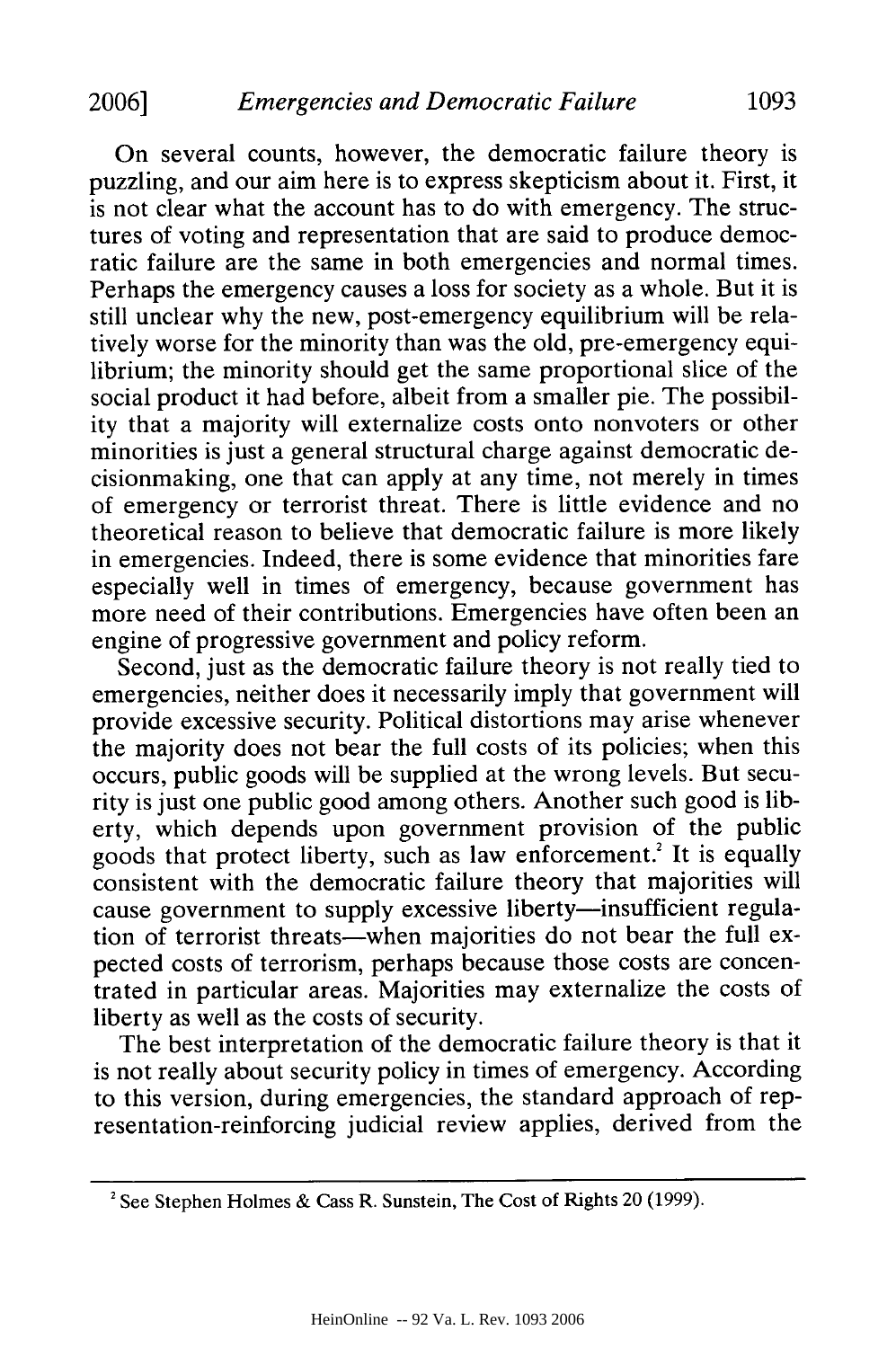Supreme Court's famous *Carolene Products* opinion<sup>3</sup> and the work of John Hart Ely.<sup>4</sup> Courts should presumptively require government to proceed through general laws and policies, as opposed to narrowly targeted ones. Government action directed against dissenters, the disenfranchised, or discrete and insular groups should be strictly scrutinized to smoke out animus or opportunistic scapegoating of ideological, political, or ethnic minorities—and this is true in both emergencies and normal times.

We will suggest, however, that the *Carolene Products* framework misfires during times of war or other emergency, whatever its value in ordinary settings. Here, aliens and citizens present different cases. Where resident aliens and other de jure nonvoters are concerned, there is a serious problem, well-known in democratic theory and elsewhere, that affects the democratic failure theory. Why should the interests of resident aliens be included in the social welfare function that, in the democratic failure theory, provides the baseline for measuring political "distortion"? After all, many governmental decisions affect the interests of residents of Canada or China, despite their lack of representation in the American political system. The puzzle is why the interests of resident aliens should be deemed as weighty as those of citizens, while the interests of nonresident aliens need not be. These problems exist during normal times, but are much accentuated during times of emergency, when the status and regulation of aliens become a more pressing problem.

Where political or ethnic minorities among the citizenry are concerned, the problem of defining the scope of the demos does not arise, but other problems remain. When faced with government action during emergencies, the costs of the searching judicial review recommended by *Carolene Products* increase, often to unacceptable levels. Smoking out government animus or opportunism requires information the judges do not have in times of emergency; the costs of judicial mistakes are higher, because judicial invalidation of a policy necessary for national security may have disastrous consequences; and the sheer delay created by vigorous judicial re-

<sup>&</sup>lt;sup>3</sup> United States v. Carolene Prods. Co., 304 U.S. 144, 152 n.4 (1938).

<sup>&#</sup>x27;See John Hart Ely, Democracy and Distrust: A Theory of Judicial Review 101-02 (1980).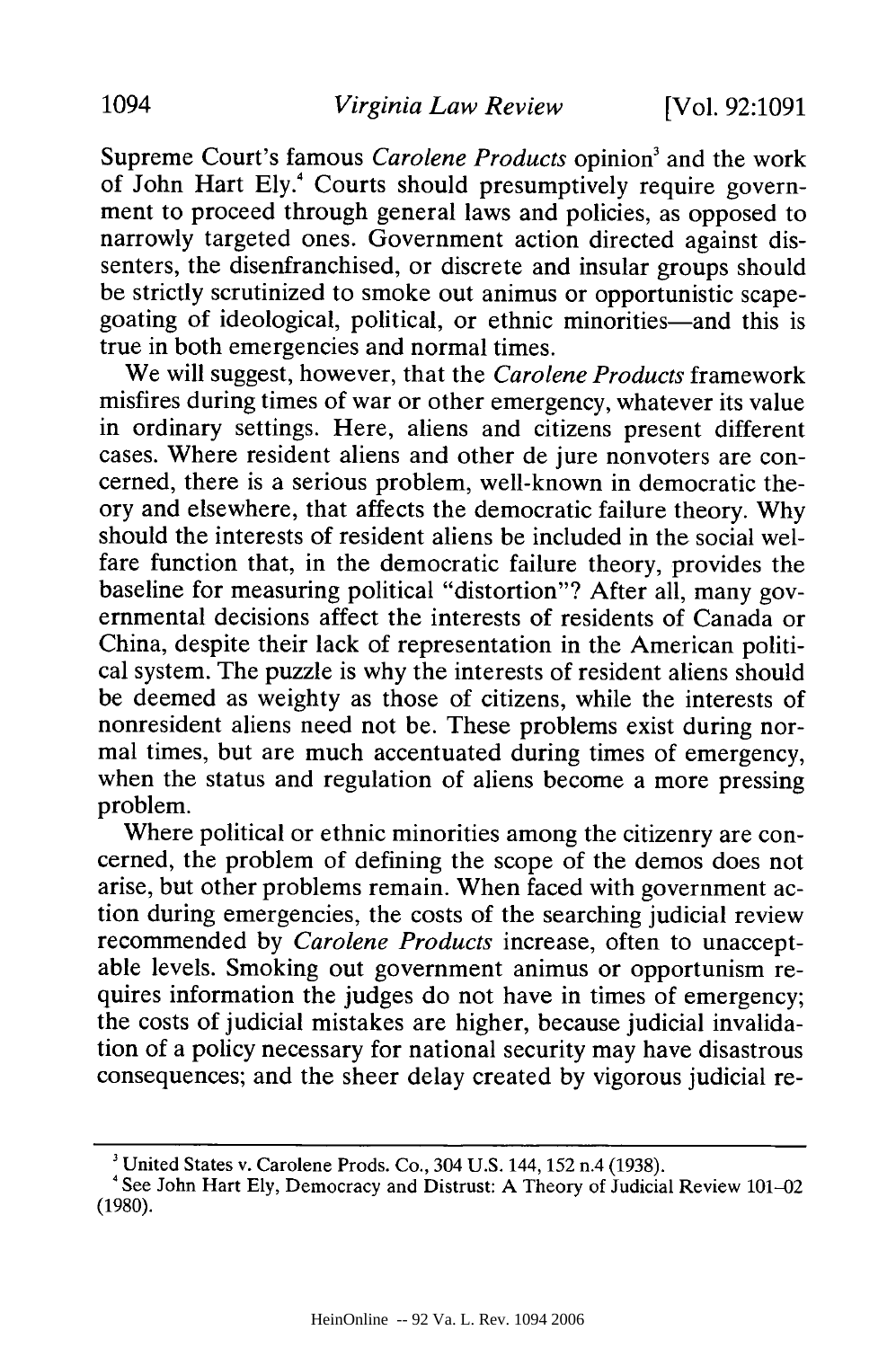view is more costly as well, because time is at a premium in emergencies. The judges know all this, which is why they defer heavily to government in times of emergency, even with respect to policies that democratic failure theorists find, in hindsight, to be infected with animus or opportunism.

The upshot is that the *Carolene Products* approach should neither be accepted nor rejected wholesale; much depends upon the political setting and upon the nature of the groups and interests at issue. Emergencies strain the *Carolene Products* framework, and in some places the framework cannot hold up. At the retail level, we will propose the following views: (1) we will accept for the sake of argument that *Carolene Products* is a sensible approach to judicial review of laws affecting citizens in normal times;<sup>5</sup> (2) we suggest that *Carolene Products* cannot justify genuine heightened scrutiny-non-deferential review-of laws affecting citizens in times of emergency, and that judges will predictably refuse to engage in such scrutiny even if it were desirable; (3) we are skeptical that *Carolene Products* can coherently be applied to laws affecting aliens and other persons who are not obviously members of the political community, either in times of emergency or in normal times. The problem of the boundaries of the political community is, however, most serious in times of emergency, where the regulation of aliens becomes a more pressing issue.

In order to discuss emergencies and democratic failure, one needs a definition of "emergency." Emergencies lie on a continuum, or sliding scale. At one end are routine domestic policies adopted in peacetime, where bureaucracies churn out incremental policy changes. Judges repeatedly see similar issues and become familiar with the costs of blocking or permitting government action. The stakes of particular judicial decisions are generally low. At the other end are policies adopted in times of full-blown crisis, when it is reasonable to believe that serious harms threaten the nation, as in the immediate aftermath of Pearl Harbor or 9/11. Novel threats, heightened public concern, and deaths arising from hostile attacks typify these situations; the ordinary routines of bureau-

<sup>&#</sup>x27;One of us has argued that *Carolene Products* review should not apply even in normal times, see Adrian Vermeule, Judging Under Uncertainty: An Institutional Theory of Legal Interpretation 239-92 (2006), but we will bracket that broader position here.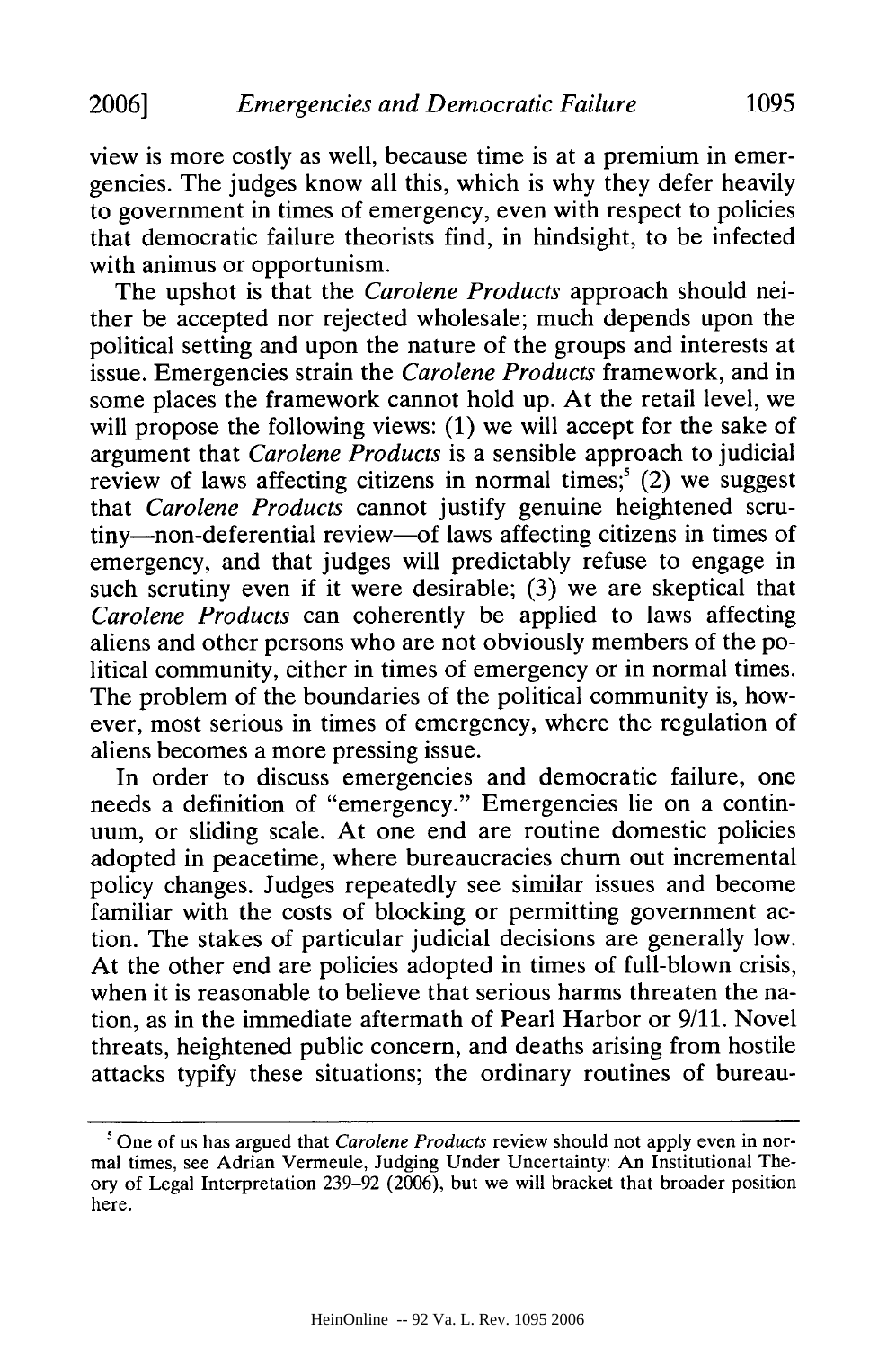cratic policymaking are suspended, and elected officials quickly intervene to redirect resources and reorient policies. Time is of the essence, and the stakes of blocking necessary government action are possibly catastrophic. In between are situations in which government policy is unusually consequential for foreign policy or for national security, but some or all of the features that describe a full-blown emergency are absent. To defer to emergency policy, judges need to be able to distinguish emergencies and nonemergencies, and, although there will be hard borderline cases, especially as an emergency degrades over time, we assume that judges can make this distinction.

The Article is organized as follows. Part I sets out a cost-benefit baseline for security policy and disentangles some conceptual questions. In Part II, we define "democratic failure" and contest the assumption, common to the theories we examine, that there is a necessary link between democratic failure and excessive security. We suggest that the democratic failure theory cannot uniquely predict excessive government provision of security, and that self-interested majorities may also provide excessive levels of other public goods, including liberty. Just as political distortions in normal times cause policy to supply inadequate regulation of firearms and other dangerous goods, so too in times of emergency may political distortions cause insufficient protection of minorities' security, perhaps by inadequate regulation of terrorist threats whose expected costs fall disproportionately on minorities.

Parts III and IV examine two different versions of the democratic failure theory, which hold different views about the relationship between democratic failure and emergencies. In the first version, democratic failure is especially likely in times of emergency. Part III questions this view. Even on the internal logic of the theory, democratic failure is not more likely in times of emergency. If the structure of voting and representation causes government to act on behalf of a majority rather than on behalf of all, this is equally true both during normal times and during emergencies. An emergency is just an exogenous shock that reduces the size of the social pie but that need not change the proportions of the pie that are enjoyed by different groups. There is little historical evidence that democratic failure is especially likely in times of emergency; to the contrary, emergencies have often bettered the position of mi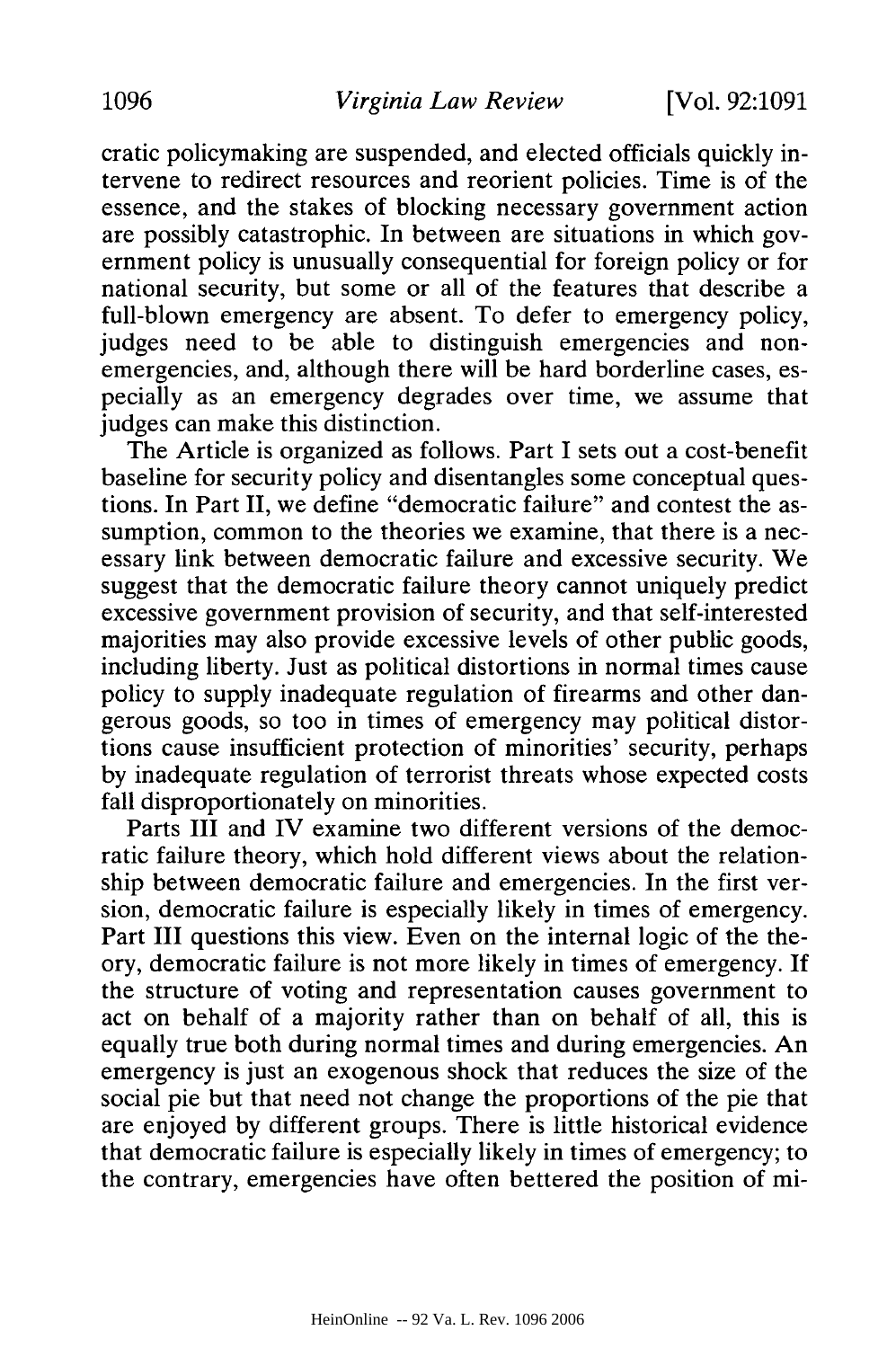norities, because government has greater need of their political, economic, and military contributions.

Part IV addresses a different (and in our view better) version of the democratic failure theory. On this version, democratic failure is no more likely in emergencies than in normal times, but no less likely either. The same *Carolene Products* framework that applies during normal times applies during emergencies. General laws are presumptively valid because they force majorities to internalize the social costs of their actions, but policies or laws that target racial, ethnic, or political minorities should be given strict scrutiny, and are presumptively invalid.

As against this view, we suggest that the standard *Carolene Products* approach comes unglued during times of emergency. Judges face a risk of committing errors in two directions: they may erroneously validate policies that stem from democratic failure, or they may erroneously invalidate measures necessary for national security. The risks and costs of the first type of error are constant across both normal times and emergencies, but in emergencies, the risks and costs of the second type of error spike upward. In times of emergency, judges' information is especially poor, their ability to sort justified from unjustified policies especially limited, and the cost of erroneously blocking necessary security measures may be disastrous. Included among those costs is the cost of delay, which amounts to a temporary blockage of new policies, and which is especially serious during emergencies, where time is critical. In general, the difference in the stakes between emergencies and normal times makes the limited capacities of judges decisive. Historically, judges themselves have recognized this, remaining quiescent until the emergency decays and passes by. In times of emergency, judicial deference is both desirable and predictable, given the high stakes and judges' limited information and competence.

These institutional points apply to both citizens and aliens, but Part IV also considers the distinctive problems that resident aliens pose for the democratic failure theory. We suggest that resident aliens are, if anything, less likely to be subjected to arbitrary discrimination than are discrete and insular subgroups among the citizenry. If aliens lack the vote, they possess an exit option that citizens realistically do not; the structure of the international order will constrain majoritarian oppression of aliens; and aliens' welfare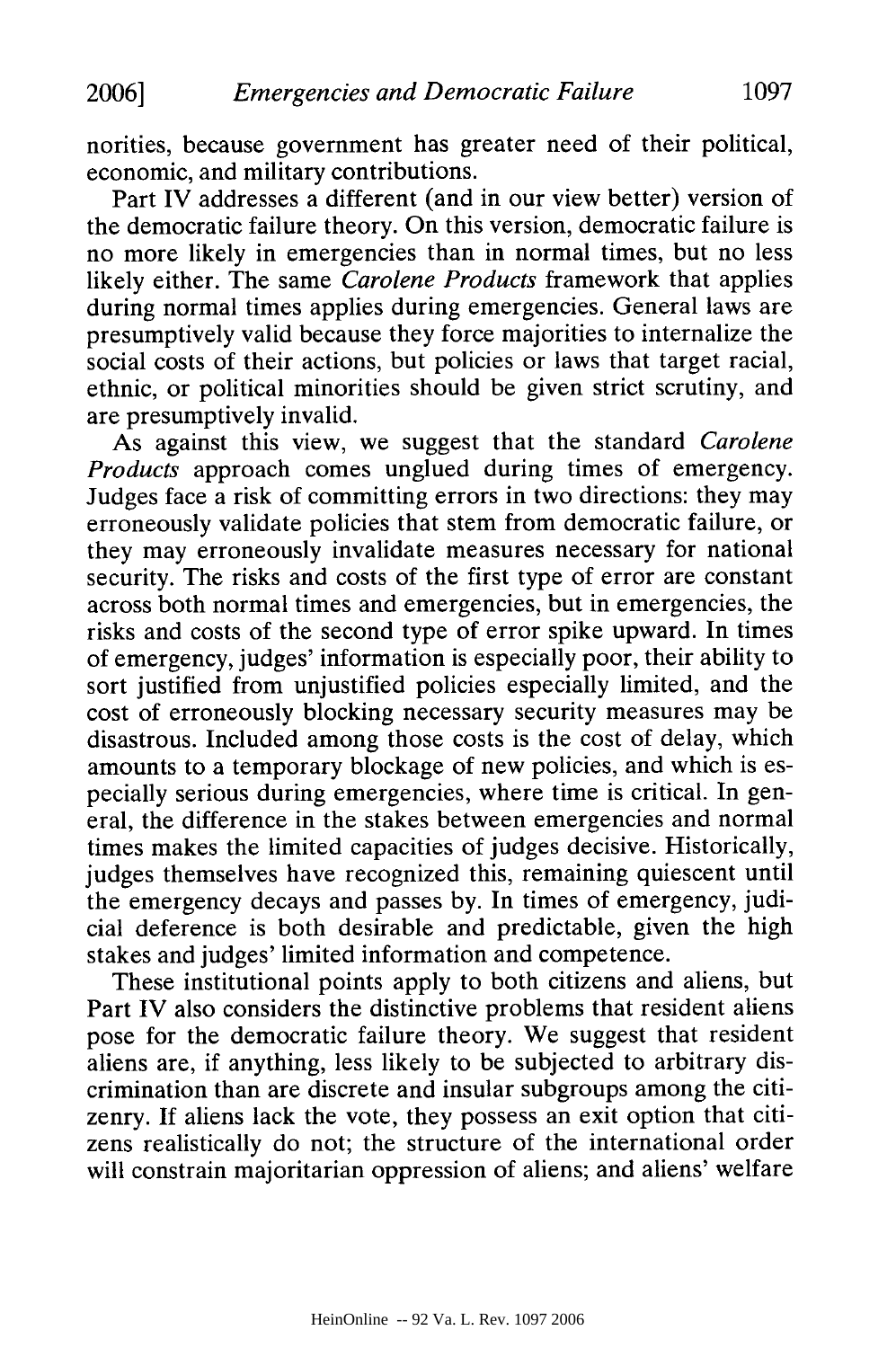will itself be a component of the majority's welfare, which government is assumed to maximize on the democratic failure theory. A brief conclusion follows.

## I. THE DEMOCRATIC FAILURE THEORY

We begin by setting forth a simple account that typically serves as the implicit foil for the democratic failure theory. We assume that there is a basic tradeoff between security and liberty.<sup>6</sup> Both are valuable goods that contribute to social welfare, so neither good can simply be maximized without regard to the other. Of course, at certain levels, security and liberty are complements as well as substitutes; liberty cannot be enjoyed without security, and security is not worth enjoying without liberty. There is something like a Pareto frontier for liberty and security; in some situations, rational policymakers can increase security at no cost to liberty, or increase liberty at no cost to security. But it is plausible to assume that advanced liberal democracies are typically at or near the frontier already. In these circumstances, an appreciable increase in security will require some decrease in liberty, and vice-versa.<sup>7</sup> The problem from the social point of view is one of optimization: it is to choose the point along the frontier that maximizes the joint benefits of security and liberty. (Here and later we bracket and ignore all of the well-known problems with aggregative social welfare functions that compare goods across persons.) Neither security nor liberty is lexically prior; no claims of the type "liberty is priceless" or "security at all costs" will be admitted.

Suppose then that government is both rational and wellmotivated. Here, rational just means that the government makes no systematic errors in assessing the likely effects of increases or decreases in security and liberty. Although government makes mis-

<sup>&</sup>lt;sup>6</sup> Waldron offers a series of cautions about this assumption. Most importantly, Waldron cautions that "diminishing liberty might also diminish security against the state, even as it enhances security against terrorism," Waldron, supra note 1, at 195, and that a proposal may "trade off the liberties of a few against the security of the majority," id. at 194. The latter point is the focus of our argument. The former point identifies a cost of increasing security, and is thus internal to the assumed tradeoff.

We assume a budget constraint—that the courts cannot simply order the government to spend more money in order to enhance liberty (more elaborate procedures at airports that do not unduly delay travelers, for example) without reducing security.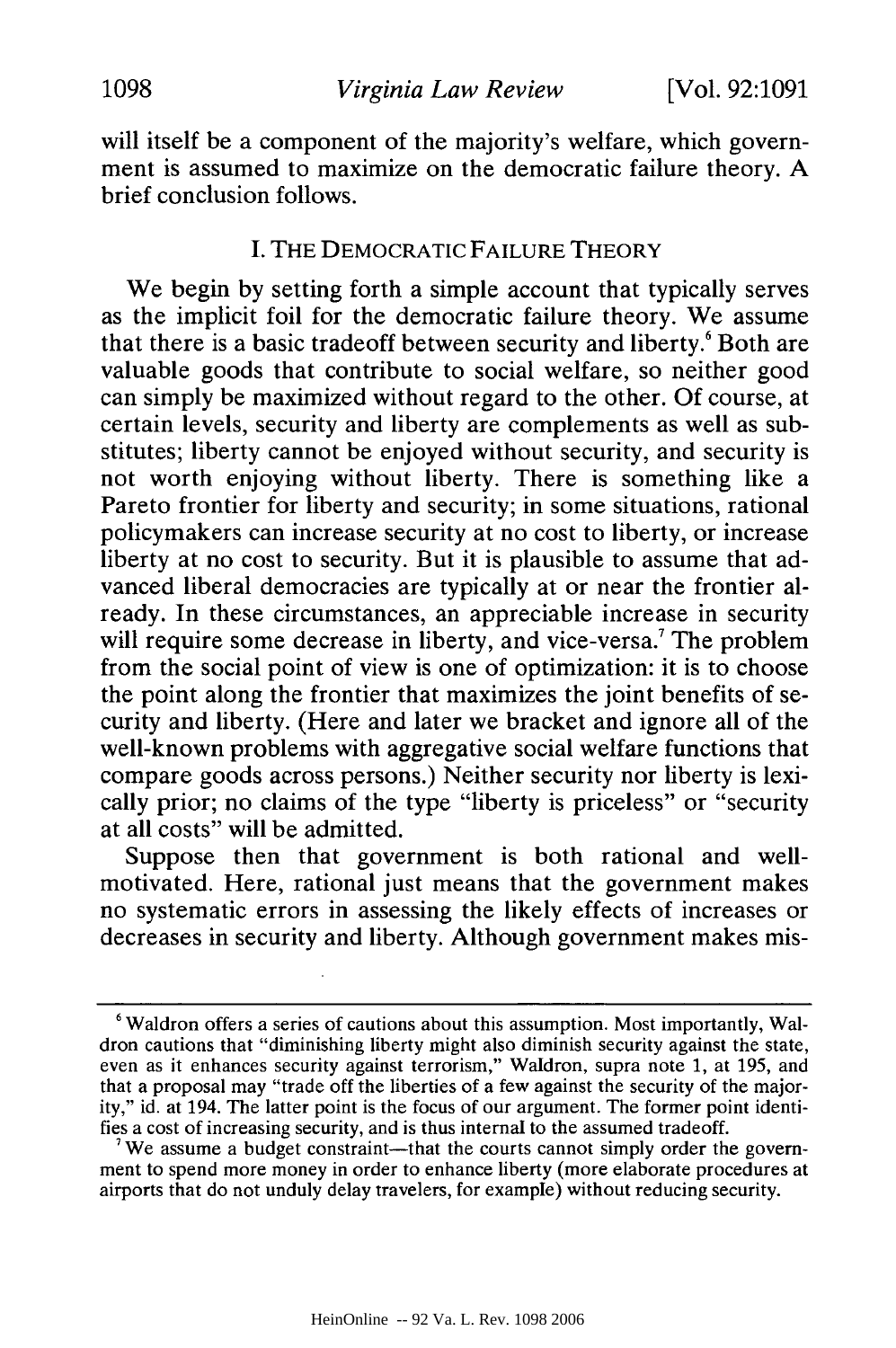takes, those mistakes are randomly distributed, and error in one direction is no more likely than in the other; thus government's assessments are correct on average. Well-motivated means that the government acts so as to maximize the welfare of all persons properly included in the social welfare function. This formulation is deliberately vague, because we bracket for now the problem of whose welfare, exactly, should enter into the social welfare function. In Part IV we examine more and less expansive views on this question: perhaps the welfare only of citizens should be taken into account, or of citizens plus resident aliens, or of all persons affected by government policies wherever they reside.

How will a rational and well-motivated government respond to terrorist threats? As the benefits of security increase due to exogenous threats such as terrorism, a well-functioning government will supply more security and less liberty, because the value gained from the increase in security will exceed the value lost from the decrease in liberty. Again, government may make mistakes, but is no more likely to make mistakes about security policy than it is about more routine business, and any skew in governmental decisionmaking will not be predictable or systematic.

If this simple picture is right, then it is hopeless for judges to attempt to second-guess government security policy. In particular cases, judges may do better than government at assessing the relative likelihood of threats to security and liberty, or the overall costs of particular policies, but this will be wholly fortuitous. Judges who think they have guessed better may actually be worse at making such assessments. Judges are generalists, and the political insulation that protects them from current politics also deprives them of information,' especially information about novel threats and necessary responses to those threats. If government can make mistakes by adopting unjustified security measures, judges can make mistakes as well, sometimes invalidating justified security measures. There is no general reason to think that judges can do better than government at balancing security and liberty. Constitutional rules do no good, and some harm, if they block government's attempts to adjust the balance as threats wax and wane. When judges or

<sup>&</sup>lt;sup>8</sup> See Neil K. Komesar, Imperfect Alternatives: Choosing Institutions in Law, Economics and Public Policy 141 (1994).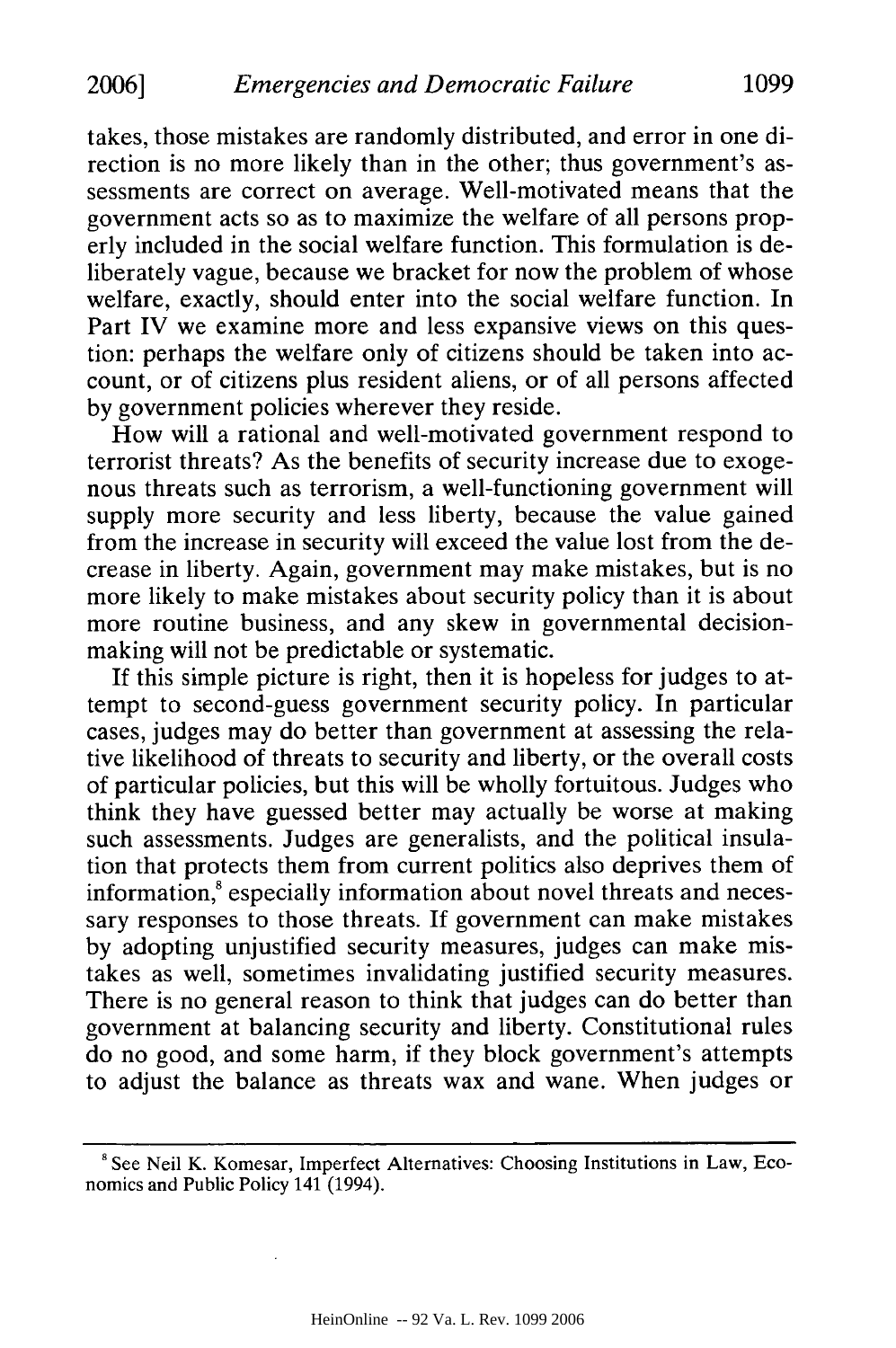academic commentators say that government has wrongly assessed the net benefits or costs of some security policy or other, they are amateurs playing at security policy. If government's decisionmaking is undistorted, then there is no reason to expect that it can be bettered in any systematic way.

Of course, the commentators frequently deny that the simple picture we have set out is correct. The basic claim is that government's decisionmaking is subject to systematic distortions of cognition (including emotional reactions) or of motivation. Commentators either deny that government acts rationally, deny that it acts as a well-motivated decisionmaker, or deny both assumptions.

One class of arguments denies that government chooses policies rationally; we label this "the panic account." Government officials panic, or else government officials are rational but act as tightly constrained agents who supply the irrational policies that panicked constituents demand. Some versions of the panic account center on the role of emotions, such as fear, in governmental decisionmaking; some are more strictly cognitive, focusing on heuristics and biases such as availability; some emphasize social influences, such as herding and group polarization. In any of these versions, however, the panic account holds that government does not form accurate (on average) assessments of threats, and will thus provide excessive security.

In other work, we have expressed skepticism about the panic account on several grounds." Fear can improve decisionmaking as well as hamper it because fear supplies motivation that can overcome preexisting inertia. In some circumstances, fear can even sharpen the assessment of threats. Cognitive failings and social influences have no inherent valence; although they are capable of generating *security panics,* which cause government to supply excessive security, they are equally capable of generating *libertarian panics,* which cause government to supply inadequate security measures. In any event, there is no class of decisionmakers who can be insulated from panic at an acceptable cost, not even judges.

<sup>&</sup>lt;sup>9</sup> See, e.g., Stone, supra note 1, at 528–29; Cass R. Sunstein, Fear and Liberty, 71 Soc. Res. 967, 977 (2004).<br><sup>10</sup> See Eric A. Posner & Adrian Vermeule, Accommodating Emergencies, 56 Stan.

L. Rev. 605, 626 (2003); Adrian Vermeule, Libertarian Panics, 36 Rutgers L.J. 871, 872-79 (2005).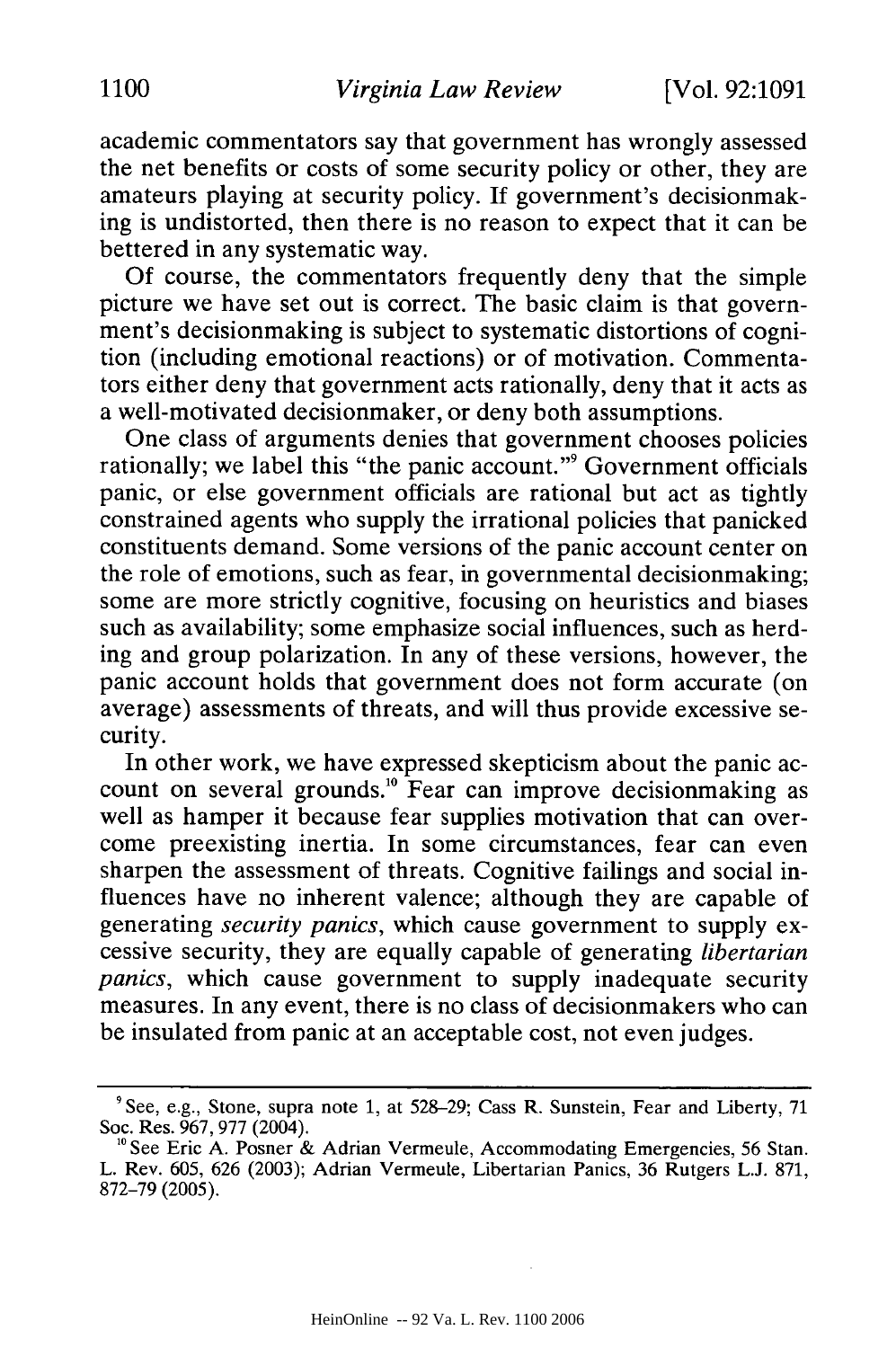Here we focus on a different class of arguments, the *democratic failure theory.* This account differs from the panic account because it accepts that government officials are rational, and act as agents for a majority of citizen-voters who are also rational. (Later we discuss the possibility that officials enjoy agency slack.) What is distinctive is a further assumption: the citizen-voters are not only rational but self-interested, and this causes their governmental agents to supply security policies that benefit the majority at the expense of political, ideological, or ethnic minorities. Government chooses security policy rationally, but its goal is to maximize the welfare of current democratic majorities, rather than the overall welfare of the polity. From the social point of view, government acts rationally but not in a well-motivated fashion.

There are several important variants of this theory. One dimension of variation involves the identity of the relevant majorities and minorities. Sometimes, "the majority" refers to political majorities in a strict sense: citizens, who are also voters, make up the majority, and those who cannot vote make up the minority. Although the class of non-voters includes some citizens, such as children and (in some states) ex-felons, the emphasis in this version is typically upon resident aliens, illegal immigrants, and other outsider groups who are formally barred from the franchise. Here, an important claim is that security policy after 9/11 has imposed large and differential burdens upon aliens and immigrants; according to this view, the disenfranchisement of these groups ensures that majoritarian politics will not adequately represent their interests. The voting majority instead externalizes all or part of the costs of security. For examples, consider the detention of illegal immigrants on security grounds; the presidential order establishing military commissions, which applied only to non-citizens; the USA PATRIOT Act's special provisions for non-citizens; and the treatment of aliens detained at Guantanamo Bay.

In another version, "minority" refers to some ethnic or racial minority, such as Arab-Americans, and "majority" refers (usually implicitly) to whites. Here, the claim, although usually implicit, is that ethnic minorities are formally entitled to vote but lack effective political power, ensuring that democratic decisionmaking will not adequately weigh their interests. After 9/11, on this view, new security policies have imposed differential burdens on minorities.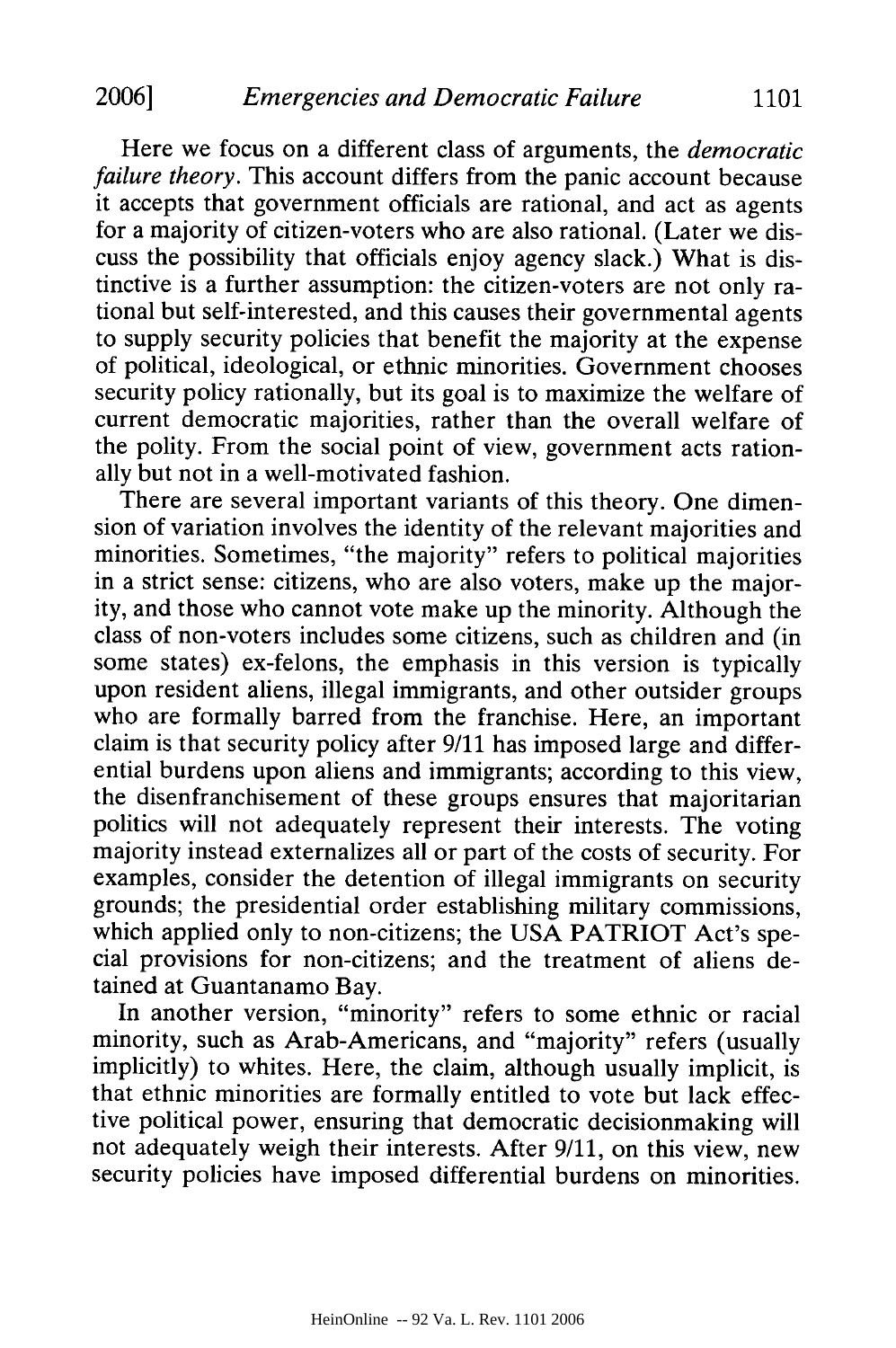Consider the possibility that federal officials have been engaging in ethnic profiling in airport screening and other security-related searches, or the FBI's program of interviewing non-citizen ethnic Arabs who might pose security risks. The occasional emphasis on ethnic minorities blurs the boundaries between the panic account and the democratic failure theory. To the extent that security policies such as ethnic profiling are said to embody invidious discrimination, rather than statistically rational discrimination, democratic failure may stem from irrational standing passions and ethnic animus.

These two versions of the democratic failure theory contain some overlap. Important policies after 9/11 have applied only to non-citizens, yet within that category have focused on ethnic minorities. Examples, some of which we have previously touched upon, include the special registration program, now defunct, which required aliens in the United States from a designated list of (almost exclusively) Muslim nations to register with the INS; the Absconder Initiative, which targeted aliens from nations with substantial al Qaeda presence for removal; and Operation Liberty Shield, which requires the mandatory detention of asylum applicants from such nations.<sup>11</sup> Such programs combine selective regulation of noncitizens with selective regulation of Arabs, Muslims, or both.

If the diagnosis is democratic failure, what is the prescription? Either in the case of non-citizen nonvoters such as resident or temporary aliens, or in the case of dissenters or ethnic minorities among the citizenry, the democratic failure theory applies or adapts to emergencies the idea of representation-reinforcing judicial review of democratic decisionmaking"2 stemming from *Carolene Products.* If government cannot be trusted to engage in ordinary balancing of security and liberty because systematic distortions produce excessive levels of security, judges should develop rules that produce a kind of second-order balancing. The aim of these second-order rules is to push governmental decisions on the

<sup>&</sup>lt;sup>11</sup> Adam B. Cox, Citizenship, Standing, and Immigration Law, 92 Cal. L. Rev. 373, 413-14 (2004). 2 We will assume that *Carolene Products* review applies equally to statutes and to

executive action under constitutional or statutory authority. *Carolene Products* is concerned with a form of majoritarian distortion; it is not concerned with whether the source of the distortion is an elected legislature or an elected executive.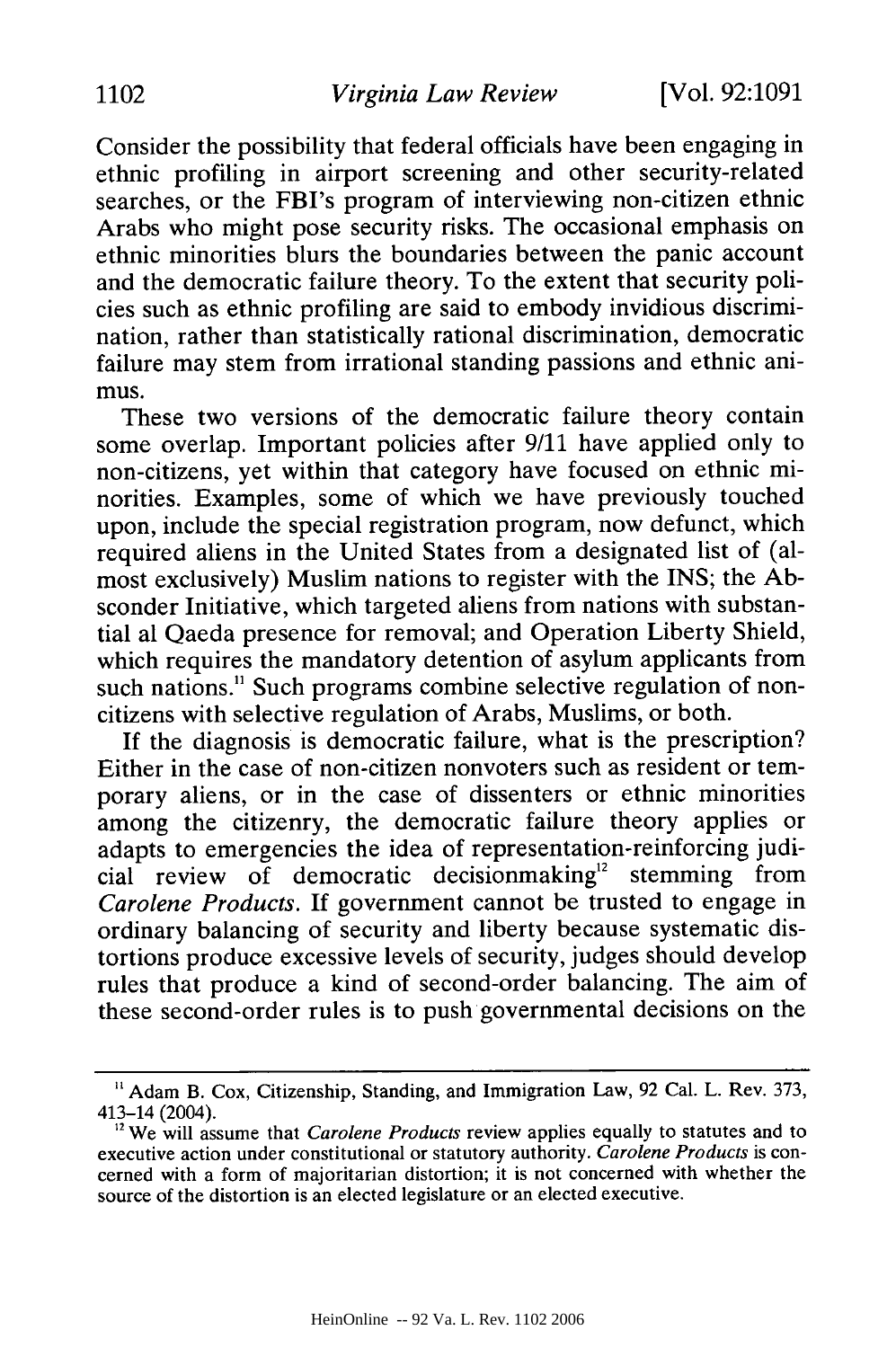security-liberty tradeoff back towards the optimum. One prescription is prophylactic overprotection of free speech, although this is typically tied to the panic account, which supposes that emergencies will produce "pathological periods" during which government officials will overregulate political speech.3 For the democratic failure theory, the crucial prescription is *generality:* laws must apply generally to all affected classes of citizens or persons to ensure that majorities do not impose selective burdens on others that voters would be unwilling to bear themselves. In Justice Jackson's words, "there is no more effective practical guaranty against arbitrary and unreasonable government than to require that the principles of law which officials would impose upon a minority must be imposed generally."<sup>14</sup> In our terms, generality ensures that democratic majorities internalize the costs of government policies.

It is not clear, however, what the *Carolene Products* framework has to do with emergencies; it is a standard framework for judicial review in normal times on purely domestic issues. Theories of democratic failure often leave the connections among emergencies, democracy, and *Carolene Products* review unspecified or opaque. We may distinguish three possible views, as follows:

(1) Judicial review should be stricter in emergencies than in normal times. This is a straightforward entailment of the panic account, which theorists frequently run together with the democratic failure theory. In the pure form of the democratic failure theory, however, it is unclear why democratic failure should be more worrisome in times of emergency. The basic mechanism of democratic failure-the mismatch between formal voting rights or de facto political influence on the one hand, and the population whose welfare government should promote on the other-exists both in emergencies and in normal times. Democratic failure theorists seem to worry that majorities will scapegoat minorities during emergencies or seize on the emergency to harm minorities in opportunistic fashion, but that worry lacks a direct con-

<sup>&</sup>lt;sup>13</sup> See Vincent Blasi, The Pathological Perspective and the First Amendment, 85 Colum. L. Rev. 449,449-52 (1985).

<sup>1</sup> <sup>4</sup> Ry. Express Agency, Inc. v. New York, 336 U.S. 106, 112 (1949) (Jackson, J., concurring).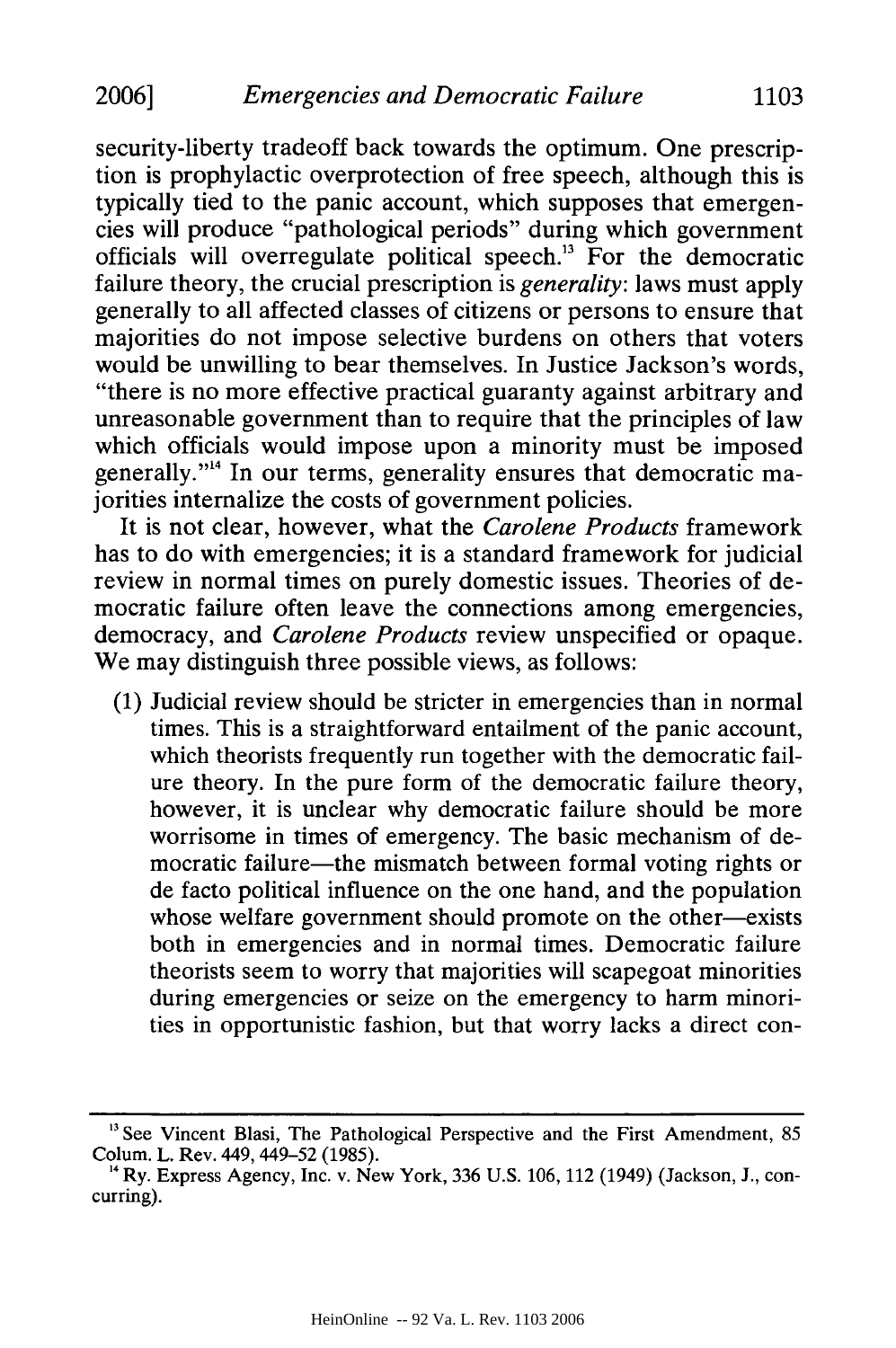nection to the mechanisms of distortion that these theorists typically adduce. We expand upon these puzzles below.

- (2) Judicial review should be equally strict in emergencies and in normal times. This does not follow from the panic view, which supposes that governmental decisionmaking suffers from special distortions in times of emergency. The democratic failure theory might best be understood to adopt this position; however, proponents of the account would cheerfully concede that there is nothing special about emergencies. The same representationreinforcing approach that always applies still applies in times of emergency. We suggest below that this is the best version of the democratic failure theory. But if it is, then democratic failure is not a distinctive lens through which to view security policy.
- (3) Judicial review should be less strict, and more accommodating or deferential, in emergencies than in normal times. Courts cannot systematically improve upon government's first-order balancing of security and liberty. Whatever hope they have of doing so in normal times, as in ordinary criminal settings where security and liberty trade off against each other, is dramatically attenuated during times of emergency, because the judges' information is especially poor and the costs of judicial mistakes are especially high.

Our view is that position (3) is correct and that positions (1) and (2) are wrong. One might claim that this view attacks a straw man. On this claim, even the most vociferous critics of judicial passivity during emergencies agree that judges should be more deferential during emergencies than during normal times; the critics' complaint is only that judges go too far, and are more deferential than circumstances warrant. We agree that this is a possible reading of the critics, though they are hardly clear on this point. Their relentless assault on the history of judicial deference during emergencies, however, suggests that if they do think judges should be more deferential during emergencies than during normal times, then they believe that emergency-level deference should still be low.<sup>15</sup> Our view, by contrast, is that emergency-level deference should be high,

**<sup>15</sup>**See, e.g., Stone, supra note 1, at 542-50.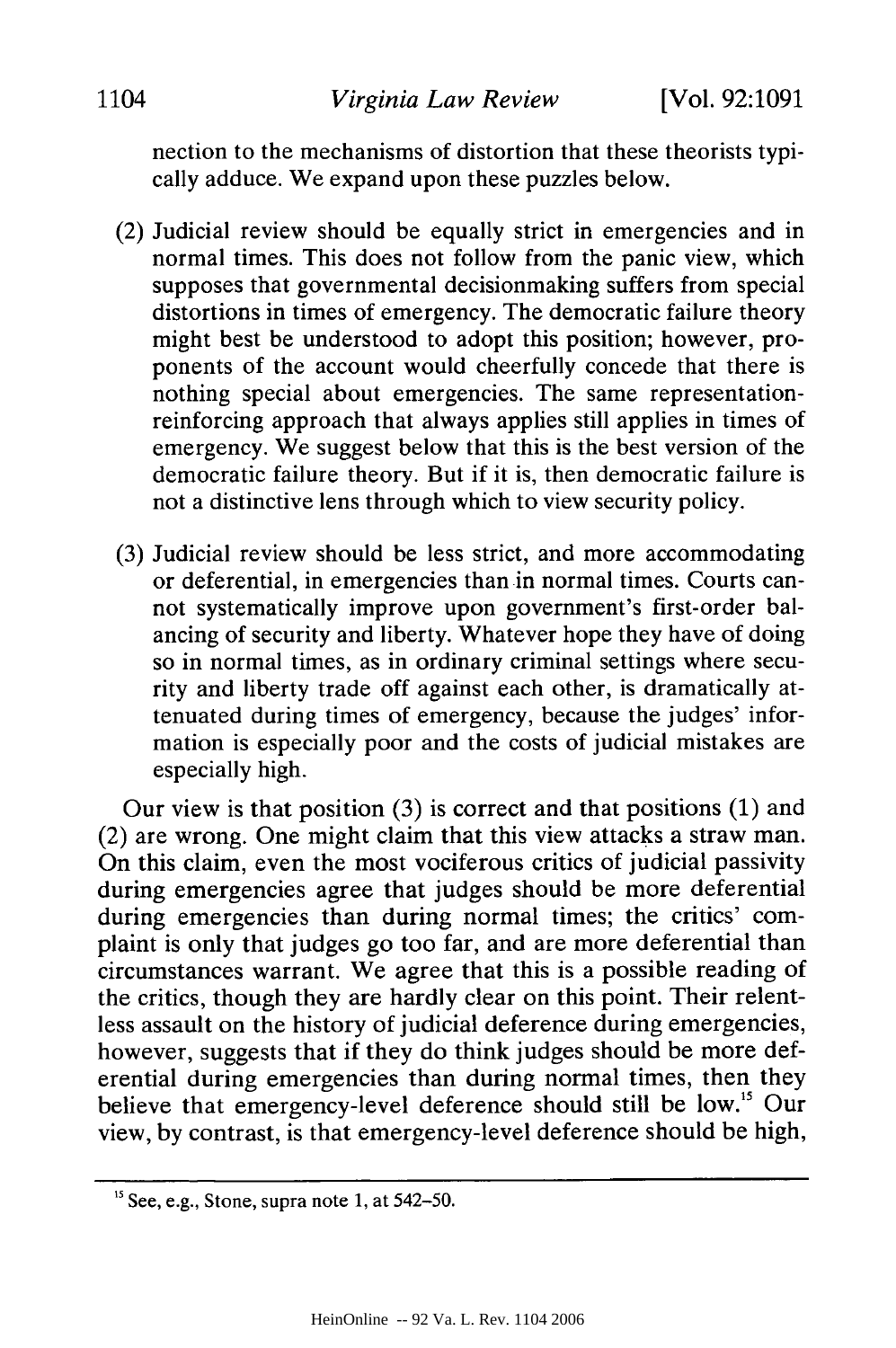as high as it has in fact been historically. It is impossible to quantify this difference, or describe it with specificity, but the practical implications are clear. The critics think that history shows that judges have exercised too much deference; we think that history shows that judges have acted correctly. The critics urge judges to strike down post-9/11 Bush administration policies; we think that judges should defer, as they always have done, though we have no view about whether these post-9/11 policies are correct.

Note that the strictness of judicial review refers to the actual level of deference judges afford to government, rather than to the nominal rules of scrutiny that judges employ. We may illustrate with the case of non-general laws that impose differential burdens on ethnic minorities or aliens. Suppose that judges apply some form of strict or at least heightened scrutiny to such laws in normal times, but admit an exception for cases in which government has an especially important or compelling interest. In times of emergency, judges might say either that non-general laws receive reduced scrutiny, or that non-general laws are to receive the "same" heightened scrutiny that they would receive in normal times. Even the latter position could be compatible with increased deference to government if judges recognize a broader range of compelling government interests in emergencies than in normal times. In what follows, we will focus solely on the operational level of judicial deference to government, which may be either high or low, rather than on the nominal rules. In our terminology, either increasing the range of interests that count as compelling or decreasing the weight of interests counted as compelling amounts to increased deference afforded to government.

For completeness, we will mention several further complications surrounding the democratic failure theory. The first issue involves the standard question of whether democratic failure should be measured against a welfarist baseline or against some non-welfarist theory of rights. We will largely ignore this complication; for simplicity, we will state the democratic failure argument in welfarist terms. This need not be a sectarian or contentious assumption, nor does it produce a major distortion of the arguments. For one thing, rights are themselves an important component of welfare. More importantly, the differences between welfarist and non-welfarist accounts of rights are not relevant to the issues we discuss. Differ-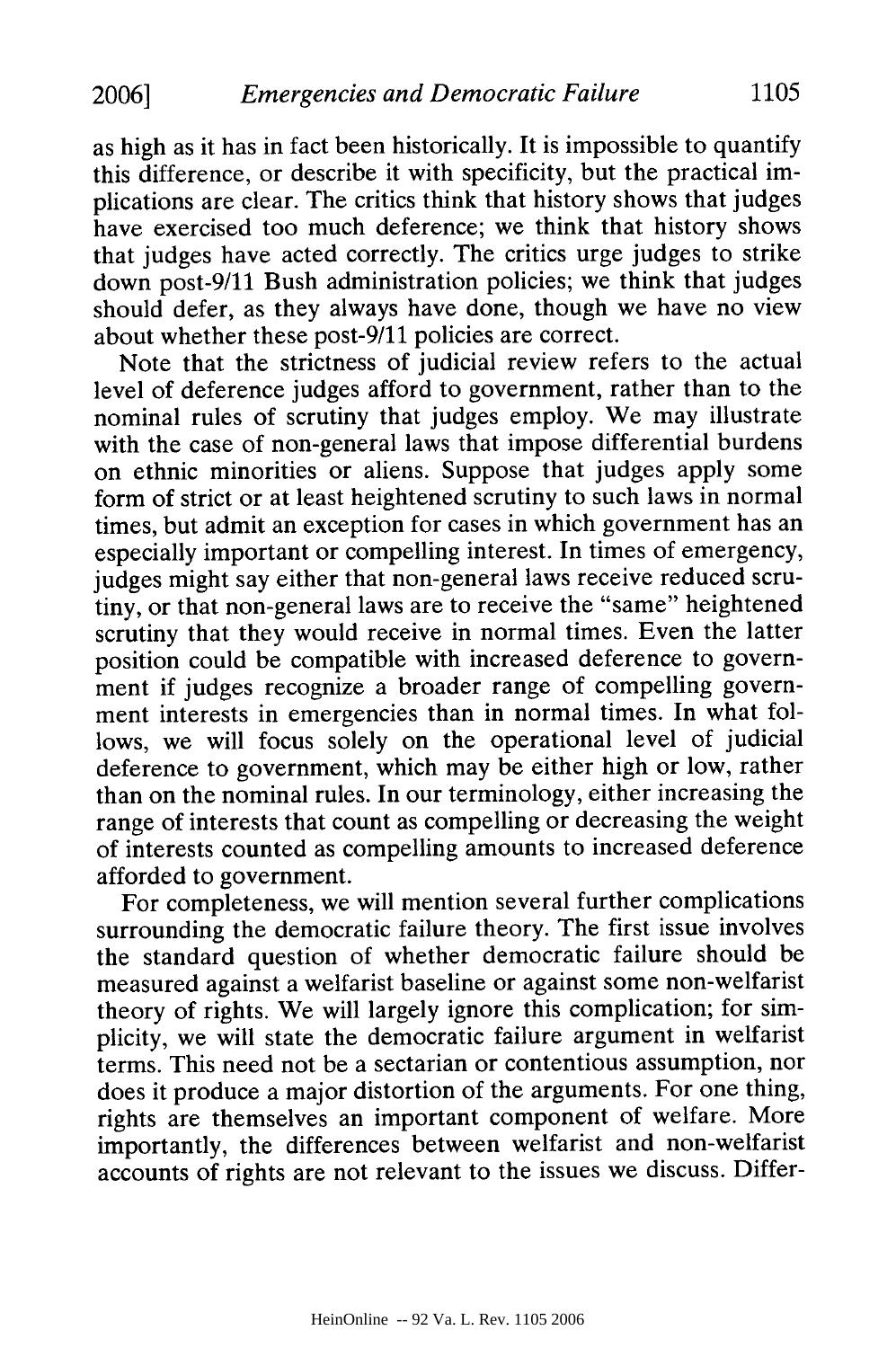ences between foundational theories of rights rarely make a difference to the institutional issues surrounding emergencies and democratic failure, so our welfarist statement of the theory is just an expository convenience.

Second, the democratic failure theory is sometimes combined with a concern about the ratchet effects of security policies. For example, one commentator writes, "[t]he argument that we are only targeting aliens' rights, and therefore citizens need not worry, is in an important sense illusory, for what we do to aliens today provides a precedent for what can and will be done to citizens tomorrow."<sup>16</sup> We will ignore the ratchet issue here.<sup>17</sup>

Third, some strands of the democratic failure theory emphasize that laws and policies should be "general."<sup>8</sup> It is unclear whether this is the same as the *Carolene Products* approach; we will treat praise for generality as a minor variant of *Carolene Products.* "Generality" cannot be taken literally; a statute that applies only to a very small class is fine, not even presumptively bad, so long as some normatively valid reason to target that class exists. The rationale for the classification is still general, in the sense that it would apply to anyone similarly situated.<sup>19</sup> Generality, by itself, has no normative appeal: "[r]acial, religious, and all manner of discrimination are not only compatible [with] but often [are] institutionalized by general rules."<sup>20</sup> The question is what counts as a valid reason for targeting or selectively burdening a subgroup, and the appeal to "generality" does not help with that question. The real worry is that the relevant class will be defined along prejudiced or invidious lines, according to some entirely independent theory of prejudice or invidiousness. A theory of judicial review under which judges should ensure the generality of laws and policies is either

**<sup>16</sup>**Cole, supra note 1, at 304.

 $17$  For our criticism of the ratchet theory, see Posner & Vermeule, supra note 10, at 610-26.

**<sup>&</sup>quot; See** Cass R. Sunstein, Laws of Fear: Beyond the Precautionary Principle 214-17 (2005) (advocating judicial requirements of generality in government action during emergencies).

<sup>&</sup>lt;sup>19</sup> The Supreme Court once said that a statute applying only to Richard Nixon defined "a legitimate class of one." Nixon v. Adm'r of Gen. Servs., 433 U.S. 425, 472 (1977); see also Vill. of Willowbrook v. Olech, 528 U.S. 562, 564-65 (2000) (holding that a homeowner may claim that the village arbitrarily treated her as a "class of one").<br><sup>20</sup> Joseph Raz, The Authority of Law 216 (1979).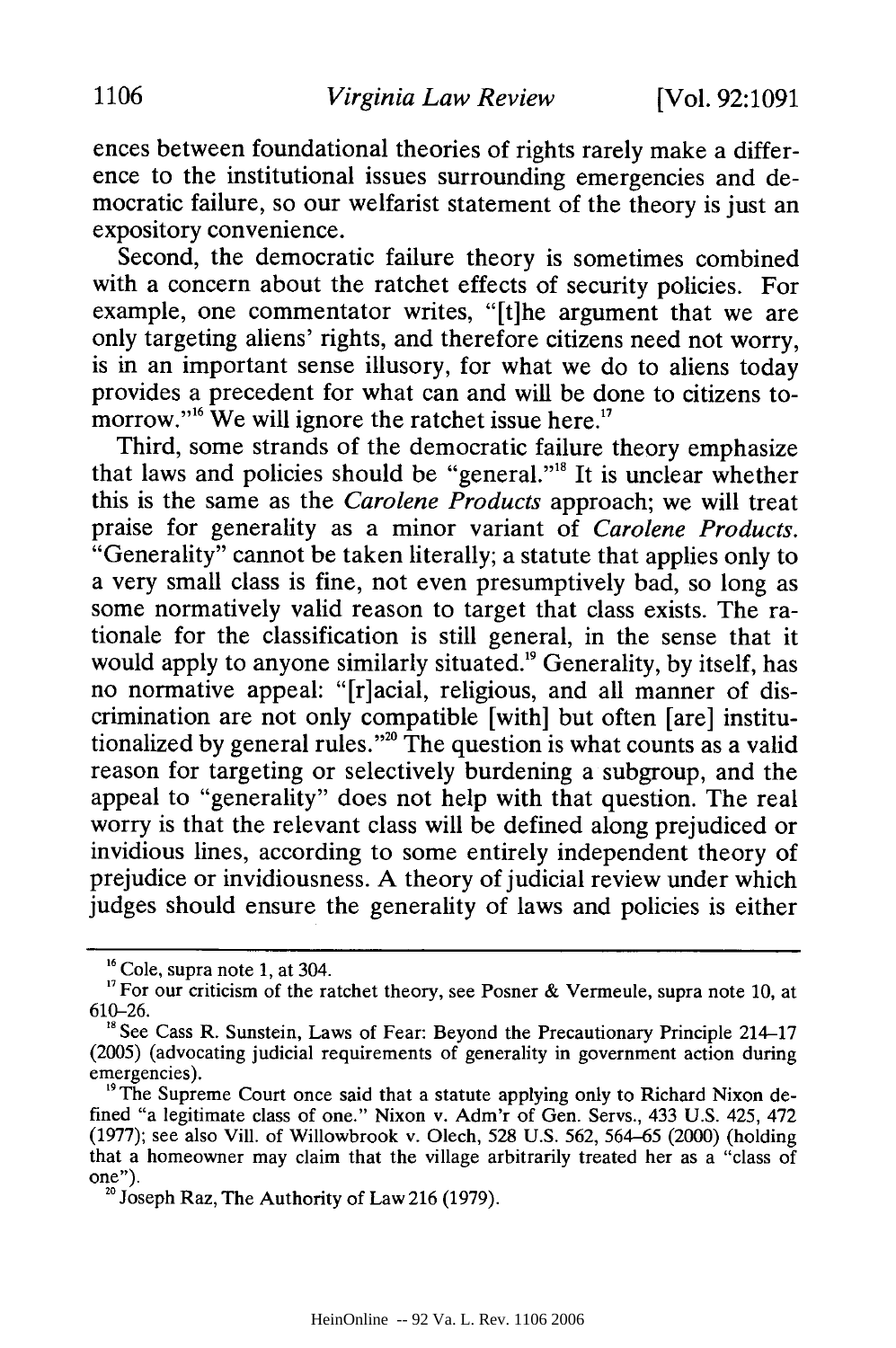untenable, or else it morphs into a theory of judicial review that aims to weed out prejudiced or invidious laws and policies. That is the core of the *Carolene Products* enterprise, which we examine below.

Finally, the democratic failure theory can be combined with a concern about agency slack between voting majorities and government officials. Instead of emphasizing cost externalization by self-interested majorities acting through tightly constrained agents, one might emphasize the risk that officials who enjoy agency slack will opportunistically promote their individual or institutional interests, perhaps to harm political or ethnic minorities. Here too, it is not clear how much this variant adds. If the principal worry is that autonomous officials will scapegoat minorities to augment their individual or institutional power, then the presupposition must be that there is some pre-existing susceptibility to political or ethnic hatred among the population, and it does not very much matter whether that hatred vents itself through majorities acting through their agents or through autonomous officials generating or exploiting the hatred for self-interested reasons. Either way, the problem is excessive security, not the precise mechanism that produces it; and in any event, the focus on popular emotions shades back into the panic account again. In what follows, we will note these shadings and variants when relevant, but we will focus principally on the most straightforward version of the democratic failure theory, under which rationally self-interested officials act as agents for rationally self-interested majorities.

### II. DEFINING DEMOCRATIC FAILURE

What exactly is a "democratic failure"? Here we will begin by offering a simple definition that is implicitly presupposed by the theories we examine. We then suggest that democratic failure theories focus too narrowly on the risk that government will excessively reduce the liberties of minorities while providing too much security to the public. In fact, the democratic failure theory does not necessarily predict that government will supply too much security. It is equally possible, given the theory, that a government pandering to self-interested majorities will supply minorities with too much liberty or inadequate security.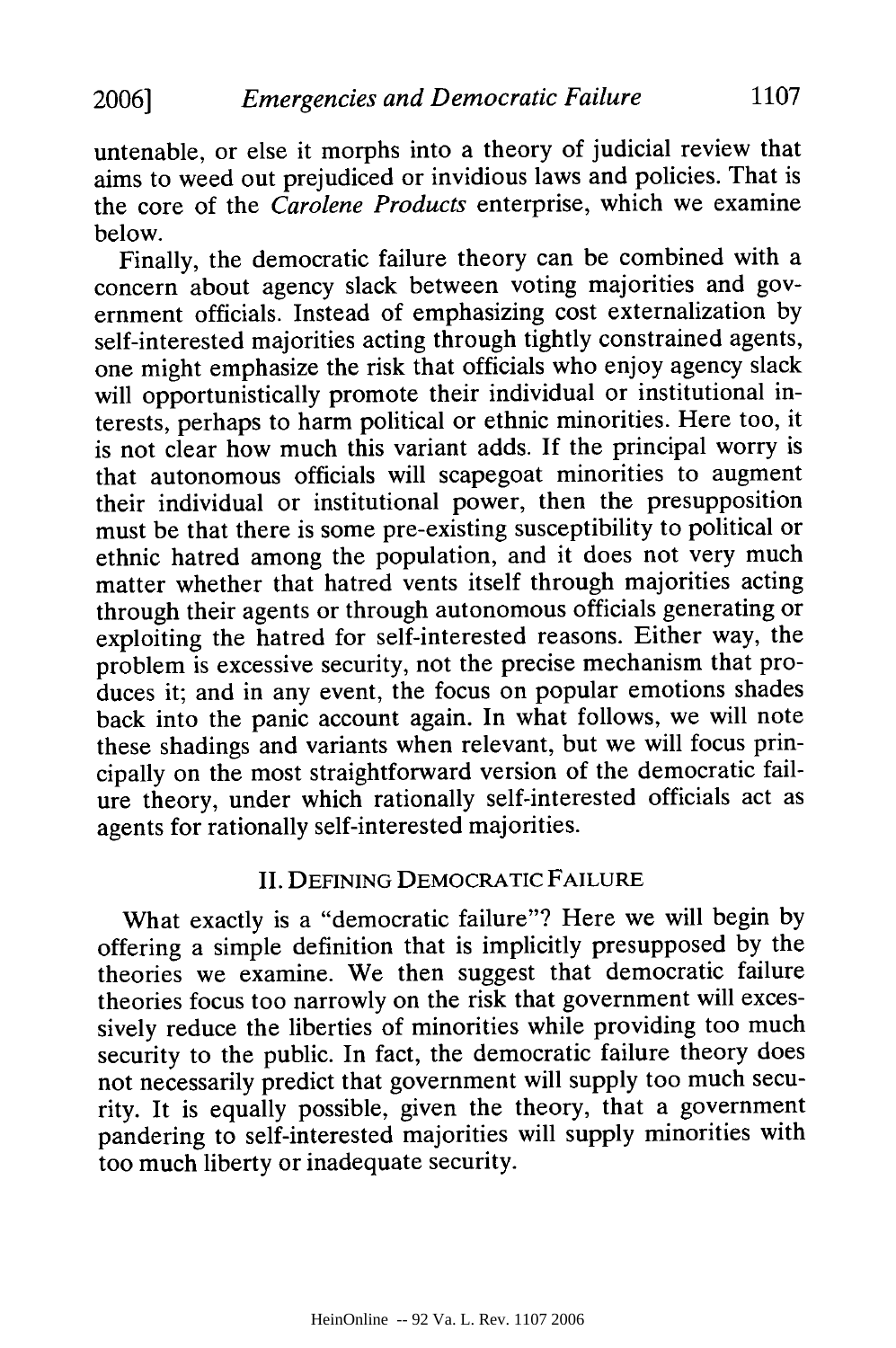# *A. "Democratic Failure": A Definition*

To identify a democratic failure, one needs to know what counts as a "democratic success." In welfarist terms, the following benchmark is common. Imagine a society with a political system that implements policies that affect the welfare of citizens. Certain policies would, if implemented, be Pareto-improving: they would make at least one person better off while making no one else worse off. The political system either does or does not implement these policies. If it does, there is a democratic success; if it does not, there is a democratic failure.

The Pareto standard is too austere for a real government, however. Virtually no policy can survive that standard. We might, then, define success more loosely: a success occurs when laws are passed that enhance overall welfare. A democratic failure occurs when such laws are not passed, or when laws are passed that reduce overall welfare. Defining a social welfare function that aggregates across persons is notoriously difficult-that is why the conceptually simpler Pareto standard is usually used-but we will stipulate, roughly, that overall welfare increases when a project makes nearly everyone better off and virtually no one worse off, or a substantial number of people significantly better off at the expense of a relatively small number of people who are made only trivially worse off.

Why might a political system implement a policy that fails to maximize overall welfare or that even reduces overall welfare? There are many possible answers to this question. One answer focuses on the risks of majoritarianism: if the government is elected by majority rule and wishes to be reelected by the same majority, it will be in the interest of the government to pass laws that benefit the majority, even if those laws inflict greater harms upon the minority.

But there are other theories of democratic failure as well. Above, we mentioned agency-slack theories, which hold that elected officials and bureaucrats choose policies that favor their own interests or ideologies, or the interests of their supporters, at the expense of the majority. Because the majority cannot perfectly monitor the government's activities, the government has freedom to use public resources for private interests. These theories come in many different flavors. Some arguments emphasize the perverse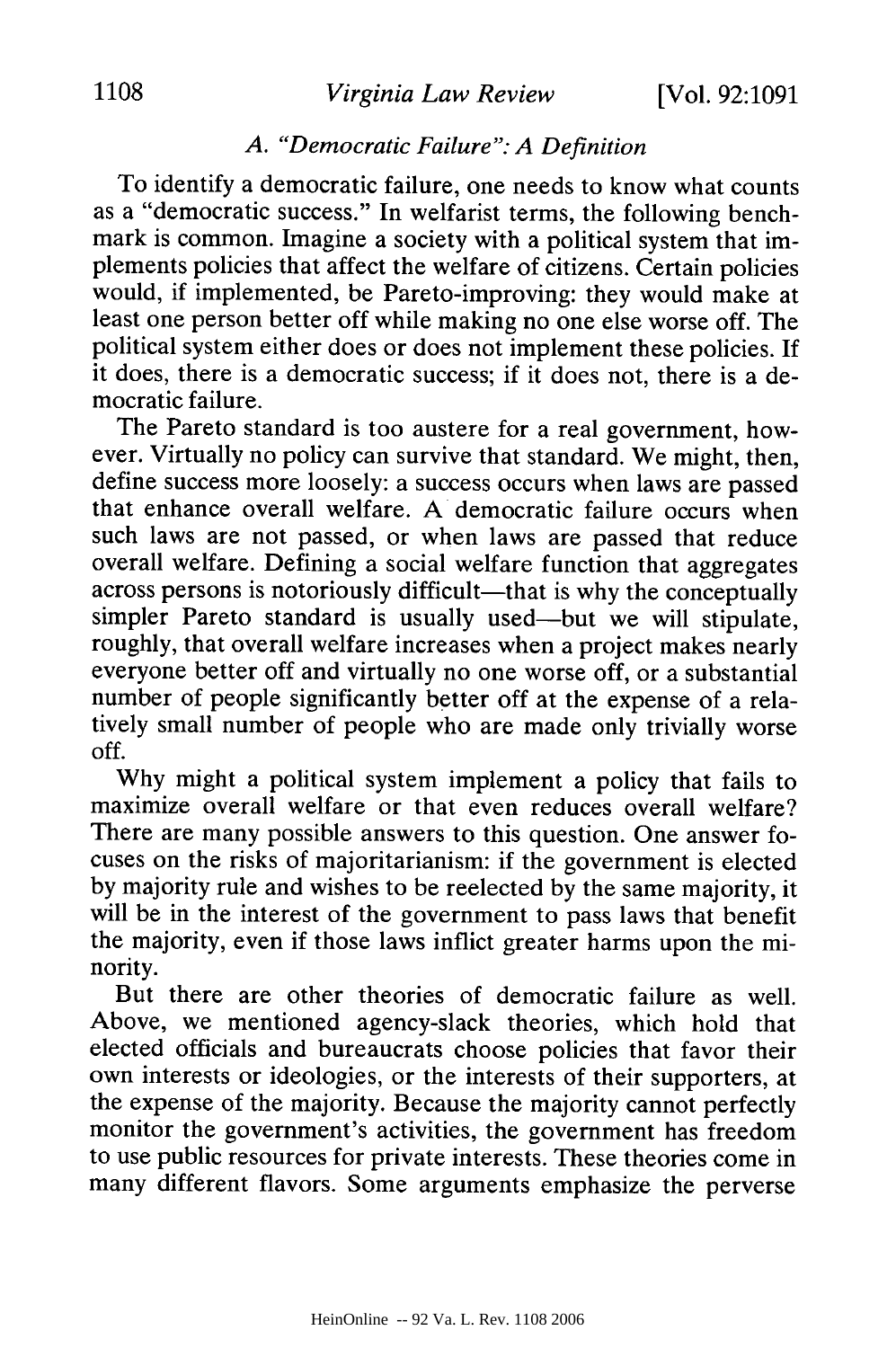incentives of bureaucracies. Others suggest that governments favor organized interest groups, such as trade organizations and unions, at the expense of the majority; these groups pool resources to lobby the government, while the majority is diffuse and unorganized. Various theories also focus on the difficulties of aggregating preferences in a way that produces consistent, non-arbitrary social choices.

These theories have had less influence on the mainstream constitutional law literature than has the majoritarian version of democratic failure theory. There are two reasons for this. First, the agency-cost theories lack solid theoretical or empirical foundations and have ambiguous implications for evaluation of law and policy.<sup>21</sup> Second, the theories do not imply that judges, even well-motivated judges who seek to act in the public interest, can solve the democratic failures that the theories identify.

We focus on the second problem. Even if judges are wellmotivated, it is unlikely that they have the institutional capacity to correct the failures predicted by agency-cost theories. Consider, for example, the interest group approach, which suggests that virtually all laws reflect the influence of interest groups. The implication of the theory is that courts should scrutinize all laws to smoke out socially harmful rent-seeking, a task that modern courts are unwilling and unable to execute (and have not attempted to execute since the New Deal). Courts might restrict the influence of interest groups by employing proxies, such as a rule of thumb that laws providing concentrated benefits and dispersed costs harm diffuse majorities more than they benefit well-organized minorities, and therefore should be struck down. Yet the potential proxies are too crude. Laws that provide concentrated benefits and dispersed costs will often increase overall welfare if the beneficiaries of the redistribution have a higher marginal utility for income than does the majority, or if the beneficiaries are being given incentives to provide social goods. Laws and projects as diverse as Social Security (which benefits the elderly) and funding of basic research (which benefits universities) would be suspect. Experience has taught us

<sup>&</sup>lt;sup>21</sup> For a critique, see generally Donald A. Wittman, The Myth of Democratic Failure: Why Political Institutions are Efficient (1995); for a brief but lucid critical survey, see Bryan Caplan, Rational Irrationality and the Microfoundations of Political Failure, 107 Pub. Choice 311 (2001) (emphasizing the importance of irrationality).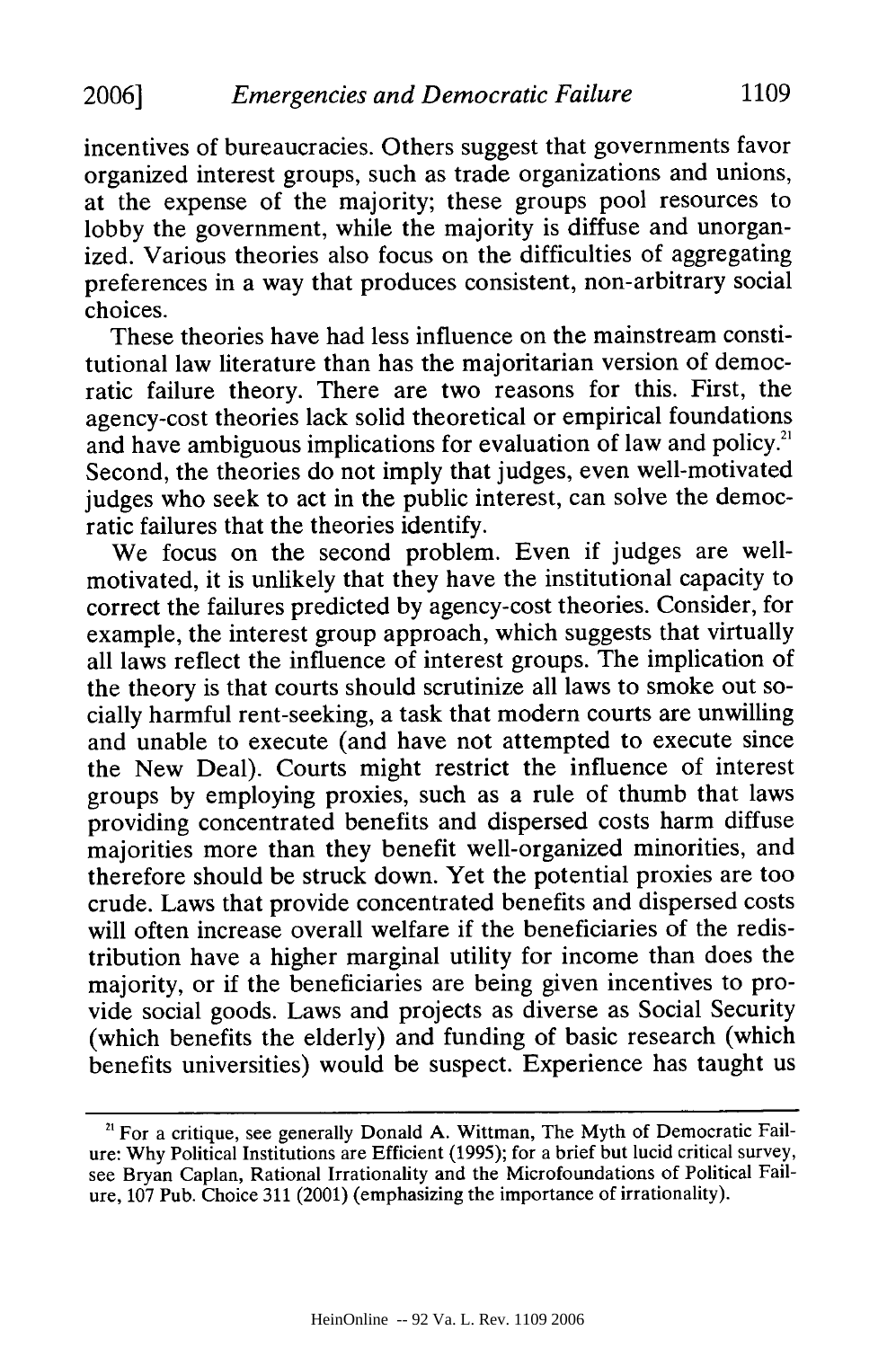that courts are in no position to evaluate such laws for impermissible interest group influence. The same reasoning applies to the other types of agency-slack theories.

As for the social choice paradoxes, they are mostly a theoretical possibility; it is not at all clear that they materialize in real-world legislative institutions.<sup>22</sup> Whatever the case, the problem with these theories is that they either suggest that government policy cycles arbitrarily, in which case a court could do nothing to improve the situation, or that a self-interested agenda setter will dictate policies, which is just a version of the agency-slack theory. For these reasons, we will downplay the competing accounts of democratic failure and confine our attention to the most straightforward, majoritarian version of democratic failure theory.

For all its problems, the majoritarian version of the democratic failure theory—the *Carolene Products* version—does not seem as vulnerable to objection as the agency cost and social choice versions. The reason is probably that the majoritarian version is compatible with a moderate role for the courts, one to which we are accustomed. Not all laws are the result of democratic failures, thus courts need not scrutinize every law that is passed. Only certain types of laws-those that are not general but that target a discrete and insular minority—need to be scrutinized. The burden placed on courts thus seems reasonable. In addition, the theory seems plausible-or, at least, has been considered plausible by many constitutional law scholars—even if it relies on a simplistic conception of democratic politics, as we discuss below. The notion that majorities exploit minorities has an extremely long intellectual pedigree, is reflected in American constitutional history going back to the founding, and, in particular, seems to have been spectacularly confirmed by the history of race relations in the United States.

#### *B. Democratic Failure, Security, and Liberty*

If there is a democratic failure of the majoritarian sort, how will the majority accomplish its ends? Here, we suggest that the democratic failure theory has no intrinsic connection to security. In par-

 $2^{2}$  See Gerry Mackie, Democracy Defended 378 (2003). For responses, see Don Herzog, Dragonslaying, 72 U. Chi. L. Rev. 757 (2005) (book review); Saul Levmore, Public Choice Defended, 72 U. Chi. L. Rev. 777 (2005) (book review).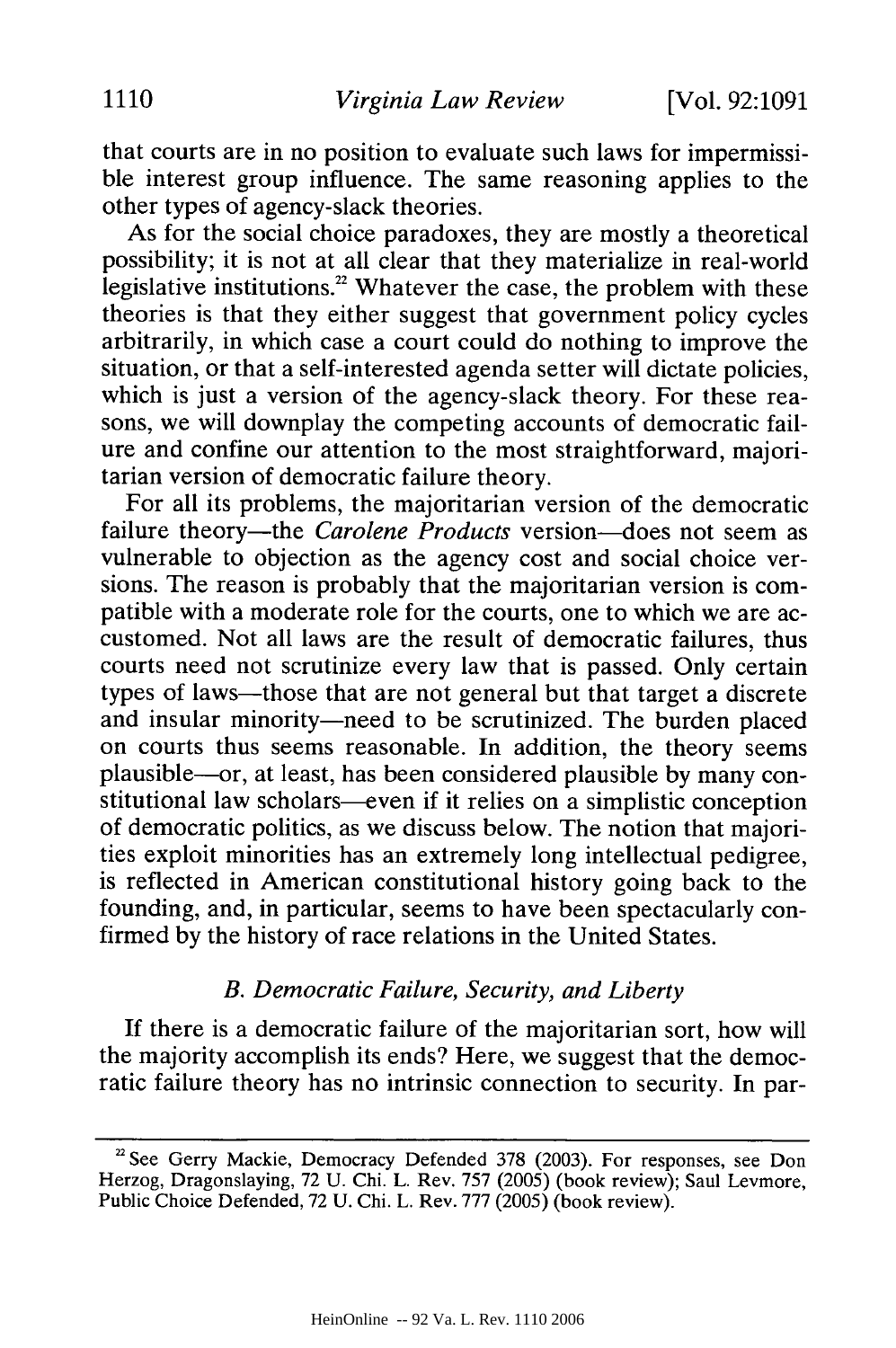ticular, the theory cannot uniquely predict that government will provide excessive security and insufficient liberty. Given the structural premises of the account, it is equally possible that government will provide minorities with inadequate security or excessive liberty.

Recall the simple view sketched in Part I, according to which government supplies some mix of security and liberty. Failure theorists emphasize the risk that majorities will cause government to supply too much security because they do not bear the full costs of security; but the mechanism of democratic cost-externalization is pitched at too high a level of abstraction to produce the conclusion that failure theorists want to reach. If the structure of the political system allows democratic majorities to externalize costs onto minorities and outsiders, they may externalize any sort of cost, not merely the costs of purchasing security. In particular, it is quite possible that democratic majorities will externalize the costs of *liberty* onto minority and outsider groups, purchasing too little security because majorities do not bear the full costs of insecurity.

Majority-dominated governments have a range of policy instruments at their disposal: direct regulation, taxation, and spending, among others. Theorists of democratic failure focus on the dangers of regulation, in particular the danger that regulation will impose excessive security restrictions on minorities in order to benefit majorities. Yet when other instruments are brought into the picture, it is clear that majorities can exploit minorities (in the sense of exploitation we have defined above) through these other instruments as well, and in ways that need not yield excessive security. In addition to regulation, taxation might explicitly or implicitly take from minorities to benefit majorities. Less intuitively, majorities might exploit minorities through regulation or spending that insufficiently protects minorities' security, relative to the welfarist baseline.

We may begin with some analogies from normal times and from purely domestic policy settings. Consider the claim, in debates over criminal justice policy, that the political system invests too little in protecting minority communities from crime, especially in urban areas:

[T]o the extent that crime victims, or those who live in fear of becoming crime victims, are diffuse and poorly organized, and to the extent that a large part of the population need not share the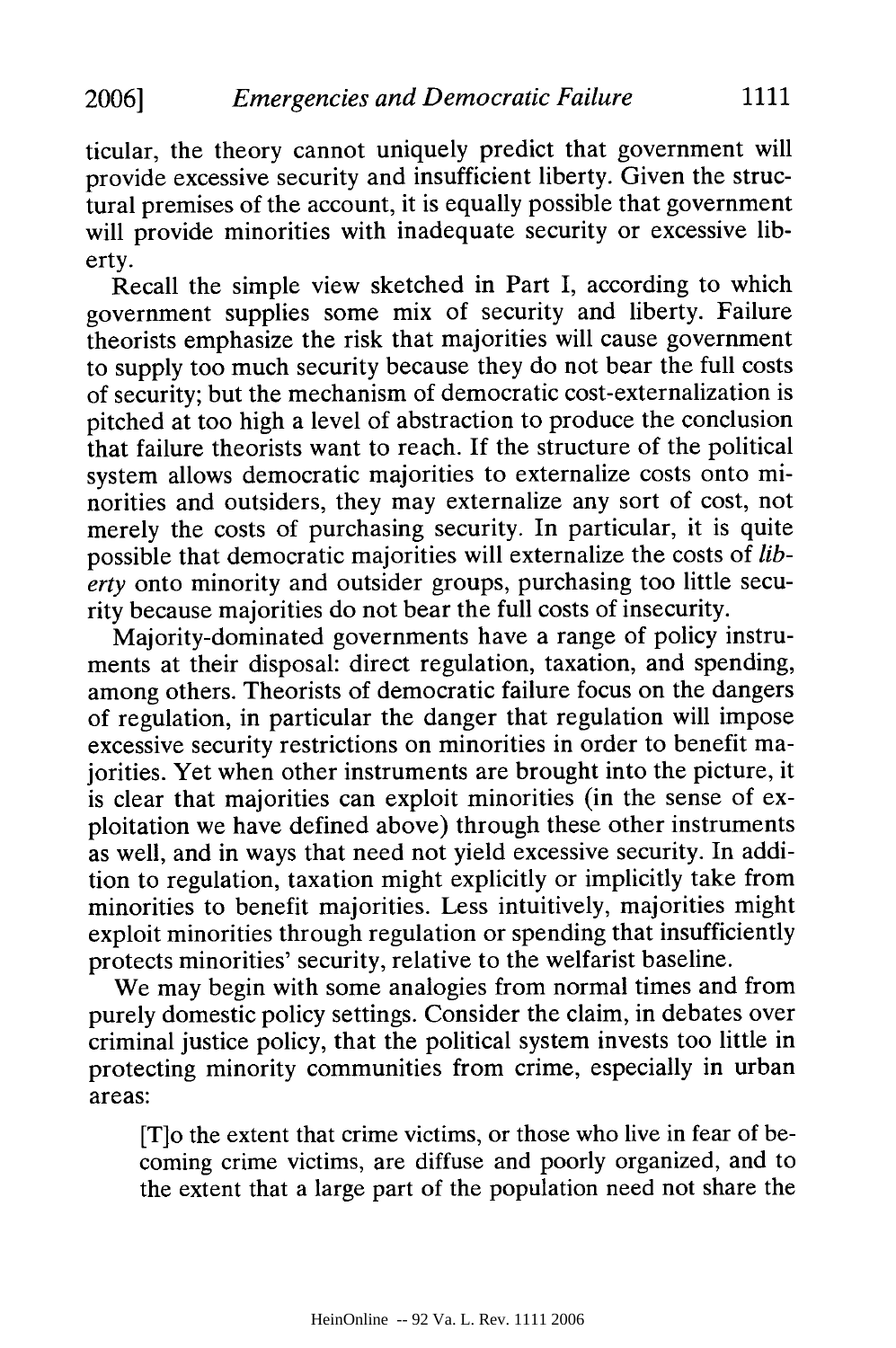fear that these victims bear, crime losses may be undervalued by local and state authorities, and are certainly undervalued by federal government officials.<sup>23</sup>

The costs of crime are borne disproportionately by minorities who live in urban areas. Yet those minorities lack a full measure of political influence, as compared to affluent libertarians who support expansive definitions of constitutional rights-rights that protect the criminals who prey upon minority communities. The affluent libertarians do not bear the full costs of crime, and thus support a more expansive scheme of civil liberties than would be produced if poor minority communities had proportionate influence in the political system.

Government (under)regulation of firearms might count as another example. Rural voters who use firearms for hunting and other purposes might object to government regulation of firearms even if increased regulation would be beneficial from the social point of view. The rural voters who block firearms regulation do not bear the full social costs of gun violence, which are partially externalized onto city dwellers. This is not solely a hypothetical story; there is some evidence that, whatever the prevalence of symbolic politics in other domains, voters are strongly influenced by selfinterest where firearms regulation is concerned, $24$  and voters in rural areas of southern and western states are much more likely to oppose gun control than urban voters in states such as California and New York.<sup>25</sup>

The common theme in these examples is that the political system shoves off the costs of liberty onto a subset of the community that lacks a full share of political power. The same mechanism might operate in the terrorism context. Consider the possibility that majorities who live outside of the large urban areas that are the best target for terrorism will cause the political system to invest too little in terrorism prevention, because they do not bear the full expected costs of terrorist threats. One possibility is that the red-state

<sup>&</sup>lt;sup>23</sup> Saul Levmore & Kyle D. Logue, Insuring Against Terrorism—and Crime, 102 Mich. L. Rev. 268, 319 (2003).

<sup>&</sup>lt;sup>24</sup> Robin M. Wolpert & James G. Gimpel, Self-Interest, Symbolic Politics, and Public Attitudes Toward Gun Control, 20 Pol. Behav. 241, 242 (1998).

 $2<sup>25</sup>$  See id. at 244.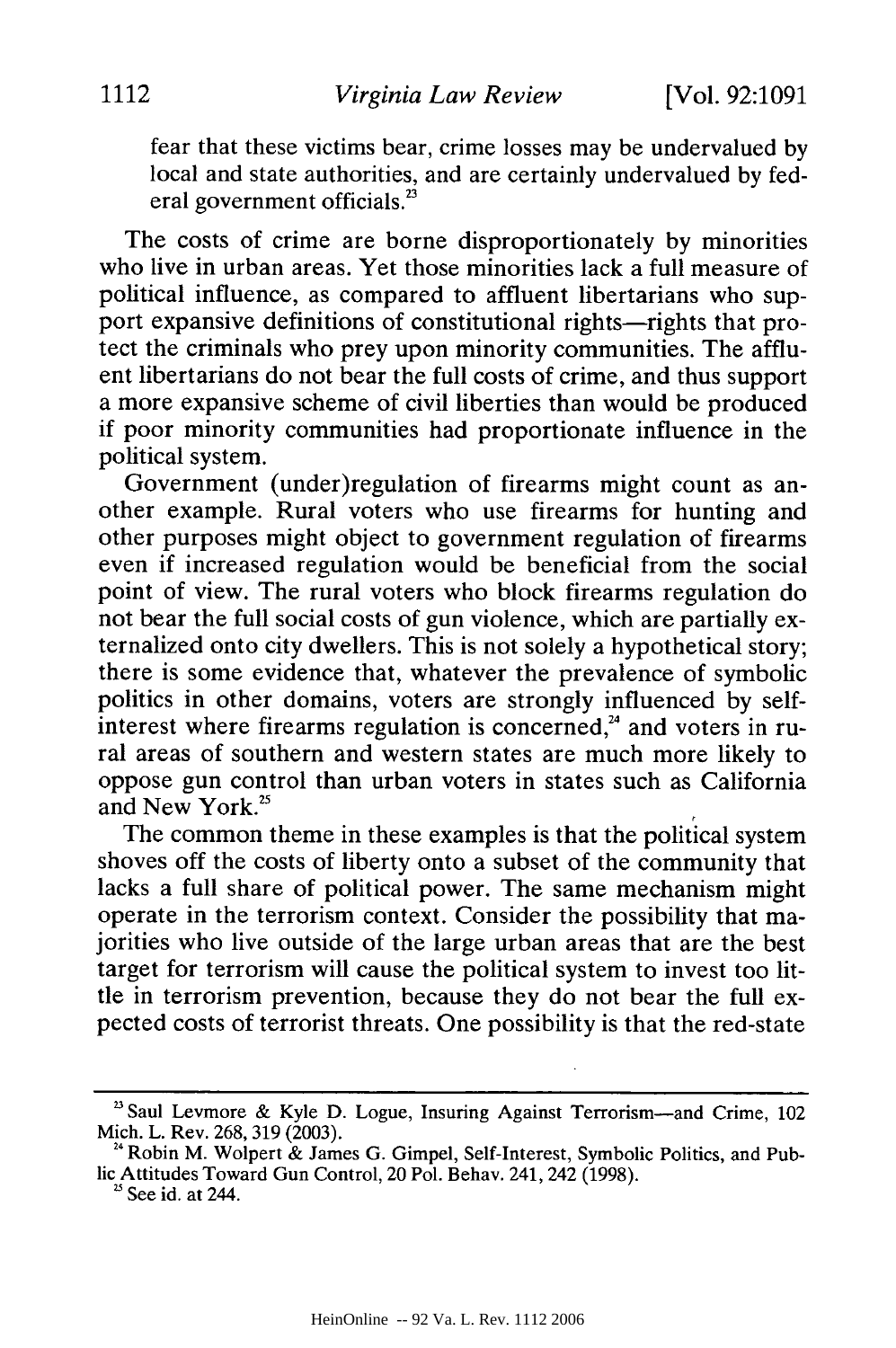voters who supported the Republican party in 2000 and 2004 might cause the national political process to provide inadequate security for blue-state urban centers. Consider that a large share of federal block grants for terrorism prevention go to rural western states. $26$ Too little is spent on security in the most threatened areas, and too much in the least threatened areas.

The misallocation of terrorism funds no doubt represents an example of the allocative distortions produced by the Senate's geographical basis of representation. But that is the point: if the structure of Senate representation causes political distortions, those distortions have no particular valence with respect to the tradeoff between security and liberty. Political distortions may produce excessive liberty in some domains as well as excessive security in others. There is no general reason to think that cost-externalization systematically tilts in the direction of producing too much security, rather than too much liberty. Security is a public good. But many other public goods, including freedom from private violence, must be protected and supported by government expenditures on security and order. Whatever the optimal supply of public goods at a given time, and whatever political forces produce the actual supply at a given time, the appeal to democratic cost-externalization is compatible with insufficient as well as excessive security.

We have not yet said anything about judicial review, a topic we defer to later discussion. Suppose that democratic failure can produce either excessive security or excessive liberty; perhaps it even produces both, at different times, in different places, or on different policy dimensions. Democratic failure theorists can sensibly say that courts should police both forms of democratic failure. Courts should police excessive provision of security by government when that occurs; it is irrelevant that government can also supply inadequate protection to minorities. Courts might also police the latter, perhaps under the rubric of "equal protection of the laws," whose core historical meaning encompasses governmental failure to protect minorities from third-party harms.

<sup>&</sup>lt;sup>26</sup> Kevin Diaz, Pork-Barrel Security, Star Trib. (Minneapolis-St. Paul), Sept. 11, 2004, at **Al;** Dean E. Murphy, Security Grants Still Streaming to Rural States, N.Y. Times, Oct. 12, 2004, at **Al;** Elizabeth Shogren, More Federal Aid Sought for Cities at Risk of Attack, L.A. Times, Aug. 10, 2004, at A21.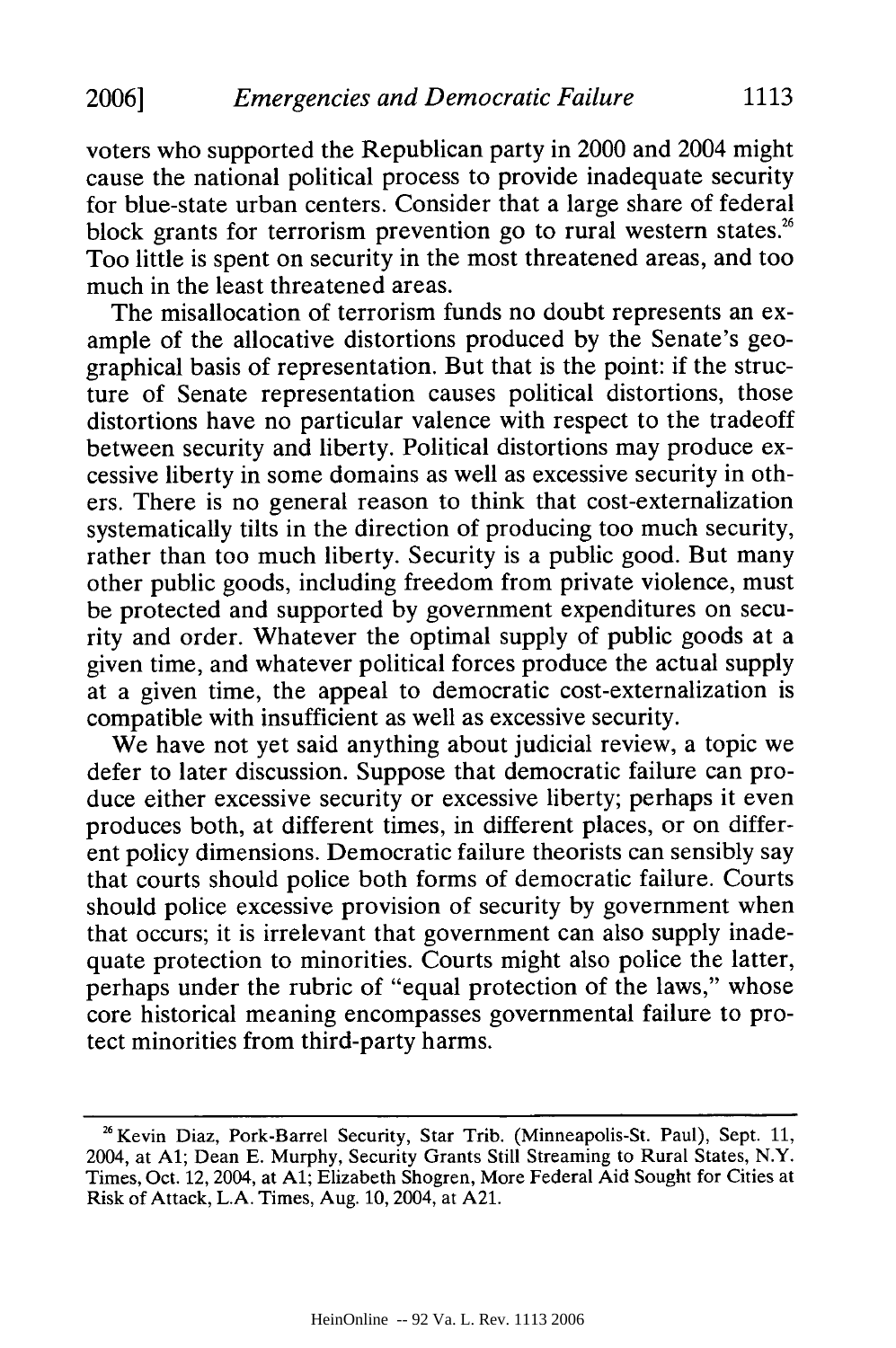In practice, however, it is striking that democratic failure theorists say little or nothing about the problem of excessive liberty. No theorist has suggested that courts should reallocate anti-terrorism appropriations to beef up the security apparatus where it is most needed, or should second-guess the government's policies for protecting blue-state ports from terrorist attack. The reason, presumably, is that judicial review of this sort would prove infeasible, and possibly counterproductive. Courts might suspect democratic failure in the underprovision of security to minorities, but would be hard-pressed to know what the optimal arrangements would be, and hard-pressed to enforce those arrangements even if they were known; government might circumvent the courts' decisions by reallocating funding on other margins, or simply by ignoring them.

There are two lessons here. First, the same problems of judicial capacity that constrain judicial review of inadequate security also constrain judicial review of excessive security. The courts' institutional capacities are the same, whatever the mechanism of democratic failure. Thus, if critics of judicial deference do not believe courts should scrutinize laws that enhance liberty during times of emergency—such as the provisions of the USA PATRIOT Act that strengthen privacy protections<sup>27</sup>—they need to explain what it is about security-enhancing laws that justifies special judicial scrutiny. Second, systemic effects and dynamic governmental responses also undercut judicial review of policies that impose excessive security. If courts police policies that produce excessive security but not policies that produce excessive liberty, government may tend to substitute the latter type of exploitation for the former. Here, we merely note these problems of judicial capacities and systemic effects. Later, we elaborate these points into an argument against *Carolene Products* review during times of emergency.

#### III. DEMOCRATIC FAILURE **AND EMERGENCIES**

We turn now to a critique of the two main versions of the democratic failure theory. Here, we criticize the version which holds

 $27$  Memorandum from the Cong. Research Serv. to House Comm. on the Judiciary, Safeguard Provisions in the USA PATRIOT Act (Nov. 20, 2003) (citing various provisions limiting investigative authority and information disclosure as "safeguards against unwarranted intrusions upon civil liberties").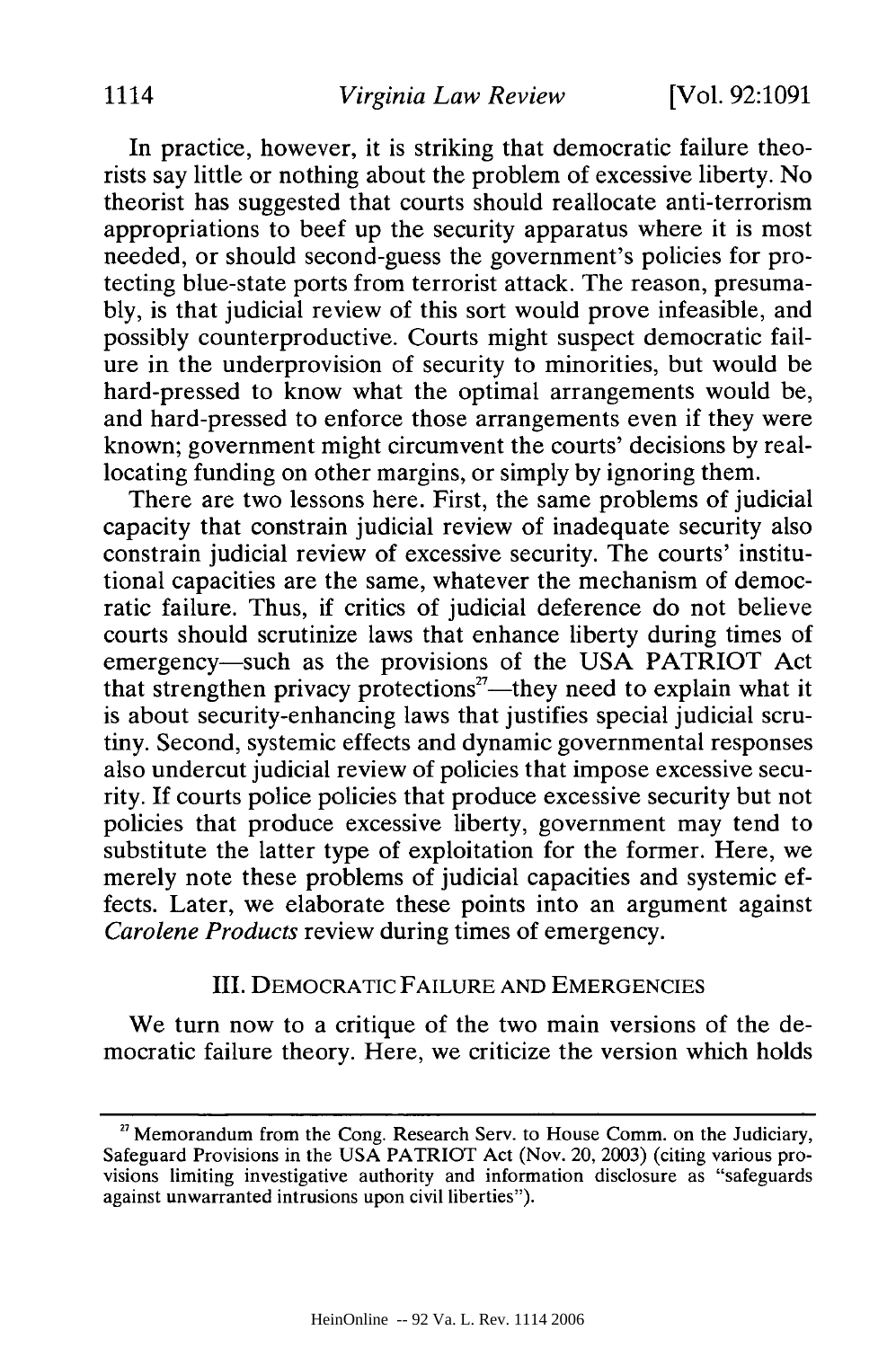that democratic failure is more likely, or more damaging, in emergencies than in normal times, so that judicial review must be more strict during emergencies. Below, we turn to the view that democratic failure is equally likely in normal times and in emergencies, so that judicial review must at least be equally strict in both settings. We also give affirmative arguments for our alternative view, which is that judicial review should be more deferential in emergencies than in normal times, even where facially discriminatory laws are at issue.

We will begin with the principal approach to judicial review that democratic failure theorists endorse: the *Carolene Products* theory. Surprisingly, the literature is barren of efforts to model *Carolene Products* review. Thus, we will confine ourselves to some conceptual observations that set up the subsequent analysis. We suggest that neither democratic failure theory generally, nor *Carolene Products* review in particular, can logically be tied to emergency. The structural mechanisms that are said to produce failures, primarily the structure of voting and representation, operate equally in emergencies and in normal times; nor is there historical evidence that democratic failures are systematically more likely, or more harmful, in emergencies. To the contrary, we examine mechanisms and evidence suggesting that emergencies often improve the political and economic position of minorities.

# *A. The* Carolene Products *Theory*

The *Carolene Products* theory, unlike the agency-cost theories of democratic failure canvassed above, appears to have straightforward implications for the role of courts. If majorities enact laws targeting minorities, then courts should have a preference for general laws, which require the self-interested majority to internalize costs. Courts should be less deferential toward targeted laws than toward general laws.

But the concern that self-interested majorities will impose excessive costs on targeted minorities is itself ambiguous. Virtually all laws, taken in isolation, harm a minority of the population: gas taxes save energy but hurt poor people who drive a great deal; gun control laws save lives but harm people who need guns to protect themselves; environmental laws protect the environment but harm people who hold certain jobs; and so forth. Thus, the *Carolene*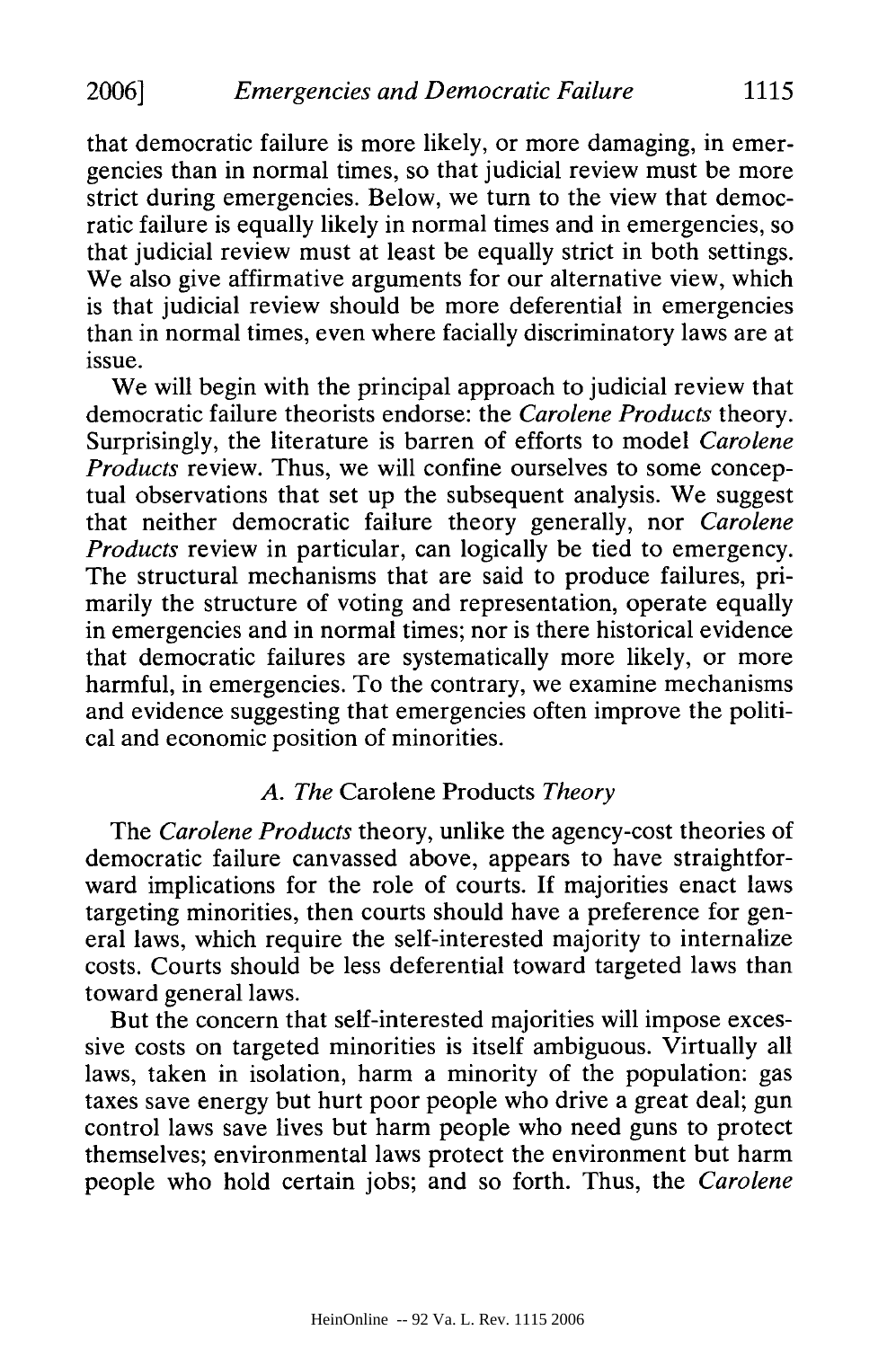*Products* theory assumes that a law cannot be evaluated in isolation. A law that benefits a majority while injuring a minority may be acceptable as long as it is not the case that the political process generates only (or mostly) laws that have a similar effect. Rather, a well-functioning political process sometimes produces laws that benefit any given minority. Because different coalitions assemble on different issues, there are no groups who are repeat losers or structurally disfavored minorities.

This is why *Carolene Products* refers not to any minority, but to (1) a "discrete and insular minority" that (2) is historically oppressed because of (3) "prejudice."<sup>28</sup> The people who belong to such a group are likely to be in the political minority always or almost always, rather than in a political minority sometimes but in a political majority at other times. The *Carolene Products* theory imagines that majority prejudice bars these minorities, especially African-Americans, from joining the winning coalition on issue after issue—tax policy, education policy, defense policy, and so forth. We can say that a law reflects a democratic failure when (1) the benefit to the majority is less than the loss to the minority, or (2) the benefit to the majority is more than the loss to the minority on a particular law, but the members of the minority rarely find themselves in winning coalitions, so that their losses from the political process over some lengthy period of time exceed their gains.

*Carolene Products* does not say that courts will evaluate every law and reject all laws that are democratic failures as defined above. The problem is one of institutional capacity: courts are not in a good position to evaluate the gains and losses from a law. In a world in which African-Americans are poorer on average than whites, any non-progressive form of taxation might be said to be a democratic failure according to our revised definition. Determining whether this is the case would require a very complicated evaluation of people's preferences, people's views about the proper distribution of wealth, and other factors. Given their limited capacities, courts cannot conduct such an analysis. Rather, they presume that laws that explicitly burden African-Americans are democratic failures, and laws that do not burden minorities within the *Carolene Products* definition are not democratic failures. The im-

<sup>&</sup>lt;sup>28</sup> 304 U.S. 144, 152 n.4.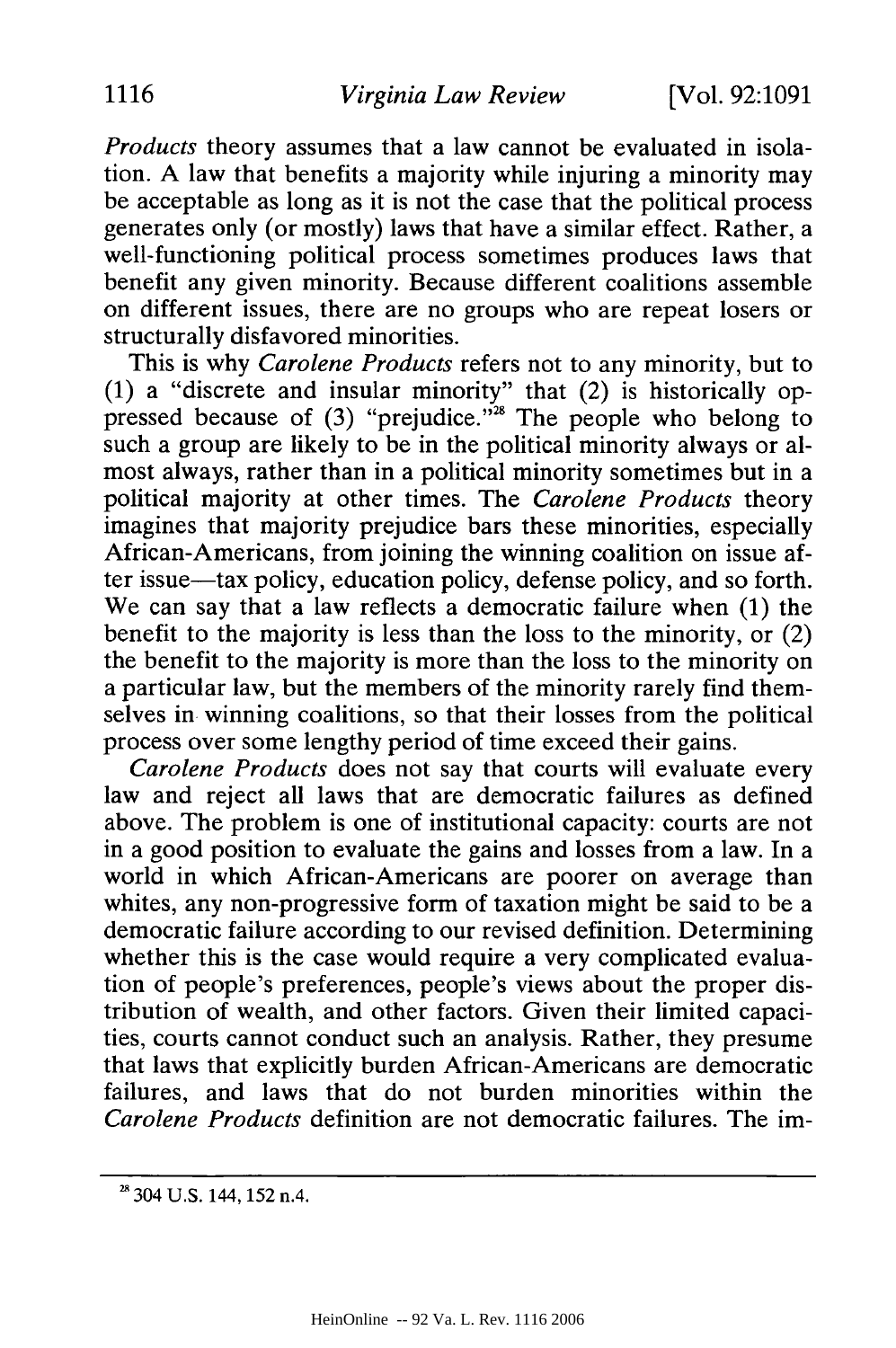plicit logic is that facial discrimination is a proxy for democratic failure. When there is no facial discrimination, and no other obvious indication of discrimination such as evidence of overt racial animus in the legislative history, most of the time no democratic failure has occurred. The distinction between general and targeted laws is a rough-and-ready means to measure whether the majority shares in the law's burdens and thus internalizes the law's social cost.

There are many standard criticisms of the *Carolene Products* approach, even in ordinary times. First, its assumption that majorities exploit minorities, in the sense of exploitation defined above, does not have a sound theoretical foundation. As we mentioned above, a contrary thesis is that minorities exploit majorities. Public choice theory suggests that interest groups sometimes cause governments to adopt policies that transfer wealth from the diffuse and unorganized majority to a well organized minority. Public choice theory has many problems, but it surely reflects an important truth, especially when minorities are in a defensive rather than an offensive position and can gain from blocking legislation that would benefit the majority even more. Similarly, we might expect discrete and insular minorities to organize and form groups that exercise disproportionate political power.

Second, *Carolene Products* assumes that the majority is monolithic, when in fact policy is created by shifting majorities that comprise diverse groups. The *Carolene Products* theory implicitly assumed a very crude story, in which a majority of whites oppress a minority of African-Americans. This story simplifies unacceptably. White liberals, workers, government employees, and urban dwellers often find themselves in coalitions with African-American civil rights proponents, workers, government employees, and urban dwellers, because their interests converge with respect to discrete issues. Even if the story did contain some truth in the past, it is less plausible in the present and in the context of the 9/11 emergency. Jose Padilla is a Hispanic, yet there was no effort to target Hispanics after his arrest, in part because Hispanics as a group have shown no general disposition to support al Qaeda, but also because Hispanics have considerable political power. So do Arab-Americans, who occupy a swing state in presidential elections.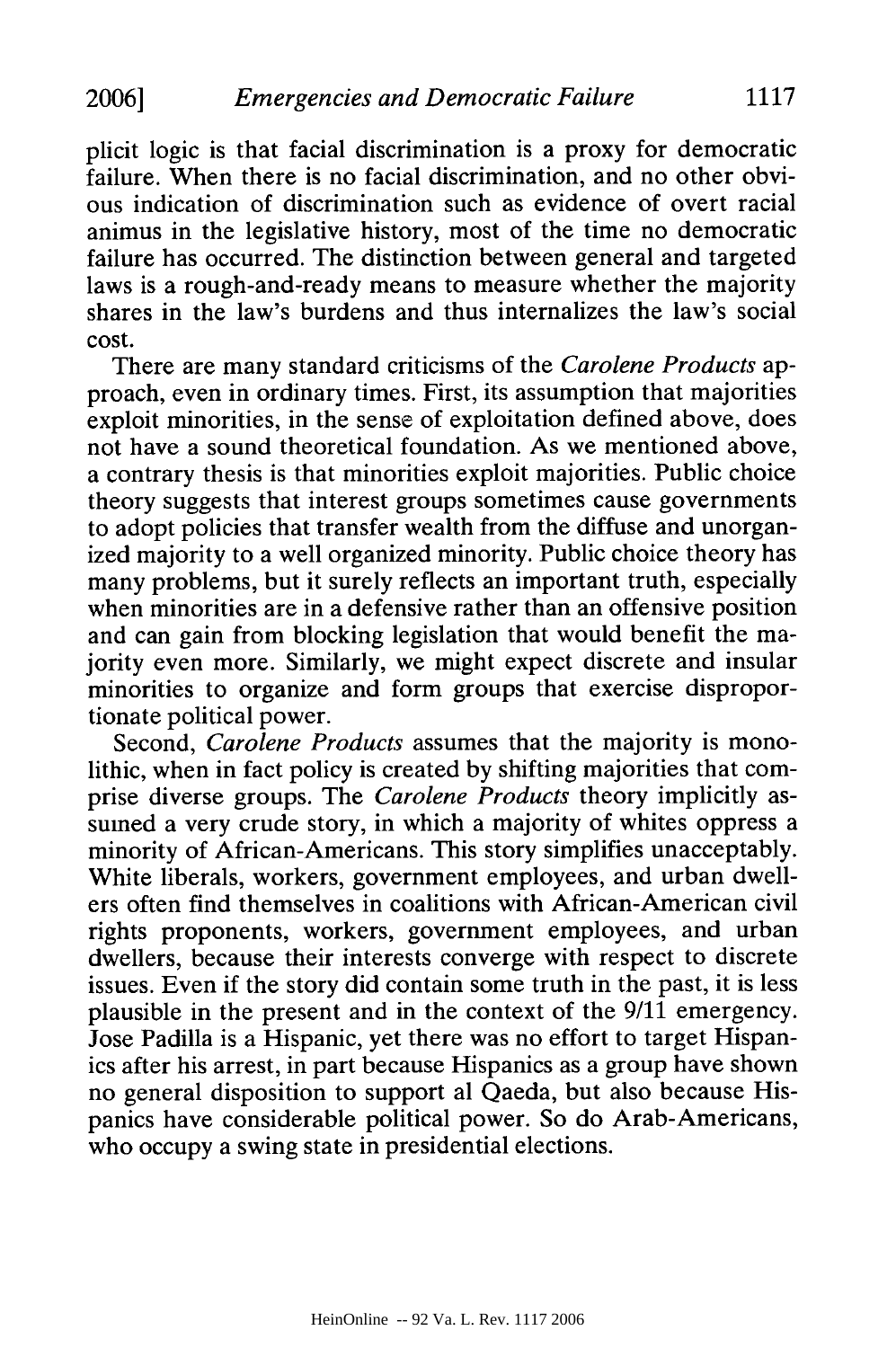Third, *Carolene Products* assumes that people in the majority do not care about the well-being of people in the minority, or at least do not care enough. This assumption may, again, have been a rough truth in the past, when whites and African-Americans were segregated and mutually hostile. Today, thanks in part to civil rights laws and perhaps even to the *Carolene Products* line of cases, the population is much more integrated. Although residential segregation persists, there is much more intermarriage between whites, on the one hand, and Hispanics, Asian-Americans, and African-Americans, on the other hand. Educational, class, and wealth differences do not overlap with racial and ethnic differences to the extent that they once did. African-Americans remain a political minority, but no one thinks that post-9/11 emergency regulation should target African-Americans. If people are less likely to support laws that discriminate against their spouses, children, relatives, coworkers, and neighbors, then the risk of democratic failure at the expense of ethnic or racial minorities is lower than it used to be. On this picture, judicial review according to *Carolene Products* may itself have undermined the very conditions that originally made it an attractive approach.

Our purpose here, however, is not to criticize *Carolene Products* generally, but to focus on the relationship between democratic failure and emergency. We thus bracket these standard criticisms of *Carolene Products,* and focus on the special case of the emergency. Critics of the 9/11 emergency policies argue that judicial review should be enhanced during the emergency because the probability of democratic failure increases during an emergency. We are now in a position to see why this argument is unsound.

# *B. The* Carolene Products *Theory and Emergencies*

Emergencies and the threat of terrorism produce a social loss. The government must invest in prevention, repair, intelligence, policing, and military activity, and society as a whole is worse off than before the emergency. None of these characteristics are related to the concerns reflected in the *Carolene Products* theory. The shrinking of the social pie is something that happens all the time, due to random exogenous shocks, such as an economic downturn or a bad crop season. The majority's reaction to such losses will often be facially neutral policies that may or may not burden a minority. Un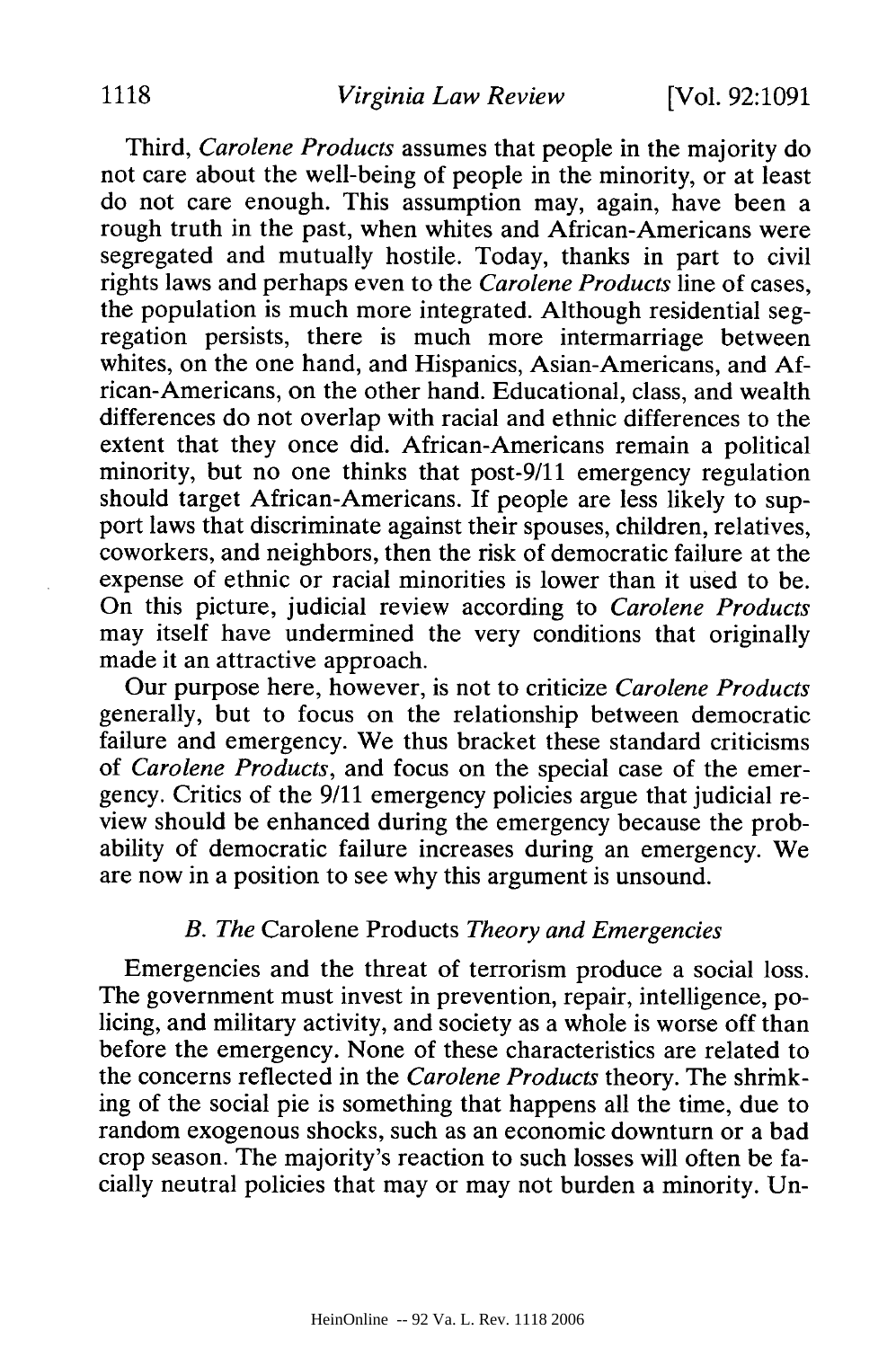der the *Carolene Products* theory, these polices will not be checked by courts even if they may cause a disparate impact. In the case of a recession, the policy may be the reduction of interest rates and the creation of jobs programs. In the case of an emergency, the policy may be the sealing of borders and the introduction of new security procedures in airports. Analytically, we have the same case: a policy in response to a threat.

Crucially, the structure of voting and representation remains the same as it was before the emergency. The political constraints need not shift, even if society as a whole is poorer than before. The majority has no greater ability to impose costs on a minority in the emergency case than in the non-emergency case. The structural mechanisms of voting and representation that are said to produce democratic failure operate the same way both in emergencies and in normal times. Suppose that the structure of voting and representation allows a 60% majority to take 80% of the social pie. If an emergency shrinks the pie, the structure of voting does not change, and the minority will still get its 20%, just of a smaller pie. Perhaps some more elaborate account of democratic failure might predict that the minority's *share* would itself shrink; but any such account would require a theory running well beyond the simple voting mechanisms that are the stock in trade of the democratic failure theory.

## *C. Emergencies and Opportunism*

Some theorists worry that officials will seize on emergencies to implement policies that were blocked by political constraints before the emergency. Thus, Professor Mark Tushnet argues that ''emergencies may matter because they alter the constraints under which decisionmakers operate."<sup>29</sup> Although constraints could change in various ways, Tushnet focuses on the role of cognitive biases, arguing that politicians can "achieve their policy goals in the face of opposition" by taking advantage of such biases.<sup>30</sup> Indeed, such a claim has been made about the Patriot Act. Critics point out that many of provisions of the Patriot Act give law enforcement

<sup>&</sup>lt;sup>29</sup> Mark Tushnet, Issues of Method in Analyzing the Policy Response to Emergencies, 56 Stan. L. Rev. 1581, 1589 (2004).

**<sup>&#</sup>x27;0** Id. at 1591.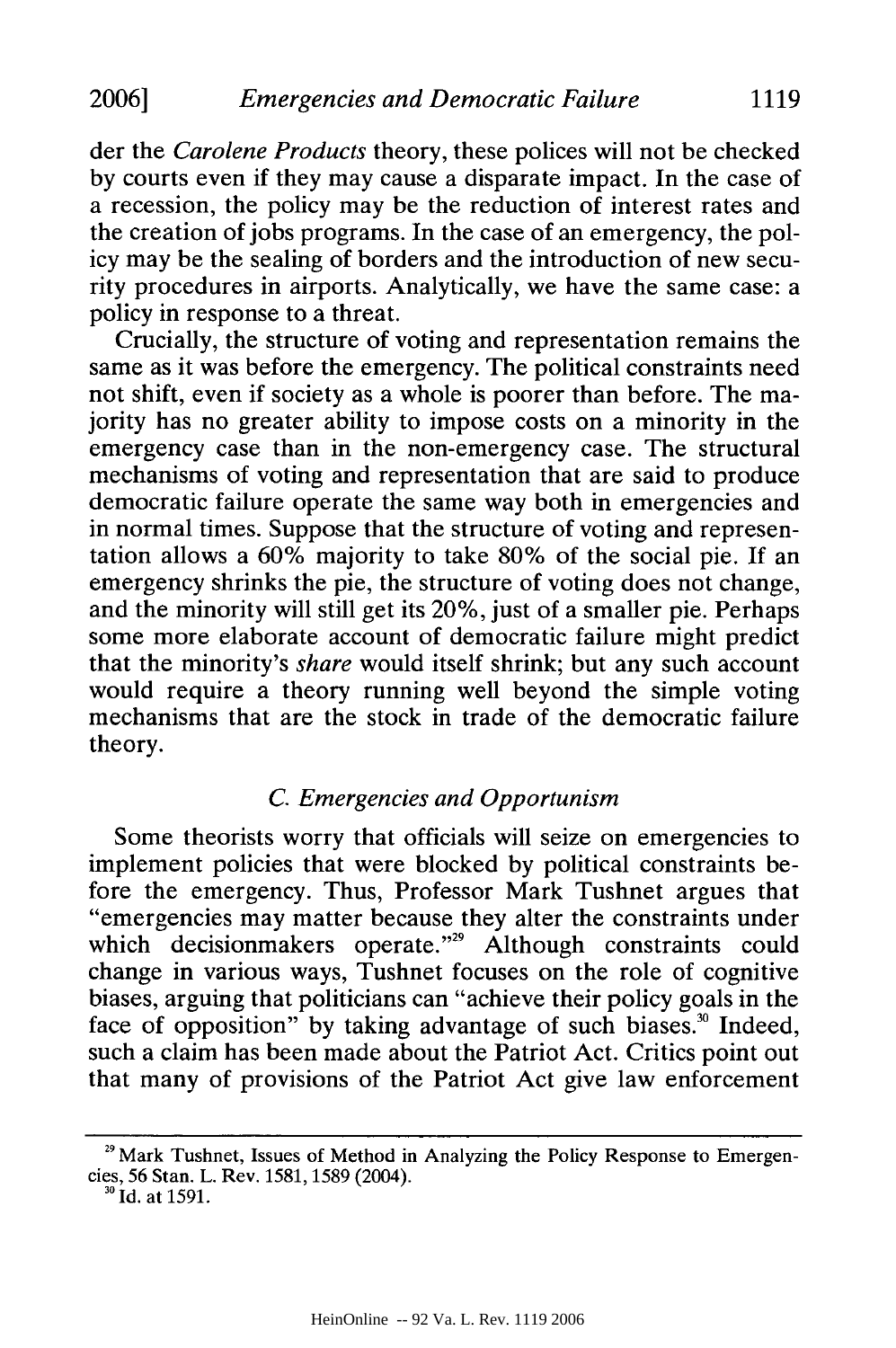agencies powers that they had sought for many years but that Congress had rejected, and that the 9/11 emergency gave the executive branch a political opportunity to obtain criminal law enforcement powers unrelated to the terrorist threat. Perhaps Tushnet has this example in mind; in any event, although he does not explicitly say that politicians exploit cognitive biases during emergencies in order to push through bad policies, his emphasis on the downside risks suggests pessimism.

Alteration of political constraints, however, has no particular normative valence. Pre-emergency political constraints may favor the status quo, or the elites, or a privileged racial group, or business interests. They may prevent the government from making a necessary change from traditional isolationism to international engagement. The cognitive biases that worry Tushnet include, among the standard list, a bias in favor of the status quo. The emergency, by destroying sclerotic political structures, enables talented people to rise' to the top, gives oppressed groups a voice, expands the franchise, and provides the public a reason to engage in self-criticism and debate. If all this seems fanciful, recall that it resembles the standard narrative of American political history from 1929 to 1945. The Great Depression, and then World War II, finally persuaded the public to give the national government the power that it needed to address domestic problems and international threats that had been brewing since the end of the Civil War. These emergencies also helped enhance the economic and political power of women, African-Americans, and the poor. Our claim is not that emergencies necessarily lead to better, more progressive policy, but that emergency-related alterations of political constraints have no particular normative or political valence, and thus they provide no special justification for judicial review of the judgments of the political branches.<sup>31</sup>

Even if policy tends to be worse during emergencies than during normal times because politicians can exploit alterations in political constraints, nothing follows from this for purposes of understanding the role of judicial review-at least, nothing follows without further specification of how political constraints change. Tushnet's

**<sup>&</sup>quot;** See Eric A. Posner & Adrian Vermeule, Emergencies and Political Change: A Reply to Tushnet, 56 Stan. L. Rev. 1593, 1594-96 (2004).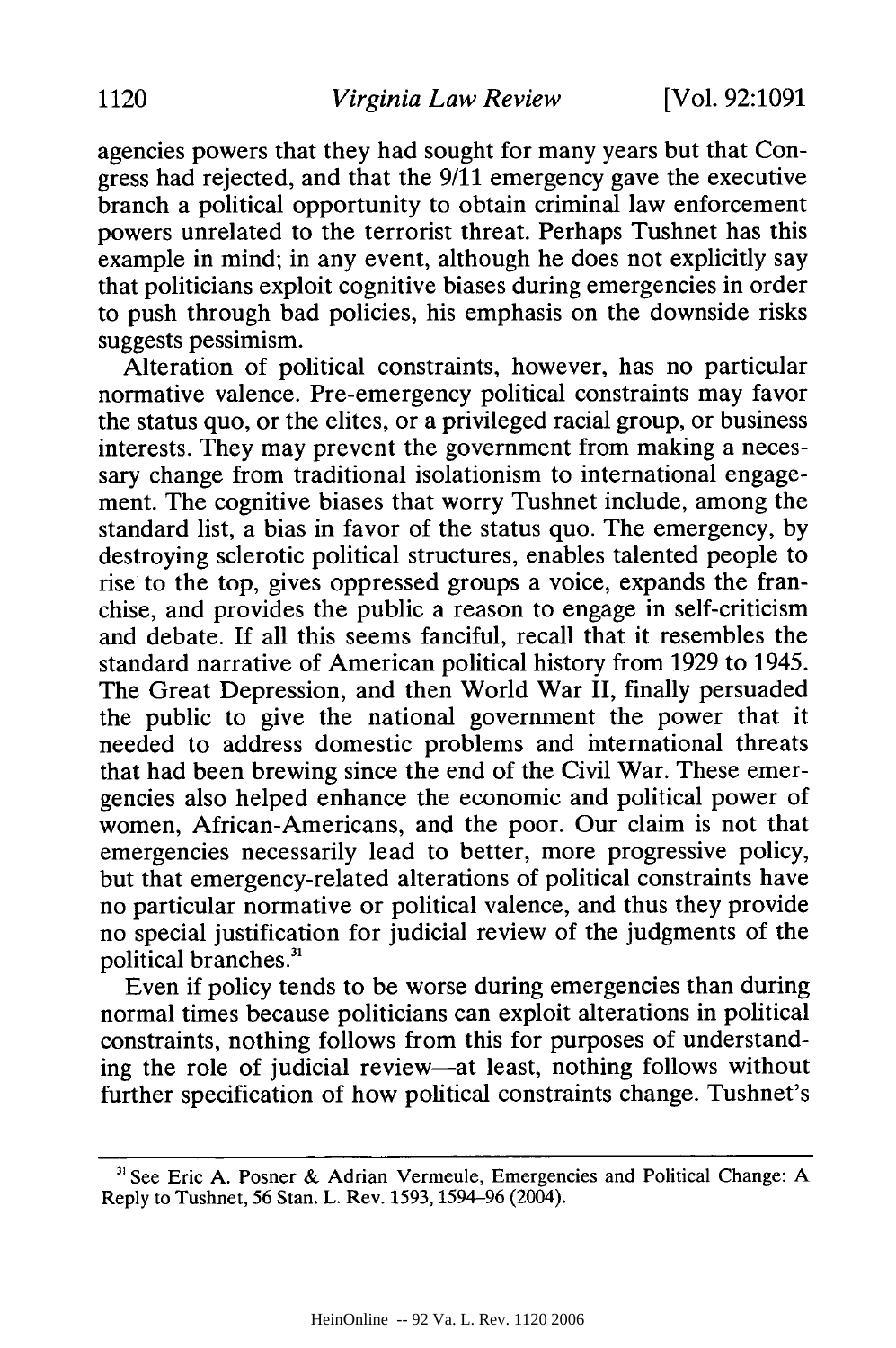worry can be characterized as being about another source of agency costs. As we have argued, however, one cannot look at agency costs in isolation; they need to be compared to the benefits of executive power. A further point is that alteration of political constraints, if this is what occurs during emergencies, is not necessarily limited to the executive; presumably it extends throughout the system, and may further weaken the case for judicial review of executive action. Everything depends on *how* political constraints are altered. If the public throws its confidence behind the president and the military and loses its confidence in the judiciary-which may be seen as only a hindrance to forceful policy—then courts need to tread with more care during emergencies, lest they lose whatever legitimacy they maintain. If emergency-enhanced cognitive biases do more damage in a collective institution like Congress than in the presidency, then the judiciary might be unwise to insist that executive action have congressional authorization. Tushnet is right to call for further research into emergency politics; until such research shows that the executive's incentives are decisively worse during emergencies while the incentives of other officials in the political system are not worse, or not sufficiently worse, the case for heightened judicial review during emergencies remains conjectural.

# *D. Emergencies and Scapegoating*

An important variant of the opportunism idea is the worry that minorities will be subject to scapegoating during emergencies. The scapegoating concern is a hybrid of rational and non-rational accounts of democratic failure, or else equivocates between the two. It also equivocates among various possible assumptions about the motives of officials and about the agency slack that officials hold. Sometimes the picture is of a majority actuated by standing passions or animus against minorities, animus that remains latent during normal times but that becomes overt during emergencies, particularly if minorities are aliens from a country or group that has become an enemy by virtue of the emergency. Sometimes the picture is that majorities or interest groups harbor a desire to expropriate the assets of minorities, a desire that is constrained by politics during normal times but that can be satisfied during emergencies, for unclear reasons. On either picture, officials implement the majority's non-rational animus or self-interested aims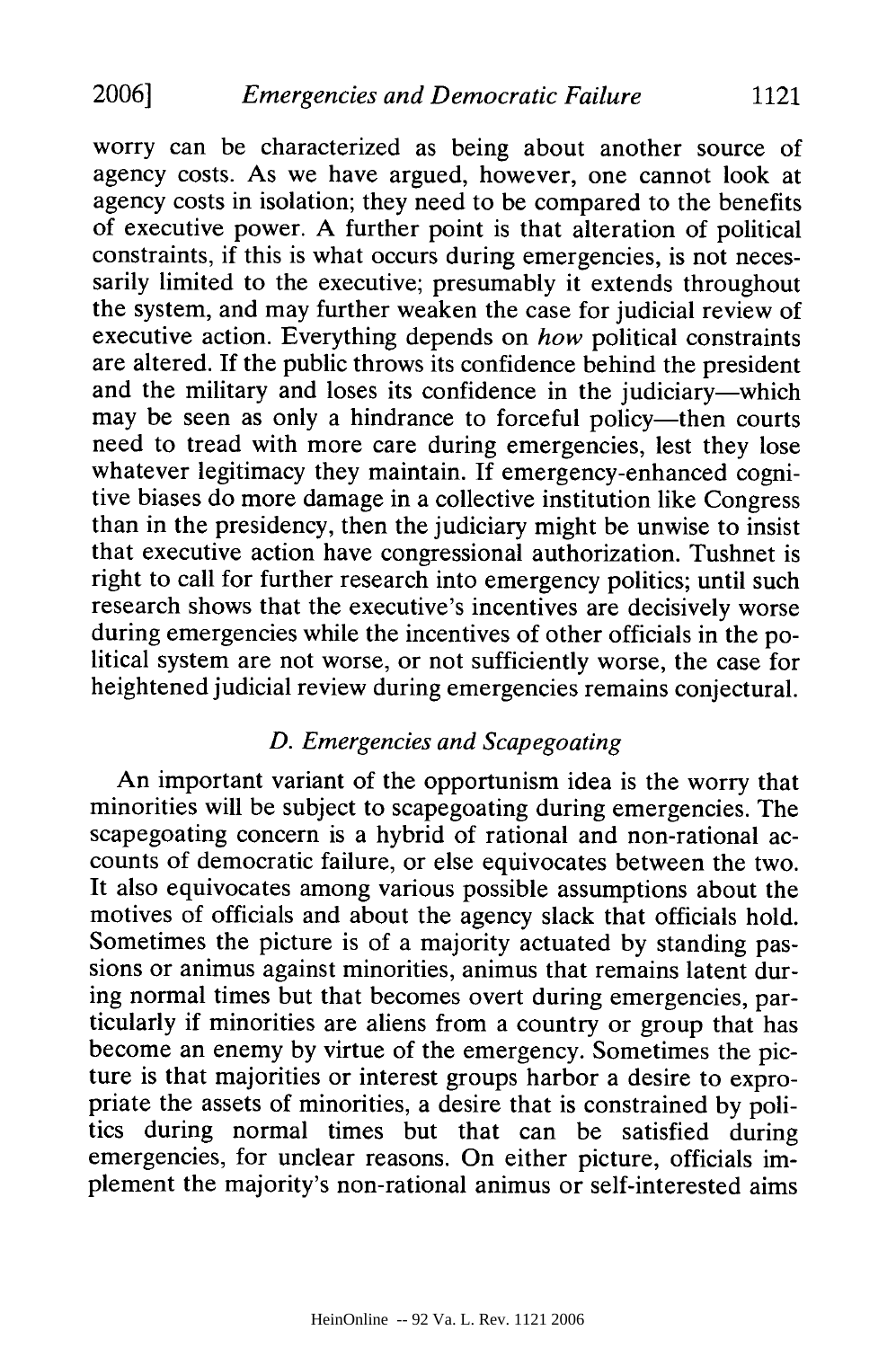through emergency policies. On yet another picture, self-interested officials seize upon emergencies to scapegoat minorities as a pretext to expand their own power. In this version, latent animus present in the population is exploited by officials who enjoy some agency slack.

In any of these versions, there is the further question of which groups can be made into scapegoats. *Carolene Products* assumes that some set of discrete and insular minorities can be identified. Talk of scapegoating sometimes makes it sound as though the choice of targets is entirely unconstrained, so that political entrepreneurs can define new target groups as emergencies arise, even if the target groups have no relation to the source of the emergency. $^{32}$ It is obvious that there must be some constraints on the choice of targets-for example, it is doubtful that the class of all left-handed people could be made into scapegoats-but these constraints are never clearly specified. It is hard to evaluate the scapegoating idea, which is vague about the mechanisms at work, and which supports no clear predictions about which groups can be scapegoated under what conditions.

Whatever sense one attaches to the idea, it is dubious that scapegoating increases during emergencies. Minorities undoubtedly are scapegoated during emergencies, but they are during normal times as well, albeit in less visible ways. It is not clear that emergencies change anything other than the rhetoric or rationalizations surrounding the majority's actions. Indeed, as against the view that scapegoating increases during emergencies, emergencies actually enhance the political position of minorities in several ways. First, because emergencies capture the attention of the public, it will be more difficult for the government to conceal oppressive or redistributive policies, making it easier for minorities to mobilize opposition to such policies. Second, because redistributive policies create deadweight costs, they become less attractive during emergencies. When the survival of the pie is at stake, only a dysfunctional government will further endanger it by adopting bad policies that ensure that the majority gets a disproportionate slice. Above,

<sup>&</sup>lt;sup>32</sup> See Stone, supra note 1, at 533-35 (listing purported examples of "cynical efforts by opportunistic political leaders" to demonize opponents, who in many cases had no connection to the enemy of the day).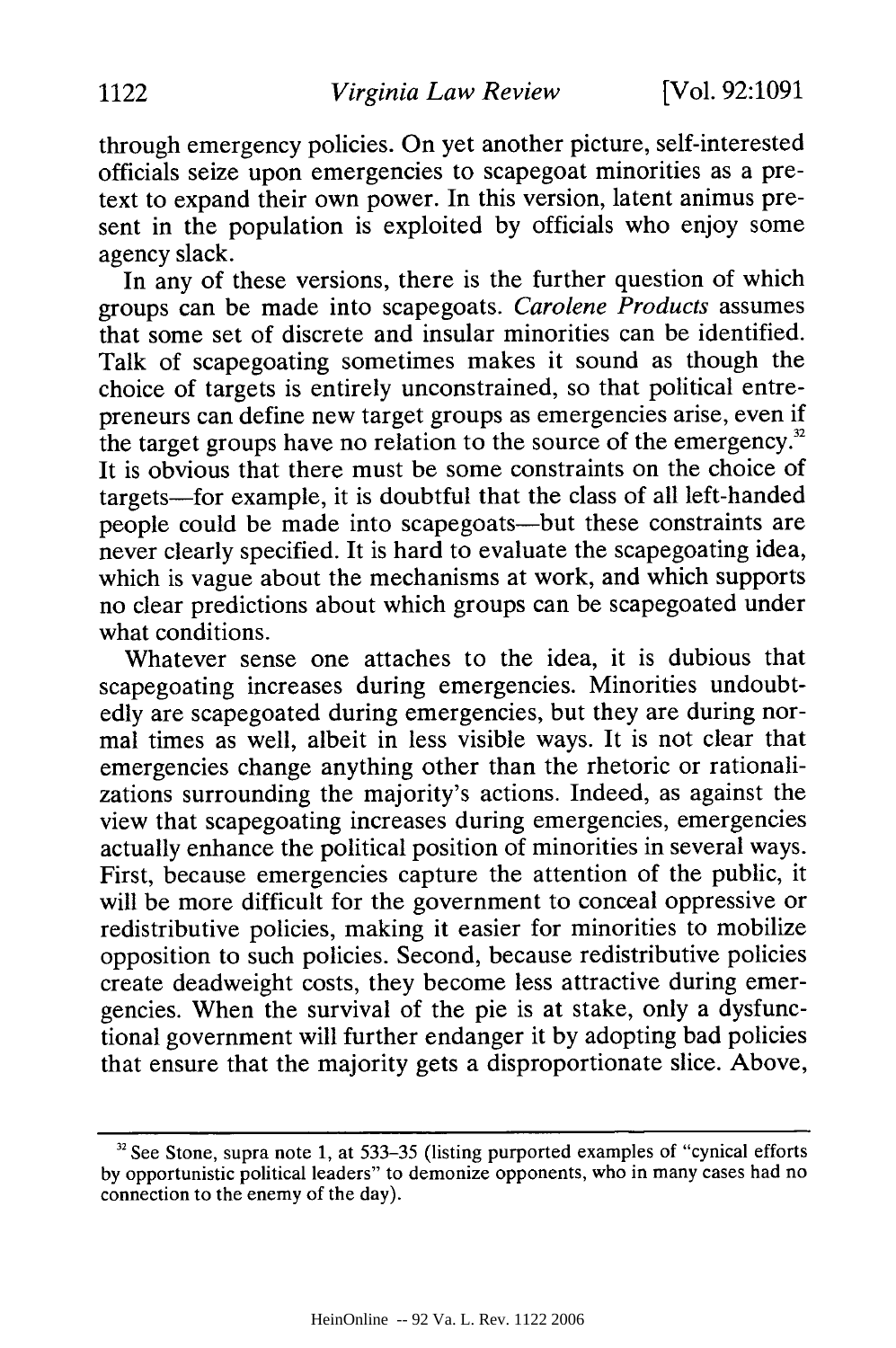we suggested that emergencies do not change the political constraints under which majorities and officials operate. Here we suggest, alternatively, that even if the boundaries of the politically possible do shift, the shift can often help minorities rather than hurt them.

Are there other possible mechanisms that could cause unjustified discrimination against minorities to increase during emergencies? No author has concretely identified such a mechanism, though they could exist. Perhaps emergencies enable groups that compete for resources during normal times to create temporary majority coalitions because an emergency-related minority is a focal point that they can rally around. Perhaps emergencies raise public awareness and increase public monitoring of politics, so that minorities find it more difficult to exercise influence to protect themselves behind the scenes. Perhaps emergencies increase the power of the executive because the legislature rationally delegates power to it, and then the executive uses its power to exploit minorities. Perhaps emergencies-in extreme cases-directly interfere with the political process by shutting down courts, preventing citizens from casting votes, or by hindering elected officials from congregating, whereupon residual power holders exploit minorities. We suggest these possibilities to improve upon the extant arguments, not because we think they are plausible. All of these theories leave open the possibility that a minority will itself exploit an emergency by joining the winning coalition (perhaps with other minorities), rather than being exploited. We suggest these theories as examples of the type of argument that the critics must come up with before they can be taken seriously.

So much for theory; what of the evidence? Have democratic failures occurred more often during emergencies than during normal times? This question is extremely difficult to answer because of the challenge of identifying democratic failures and emergencies in a non-controversial way, but a few observations can be made.

If we think of democratic failures from the *Carolene Products* perspective as large-scale, systematic transfers of wealth from minorities to majorities, then the most plausible examples of democratic failure in American history are the transfers of land from American Indians to whites, often in violation of treaties, throughout the nineteenth century; Jim Crow and other racial structures or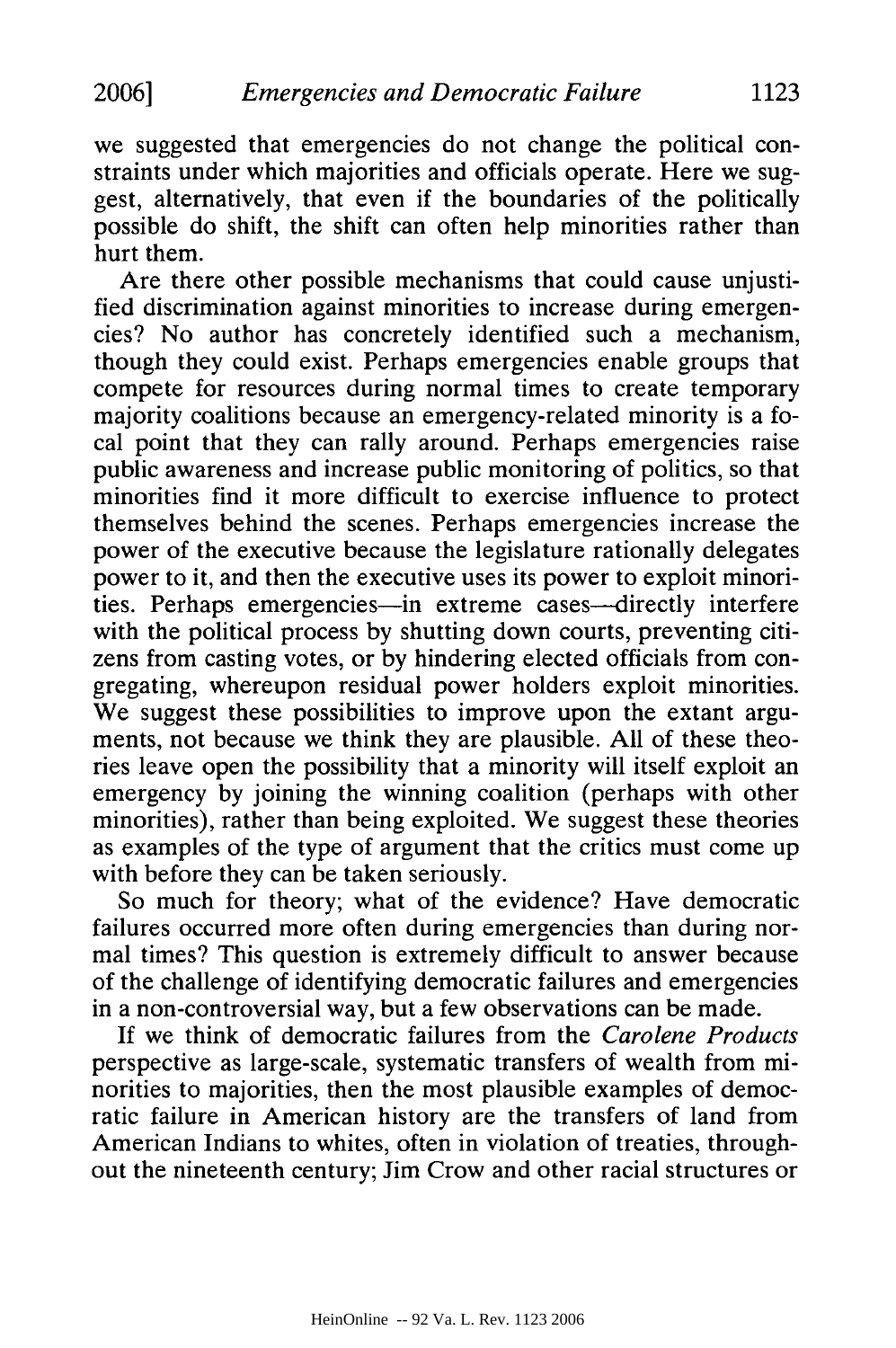policies targeted against African-Americans (especially) and various immigrant minorities such as the Chinese of the West Coast; and the repression of religious minorities such as the Mormons prior to their migration to Utah. None of these policies were based on an emergency, or justified by reference to an emergency, unless we define emergency in an implausibly broad sense. In some of these cases, interested parties justified discriminatory policies by appealing to security concerns. Long-term concerns about being "overrun" by Chinese immigrants, for example, were mentioned by the Supreme Court near the end of the nineteenth century.<sup>33</sup> But if emergency were defined so broadly, there would be few occasions in which an emergency did not exist. Overall, these policies were mainly peacetime policies adopted by the federal government or the state governments with the acquiescence of the federal government. The view that minorities are treated worse during emergencies glosses over the long record of democratic failure during normal times.

Treating these non-emergency deprivations as a baseline, we find it difficult to identify examples of clear democratic failure during war or emergencies. We can generalize as follows: Consider cases where the targeted minority was associated in some way with the enemy. These cases include the treatment of Confederate sympathizers during the Civil War, ethnic Germans during World War I, Eastern European immigrants during the Red Scare, Japanese-Americans during World War II, Communist sympathizers during the early Cold War, and Arab- and Muslim-Americans since 9/11. In most of these cases, the connection between the minority group and the enemy, not the political weakness of the minority group, is the most plausible explanation for the policies in question. Without the benefit of hindsight, and acting in the fog of war, the government had reasonable grounds to fear that members of the targeted minority would be disloyal, and in some cases lacked the time or resources to sort out the loyal from the disloyal in a fine-grained way. In the Cold War case, the minority was itself defined by the crisis-those who seemed sympathetic with the goals of the enemy, the Soviet Union-and not by ethnicity. The policies adopted dur-

<sup>&</sup>lt;sup>33</sup> Chae Chan Ping v. United States (The Chinese Exclusion Case), 130 U.S. 581, 595 (1889).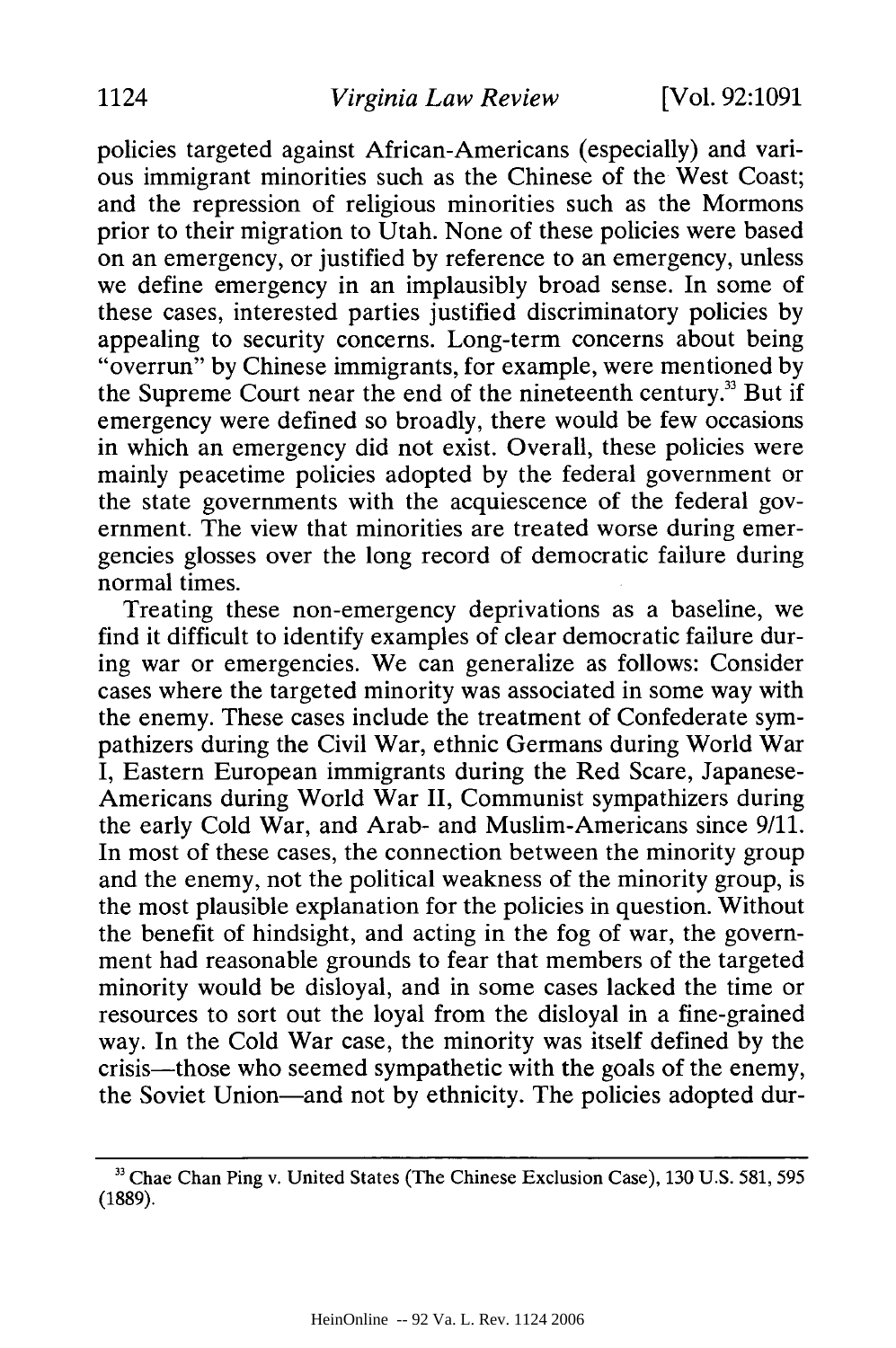ing the emergencies may have been wrong, but if so, they were still of a piece with the numerous other policies adopted during emergencies that had nothing to do with the treatment of minorities.

Critics of the Japanese internment decision allege both that military officials on the West Coast acted with racist motives, and that economic competitors of the Issei and Nisei acted opportunistically to expropriate their property or dampen competition.<sup>34</sup> There are two problems with all such claims. First, they do not explain why President Roosevelt, who was neither a racist nor an economic competitor of the Issei and Nisei, issued the internment order.<sup>35</sup> His Attorney General, Francis Biddle, ascribed the decision to Roosevelt's simple belief that "[w]hat must be done to defend the country must be done."<sup>36</sup> Second, they ignore the possibility that the internment decision was overdetermined, resting on more than one motive—either because the decision emerged from a coalition between those with disreputable motives and those with legitimate security concerns, or because some crucial actors held both motives simultaneously. Of course, we do not defend the internment order on the merits because we lack the necessary expertise to judge, even in hindsight, whether the action was cost-justified, all things considered. Our point is that both the civil-libertarian commentators and the judges lack the necessary expertise as well. The former have often failed to recognize their own limited competence; the judges, burdened with real responsibility, usually do recognize their own limits during times of emergency.

If minority groups are usually targeted at least in part because of their possible connection with the enemy, why did the U.S. government target Japanese-Americans, but not German- and Italian-Americans, during World War II? Militarily, only the Issei and Nisei were geographically concentrated near a potential invasion front. Politically, German- and Italian-Americans were too numerous to intern or subject to legal disabilities and too well assimilated; by contrast, German-Americans were targeted during World War I when they were less well assimilated. In addition, peacetime discrimination against Japanese-Americans was greater than

 $34$  See, e.g., Stone, supra note 1, at 293-94.

<sup>&</sup>lt;sup>35</sup> Exec. Order No. 9066, 3 C.F.R. 1092 (1938–1943).<br><sup>36</sup> Francis Biddle, In Brief Authority 219 (1962).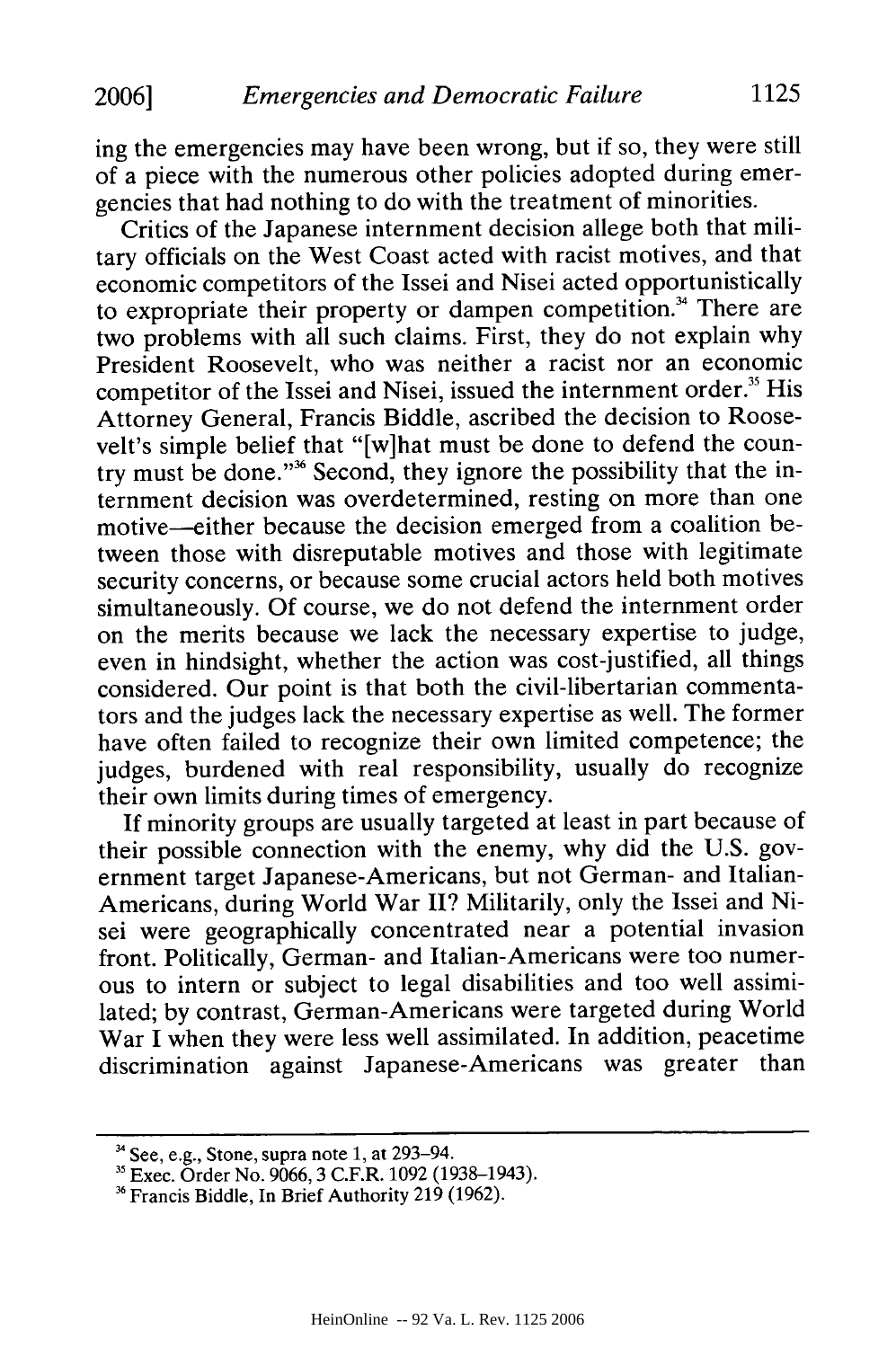peacetime discrimination against German- and Italian-Americans. The differential treatment of these groups during World War II is not evidence for the proposition that emergency increases the probability of political failure; rather, it is consistent with the view that the peacetime baseline holds (however good or bad that baseline was). A final point is that the failure to discriminate against German- and Italian-Americans during World War II is a problem for the failure theorists: it cuts against the claim that enhanced discrimination against emergency-relevant minorities is predictable during emergencies.

### *E. Emergencies as a Progressive Force*

Importantly, as we have discussed, the treatment of minority groups often improves during emergencies; historically, emergencies have often been an engine of progressive government. Times of crisis demand good policy. During emergencies, the government needs the skills and loyalty of minority groups, on both the military and economic fronts, and is willing to pay for them. A large body of political theory and science emphasizes that the military and economic needs of the nation-state have tended, over time, to expand the scope of the franchise, reduce class privileges, and improve governmental accountability and the rule of law, because national governments were constrained to offer an ever-broader range of groups political benefits commensurate with their political contributions.<sup>3</sup>

For examples, consider President Lincoln's decision, at the height of the Civil War, to proclaim emancipation for slaves behind enemy lines, with the hope of enlisting their sympathies and assistance and of causing disruption to the enemy; the genesis of federal assistance for minorities in post-Civil War programs, such as the Freedmen's Bureau; the creation of national programs for poverty relief during the Depression and New Deal; the entry of women into the labor force during World War II; the desegregation of

<sup>&</sup>lt;sup>37</sup> We have profited from Mark Graber's excellent historical overview. Mark A. Graber, Counter-Stories: Maintaining and Expanding Civil Liberties in Wartime, *in* The Constitution in Wartime: Beyond Alarmism and Complacency 95 (Mark Tushnet ed., 2005); see also Stephen Holmes, Lineages of the Rule of Law, *in* Democracy and the Rule of Law 19, 35-37 (Jos6 Marfa Maravall & Adam Przeworski eds., 2003); Posner & Vermeule, supra note 31, at 1595.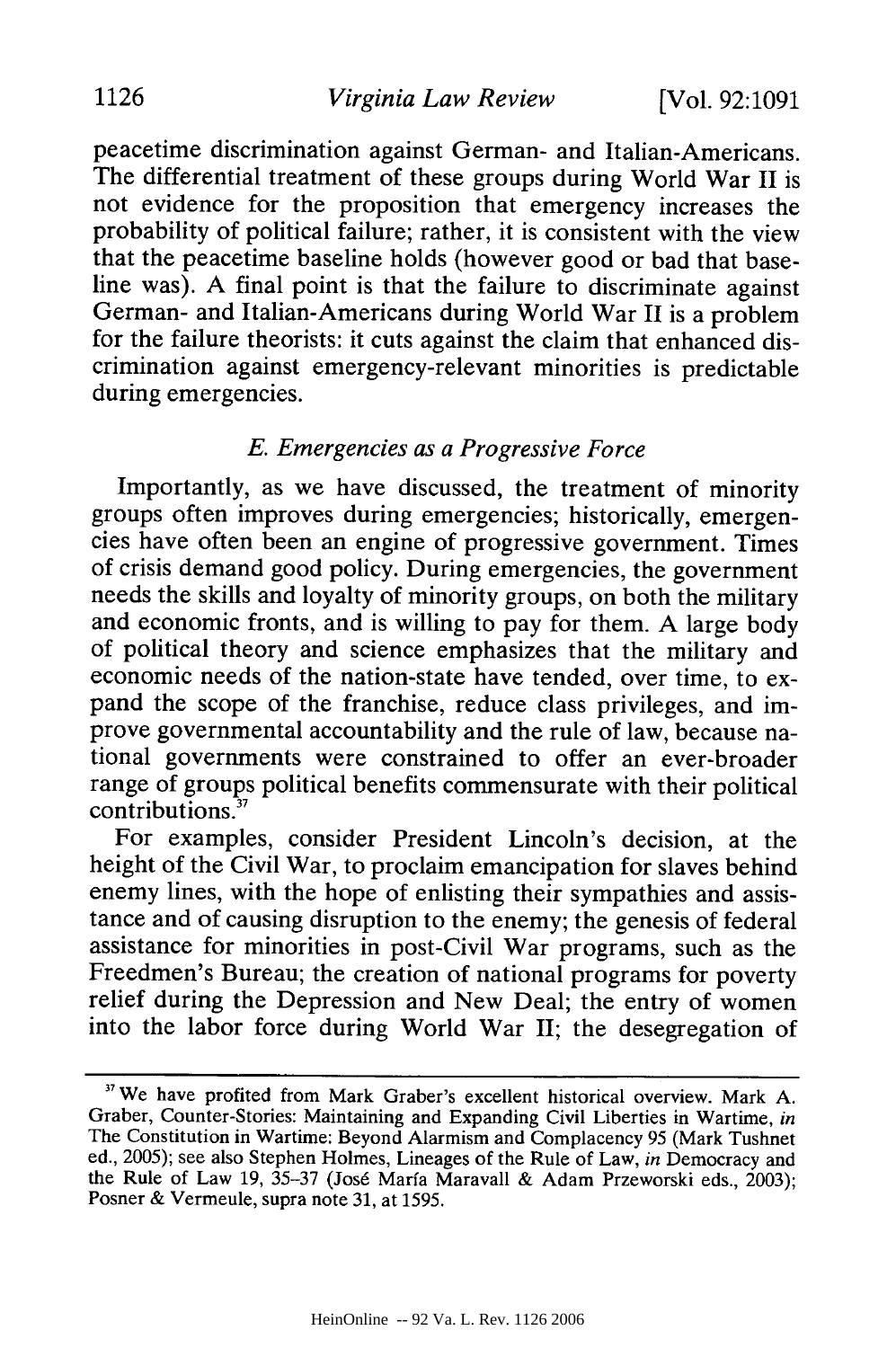schools and workplaces during the Cold War; and the integration of African-Americans into the armed forces during World War II and the Cold War. The last two developments occurred because a series of national governments saw improving the position of African-Americans as an important part of the propaganda war against communism and saw African-Americans as an underutilized pool of capable workers and soldiers.<sup>38</sup>

This minority-protecting mechanism applies with equal force to emergency-relevant minorities-the minorities who have some connection to a perceived enemy, and are thus conspicuous targets for scapegoating. Indeed, even while targeting Arab- and Muslim-American aliens after 9/11, the U.S. government poured prosecutorial resources into enforcement of hate crime laws for their protection.39 In the United Kingdom, during the days immediately after the July 7, 2005 attacks in London, the House of Commons passed a bill protecting Muslims from hate crimes.<sup>40</sup> The struggle against terrorism makes the skills and contributions of Muslim and Arabic citizens more useful, not more dispensable."

#### *F. Summary*

We do not argue that invidious discrimination systematically tends to decline during emergencies, though it may. The minimum point we make is that the evidence is ambiguous: there is no systematic evidence that democratic failures occur more often during emergencies than during non-emergencies. If we are correct, there is no reason to believe that an emergency law that targets a minority, even a minority connected to the crisis, is more likely the result of democratic failure than a non-emergency law that targets a mi-

**<sup>38</sup>** For an overview of how the Truman administration promoted improvements in civil rights for African-Americans to promote Cold War objectives, see Mary L. Dudziak, Cold War Civil Rights: Race and the Image of American Democracy 79-102 (2000).

<sup>&</sup>lt;sup>39</sup> See James Zogby, Arab Am. Inst., One Year Later, Arab American Rights Are Defended, Sept. 2, 2002, http://www.aaiusa.org/wwatch/090202.htm (affirming that after 9/11, "the DOJ and the FBI **....** have made an unprecedented effort to find and punish those who committed crimes of hate against Arab Americans").

<sup>&</sup>lt;sup>40</sup> See Brendan Carlin, Hatred Bill Goes Ahead Despite Church Protests, The Daily Telegraph (London), July 12, 2005, at 6.

**<sup>&</sup>quot;** See Douglas Jehl, C.I.A. Reviews Security Policy for Translators, N.Y. Times, June 8, 2005, at **Al.**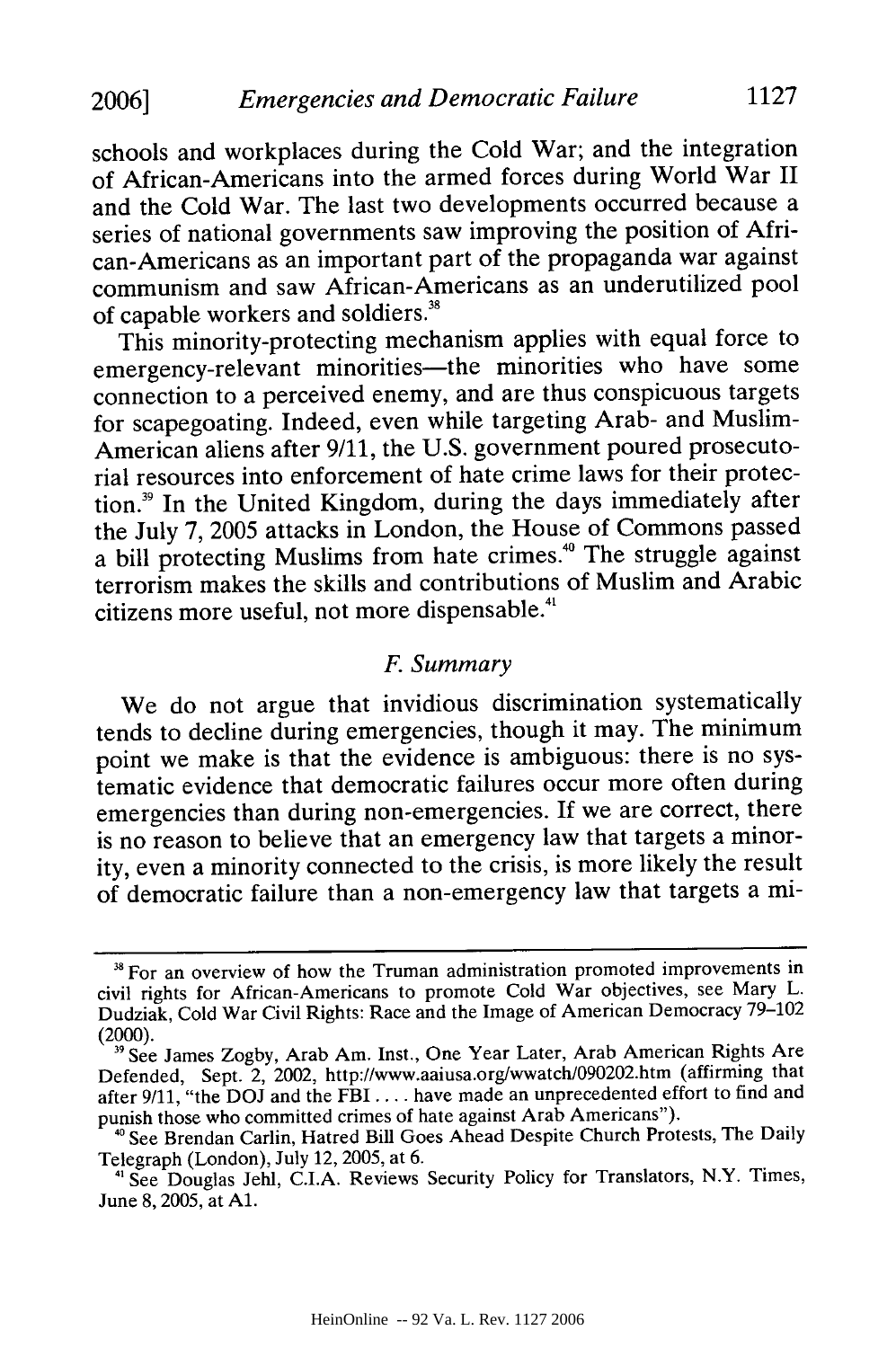nority. Democratic failure theorists typically acknowledge the judges' limited capacity for handling emergencies but resist the argument that limited capacity implies limited deference; they argue that, as a result of scapegoating or the like, democratic failure is systematically more likely during emergencies.<sup>42</sup> If that were true, judicial scrutiny might be justified as a way to protect minorities, despite the costs in reduced security. But it is not true.

The main difference between normal times and emergencies is that courts may have greater difficulty evaluating an emergency measure than a non-emergency measure, a point we expand upon below. It might be the case that government error is more likely during an emergency, but error by itself is not democratic failure, and courts have no advantage in expertise over the political branches. We now turn to the latter point—the problem of judicial capacities.

# IV. DEMOCRATIC FAILURE: CITIZENS, ALIENS, AND JUDGES

Above, we criticized the idea that democratic failure is more likely during emergencies than during normal times. We now turn to an improved version of the democratic failure theory. On this construal, the theory suggests that democratic failure is as likely and as damaging in emergencies as in normal times---no more, but certainly no less. On the remedial side, courts in times of emergency should, just as in normal times, ensure that laws are general, and should strictly scrutinize laws that are facially discriminatory. *Carolene Products* applies to the same extent during emergencies as during normal times.

There is an additional possibility, however: the one we propose here. *Carolene Products* either should not apply during emergencies or should apply only in weakened form. We argue that even if the *Carolene Products* theory justifies strict scrutiny of targeted or facially discriminatory laws during normal times, it does not justify strict scrutiny of such laws passed in response to emergencies (or, equivalently, strict scrutiny should be easier to satisfy in emergencies than in normal times). Thus, if courts should strike down statutes that target minorities during normal times, they should be far more deferential during emergencies. We then consider some dis-

**<sup>42</sup>**See Stone, supra note 1, at 531.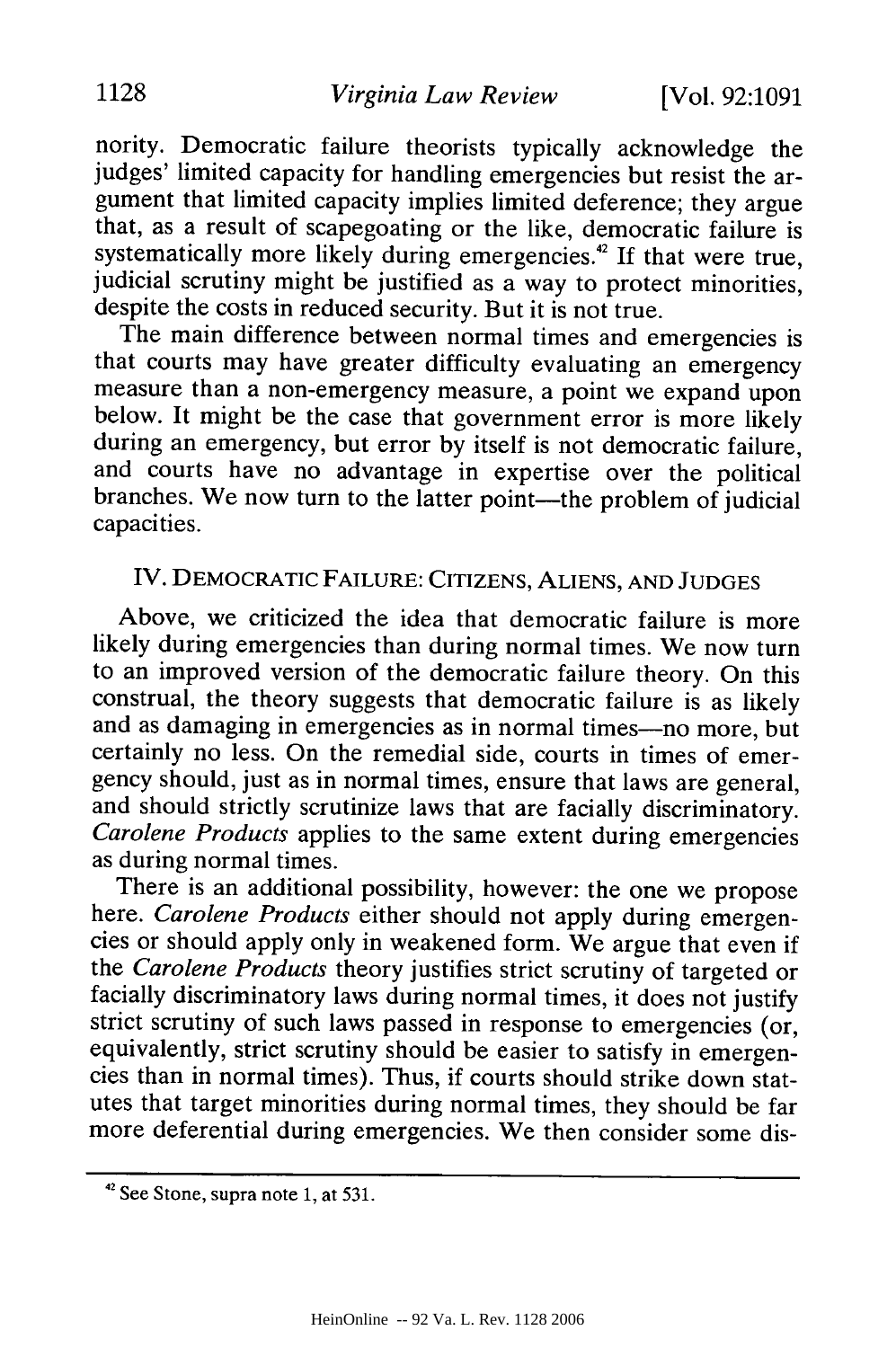tinctive problems concerning aliens, and argue that the *Carolene Products* theory does not justify strict scrutiny of laws that burden aliens either during normal times or during emergencies.

# *A. Citizens*

The democratic failure theory holds that political dissenters and ethnic or racial minorities are exploited by the majority, and therefore ought to be protected by courts in normal times. We assume, for the sake of argument, that this theory is correct, and ask to what extent does it justify strict scrutiny of targeted or facially discriminatory laws passed in response to emergencies. We argue that it does not justify strict scrutiny of such laws; alternatively, if strict scrutiny is adhered to as a nominal framework, claims of compelling governmental interest should be accepted more readily. Whatever the doctrinal framework, courts should defer heavily to nongeneral laws passed in response to emergency.

A preliminary problem is the one we mentioned above. Democratic failure theories propose that courts should monitor and invalidate policies that impose excessive security regulation on minorities in order to benefit the majority. No extant theory, however, suggests that courts can or should invalidate policies that provide excessive liberty or inadequate security. Presumably, democratic failure theorists shy away from the latter problem because judicial review of inadequate security is infeasible; it would require affirmative judicial oversight of funding and regulatory decisions. Given this asymmetry in the structure of judicial review, however, a rational and ill-motivated government may simply substitute one type of exploitation for another. If courts block government from pandering to the self-interested majority by imposing security restrictions on minorities, or if courts make that form of pandering more costly, then government may switch instruments, pandering to the majority by spending too little on minorities' security, or by providing minorities with insufficient regulatory protection. Substitution of this sort is never costless, so the possibility does not show that judicial review of excessive security is pointless. The risk of substitution does, however, reduce the benefits to be gained from judicial review of policies that impose excessive security restrictions.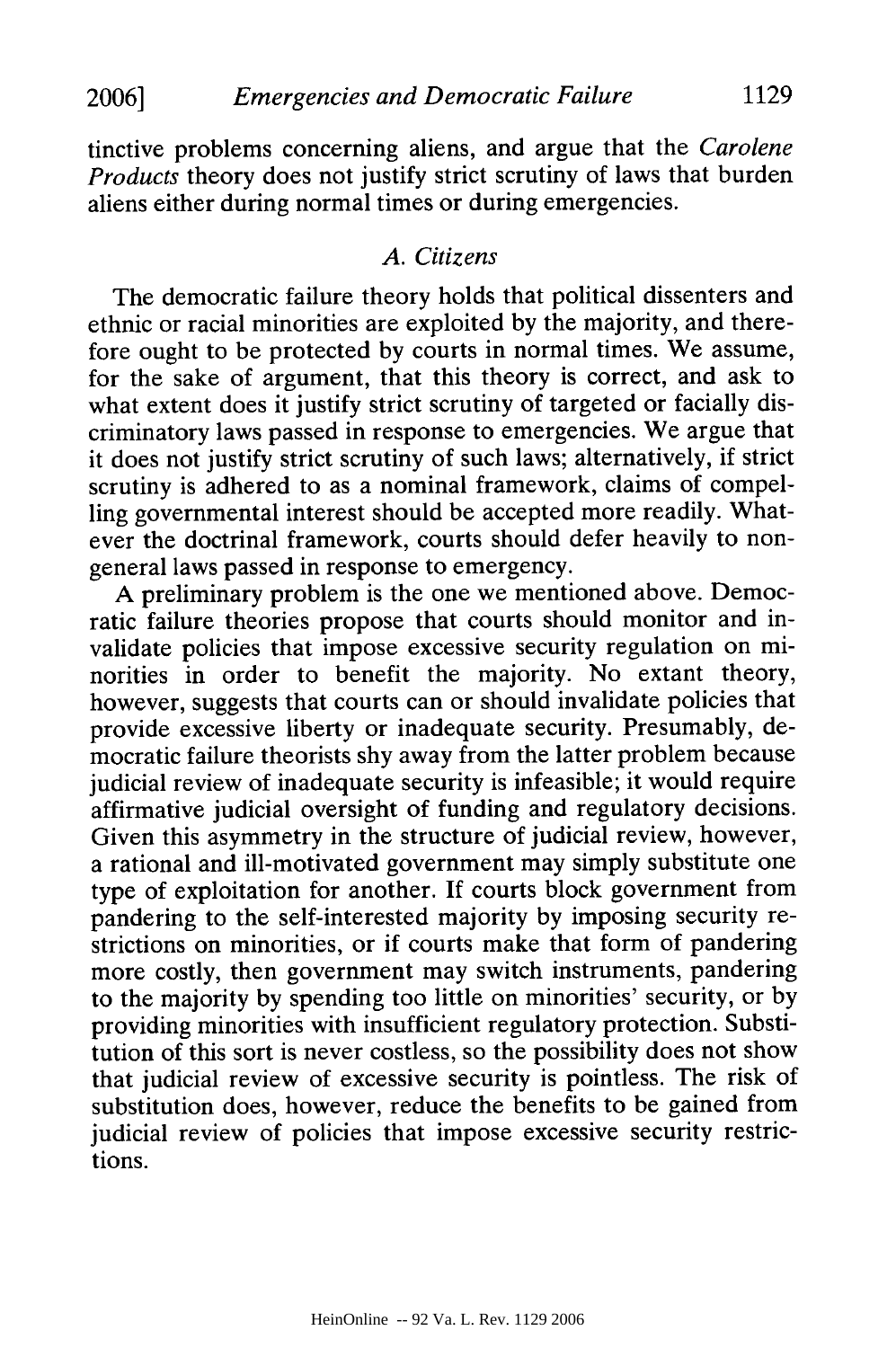Let us now turn to the costs of minority-protecting judicial review; we argue that these costs rise in times of emergency. To fix ideas, imagine an official racial or ethnic profiling policy after 9/11: Arab-Americans are stopped at airports and interviewed and searched at a higher rate than other Americans. The law that authorizes the profiling explicitly targets a discrete and insular minority. Under the *Carolene Products* approach, as normally understood, the court would apply strict scrutiny. Although it is conceivable that a court might find the profiling system to be a sufficiently tailored instrument for achieving a compelling state interest, we know from past experience that this is unlikely. Strict scrutiny usually means that the law is overturned.

As we noted in Part I, emergency policies adopted by the government balance the competing values of liberty and security. The racial profiling policy affects this balance in a special way: the reduction in liberty is suffered only by the minority group, while the benefits from enhanced security are enjoyed by all. The fact that the benefits and burdens are not equally shared, of course, hardly distinguishes this law from any other. In the case of ordinary regulatory laws, the numerical minority is outvoted but the regulations are accepted because, in some rough sense, the benefits to the majority outweigh the losses to the minority. The minority that loses in this case, however, may participate in different majorities that win in other settings. The mere fact that a *particular* policy reduces the liberty of one group in order to enhance the security of another group does not show that it is the result of a democratic failure. What is special under the *Carolene Products* theory is not the presence of a law that benefits some and burdens others; it is the burdening of political dissenters or of a historically oppressed minority group. The concern is that such a group will repeatedly be on the losing end of the lawmaking transaction.

This implies that democratic failure is an aggregate theory. To set the benchmark against which failure is identified, the theory aggregates across a large set of laws and finds a democratic failure only if a persistent minority or minority group is repeatedly sacrificed for the benefit of a persistent majority. Courts, however, must proceed at retail, examining laws one at a time, and this makes it difficult for courts to implement the democratic failure theory in any straightforward way. The problem is that, in any given case, a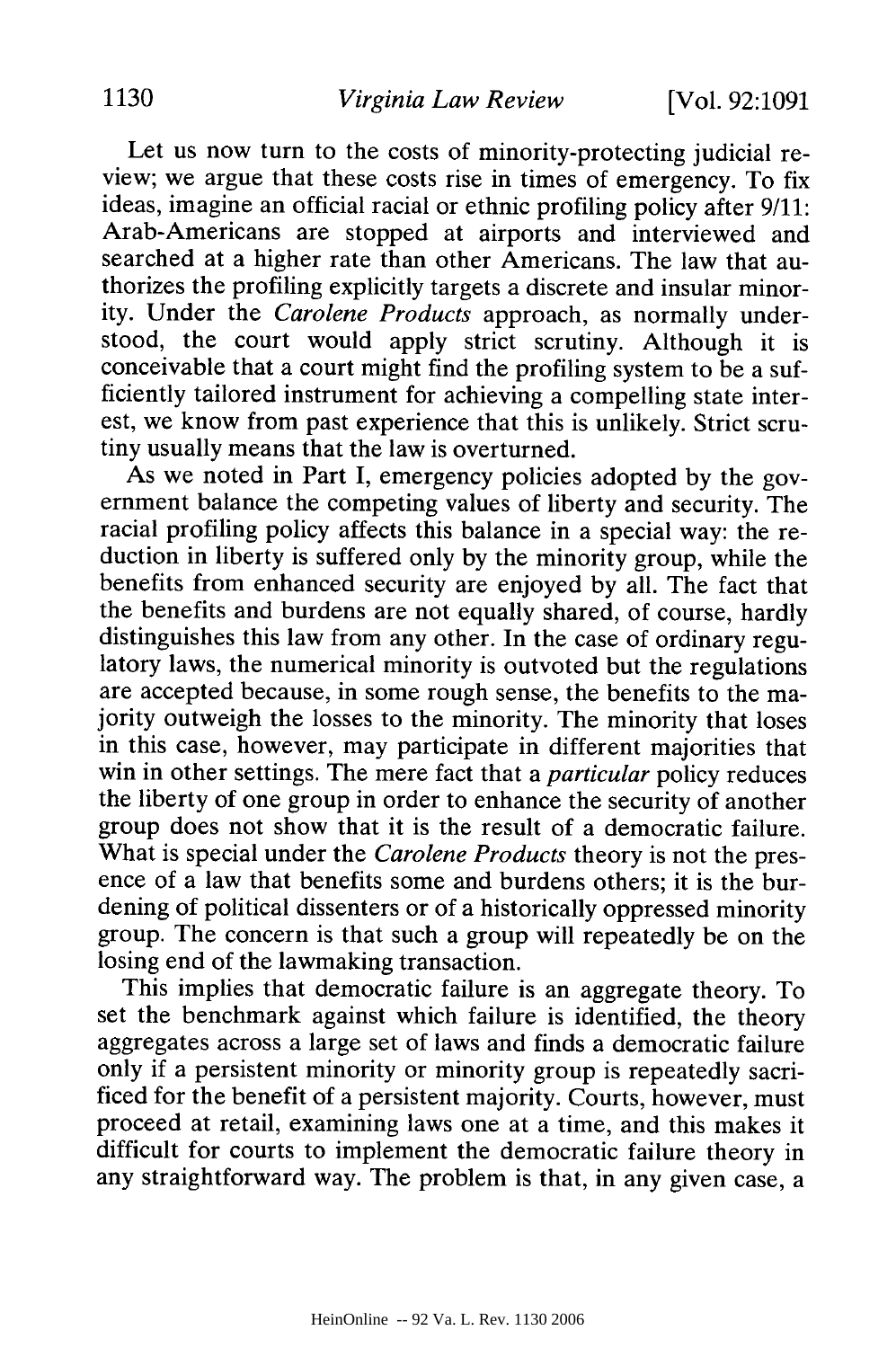law that targets some minority or subgroup may be justified by real security concerns. If it is, then in an aggregate sense there is no democratic failure, and the law is "general" in the sense that the basis for the targeted classification would apply to *any* group that posed a similar security risk. Today's minorities will benefit from increased security just as will today's majority. Future laws will be enacted by different coalitions, in which today's minority may participate, and those laws will place burdens on differently defined minorities.

Courts will often be hard pressed to evaluate whether these conditions hold, but in times of emergency, this problem of judicial capacity is especially acute. Consider a simple picture of the judges' position in normal times: courts review a law, and either uphold it or strike it down. The law either reflects a democratic failure or it does not. If the court falsely believes that a law results from a democratic failure and strikes it down, then the court commits the type of error known as a false positive. If the court falsely believes that a law does not result from a democratic failure, and upholds it, this is a false negative. The rational basis test, used for laws that do not target minorities or facially discriminate, assumes that the social cost of false positives (striking down legitimate laws) exceeds the social cost of false negatives (upholding illegitimate laws). Laws that are not targeted or facially discriminatory are presumed to be democratic successes. If courts were to frequently strike them down, then they would usually strike down politically valid laws while rarely interfering with a law that is the result of a democratic failure.

When the law targets dissenters or facially discriminates against a minority, the strict scrutiny test assumes that the social cost of false negatives exceeds the social cost of false positives. Laws that are targeted or facially discriminatory are presumed to be democratic failures. Courts frequently strike them down because in doing so they usually strike down democratic failures, while rarely interfering with a law that is democratically valid.

This is the standard *Carolene Products* picture, but its empirical premises fail in times of emergency. Both false negatives and false positives have an expected cost, which is a function of two quantities: the risk of error and the cost of the errors that occur. The expected cost of false negatives—of erroneously upholding invalid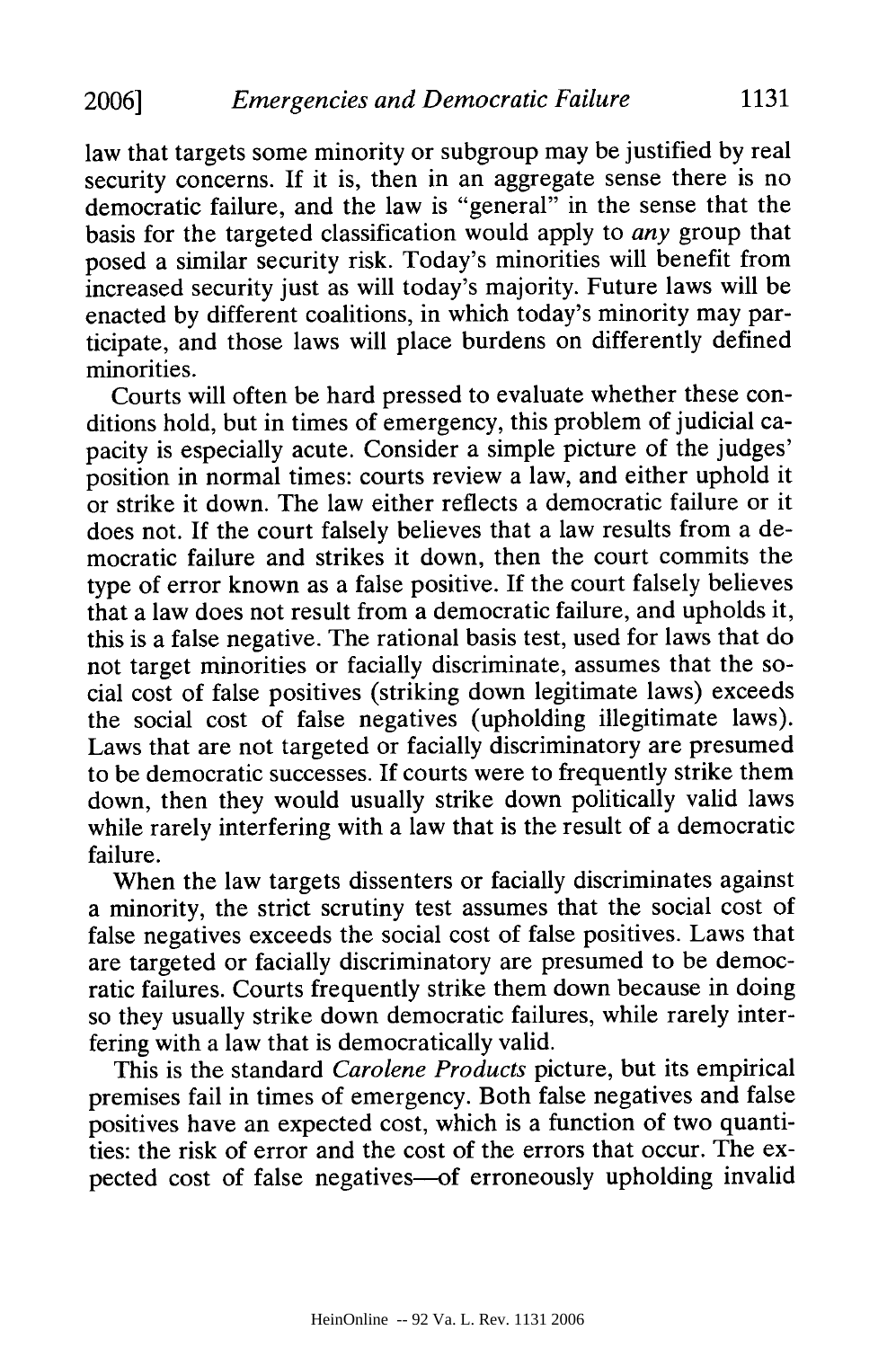laws-is the same in emergencies and in normal times. We argued above, and assume here, that democratic failure is no more likely in emergencies than in normal times and that the costs of democratic failure that does occur are constant, because the harm to minorities is the same in either period. There is a ceiling on the amount of harm that can be imposed on minorities during both emergencies and normal times-deprivation of their lives and their property. This ceiling remains constant across the emergency and non-emergency settings. The level of actual deprivation in any case depends on the relative political power of the minorities, but if political constraints remain constant across settings, there is no reason to believe that deprivations accountable to democratic failure (as opposed to cost-justified security precautions) are likely to be greater during an emergency than during normal times. As we noted above, peacetime laws targeting African-Americans, Mormons, and other minority groups have been just as severe as emergency regulations.

But the other side of the ledger is not constant. When an emergency occurs, the expected cost of false positives-of erroneously striking down valid laws-increases. We begin by bracketing the risk of false positives and focusing on the social cost of the false positives that occur. In times of emergency, the law that is invalidated may no longer be simply a law that makes it easier for police to arrest someone who may rob or kill; the law that is invalidated could be, for example, a law that makes it easier for the police to stop a terrorist attack. The difference in the magnitude of the potential harm goes a long way toward justifying greater deference in the emergency case.

In some circumstances, an erroneous invalidation will merely have a delaying effect. If an erroneous invalidation produces large costs, government may be able to adopt the needed measure again, and receive deference from the now-chastened judges. But delay is a cost that rises during emergencies; indeed, the higher cost of delay is a defining trait of emergencies. Moreover, delay is a problem even in a purely ex ante sense. Commentators sometimes suggest that, as a historical matter, judicial protections of liberty rarely, if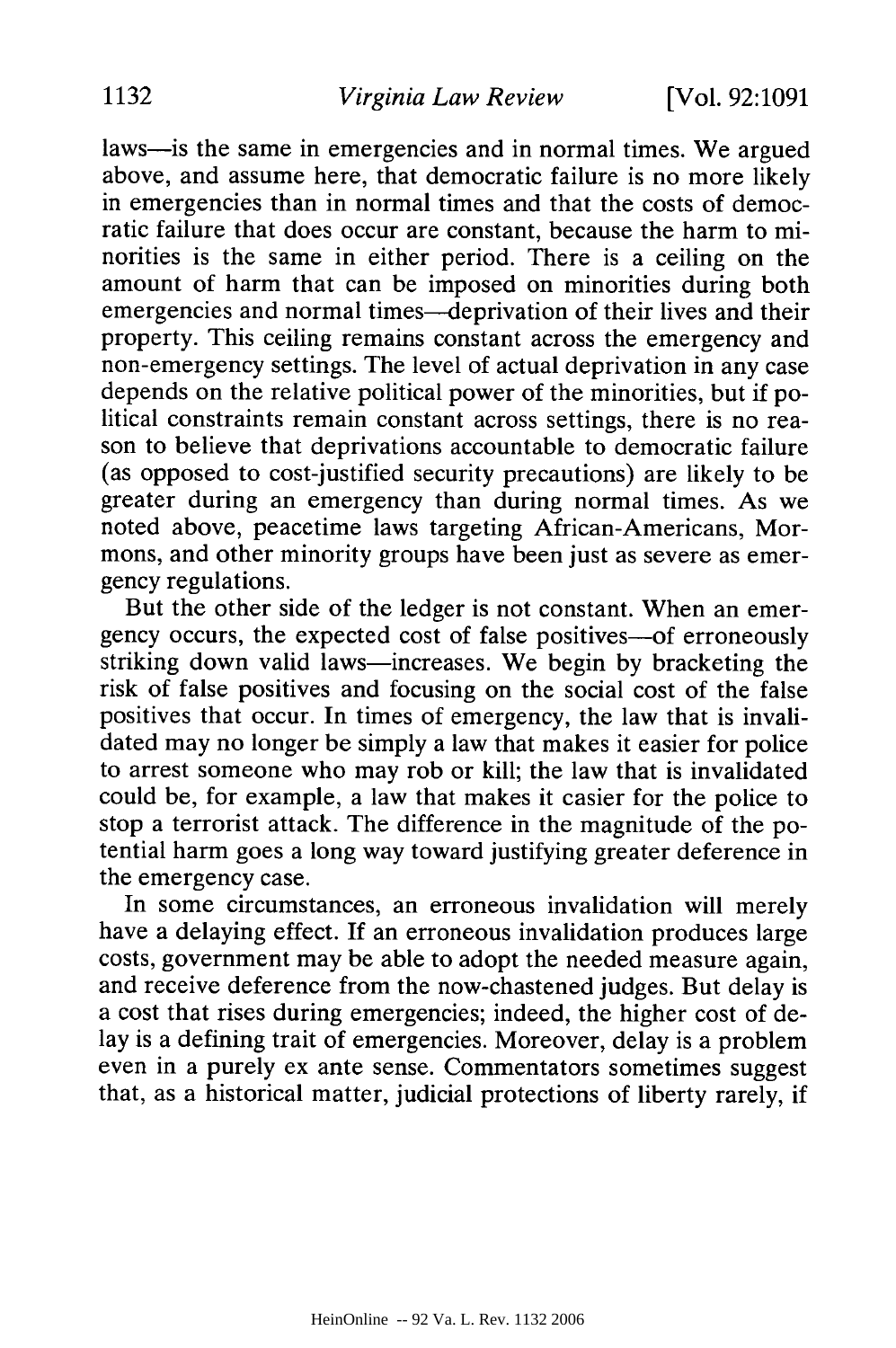ever, produce serious harms.<sup>43</sup> This overlooks the law of anticipated reactions. If government must worry about whether its policies will survive judicial review, it will be slower at adjusting to the emergency. Some necessary measures may be foregone altogether, and thus will never give rise to lawsuits. Fortunately, as we discuss below, the reason that we do not observe cases in which judicial protection of liberty produces serious harms is that the judges do not really protect liberty in times of emergency. If they did, they would start to produce harmful mistakes. The civil-libertarian commentators who urge greater judicial vigilance extrapolate from the historical record of toothless judicial review to predict that judicial review with real bite would also prove harmless, but this is fallacious.

So much for the social cost of false positives; let us turn now to the *risk* of false positives. That risk will also be higher during emergencies (unless the judges recognize the risk and compensate by deferring, as we suggest below they actually do). Emergencies bring novel threats, and the novel security policies chosen by the government will be controversial and hard for judges to evaluate. An emergency calls for large scale reorganization and a change in bureaucratic routines. These routines did not prevent the emergency, and proved inadequate to cope with it; therefore, they must be changed. If the routines must be changed, then the normal standards for evaluating existing bureaucratic processes will no longer apply. With hundreds of years of experience, we know how to determine the fairness of a trial of a person who is suspected of routine criminal violation. We can complain if the crime rate goes up, police brutalize suspects, innocent people are convicted, or the police department consumes more resources than police departments in other cities. We are much less sure how to evaluate, say, the conduct of soldiers enforcing martial law. The soldiers are not expected to act like police; but how should they act? Judges have a substantially limited well of experience to draw from in answering such a question, and the experiences of other countries with different systems do not provide a good basis of comparison. They have

<sup>&</sup>lt;sup>43</sup> Stone, supra note 1, at 544 ("[T]here is not a single instance in which the Supreme Court has *overprotected* wartime dissent in a way that caused *any* demonstrable harm to the national security. The argument that courts cannot be trusted because they will recklessly shackle the nation's ability to fight is simply unfounded.").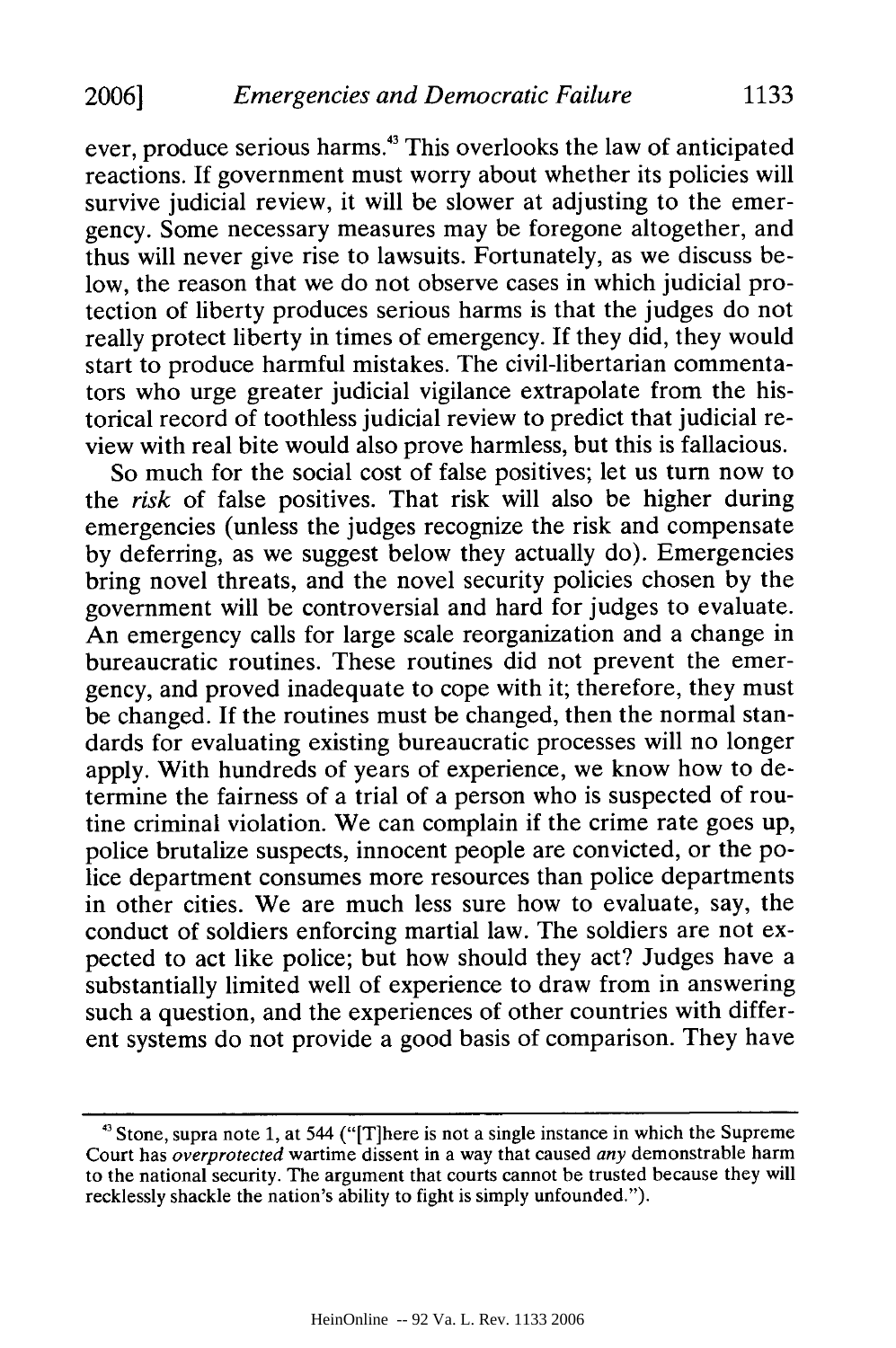different law enforcement systems, different levels of social homogeneity, different geopolitical stances, and so forth.

To be sure, if judges provide the government with a higher level of deference during emergencies, the risk of false negatives will rise as well. If courts have trouble evaluating an emergency measure for evidence of democratic failure, they will just as often see success in a democratically invalid law as failure in a democratically valid law. The important point is that even if both risks increase by the same amount, the expected cost of false positives will exceed the expected cost of false negatives, because the social cost of error is higher for false positives (justified security measures struck down) than for false negatives (minorities unjustifiably harmed). That is why courts should be more deferential during emergencies than during normal times.

Constitutional lawyers concerned about democratic failure and government opportunism sometimes emphasize the principle of the "least restrictive alternative." The idea is that if government's goal is to attain a security level of x, and if there are two policies for attaining  $x$ , one that requires sacrificing minorities' interests and one that does not, judges will force government to adopt the latter policy. The problem arises when government claims that, in light of the novelty of the threats and the lumpiness of the possible responses, the minority-respecting policy will only yield a security level of y, much lower than  $x$ . In emergencies, judges will be hard pressed to evaluate this claim, and the cost of erroneously rejecting it may be large. The judges know that the government's claim may be opportunistic, but that knowledge is not useful, as they cannot distinguish opportunism from vigilance. In emergencies, the problem for courts is that they are more likely to make errors when they review emergency laws than when they review normal laws. This means that strict scrutiny brings with it a higher probability of false positives as well as a higher social cost when false positives occur.

*Carolene Products* and its successor decisions require strict scrutiny of laws targeting dissenters or ideological minorities, not merely laws targeting racial and ethnic minorities. Where dissenters are concerned, targeted laws may represent a governmental attempt to close off the "channels of political change." But from the judges' standpoint, the problems are identical; everything we have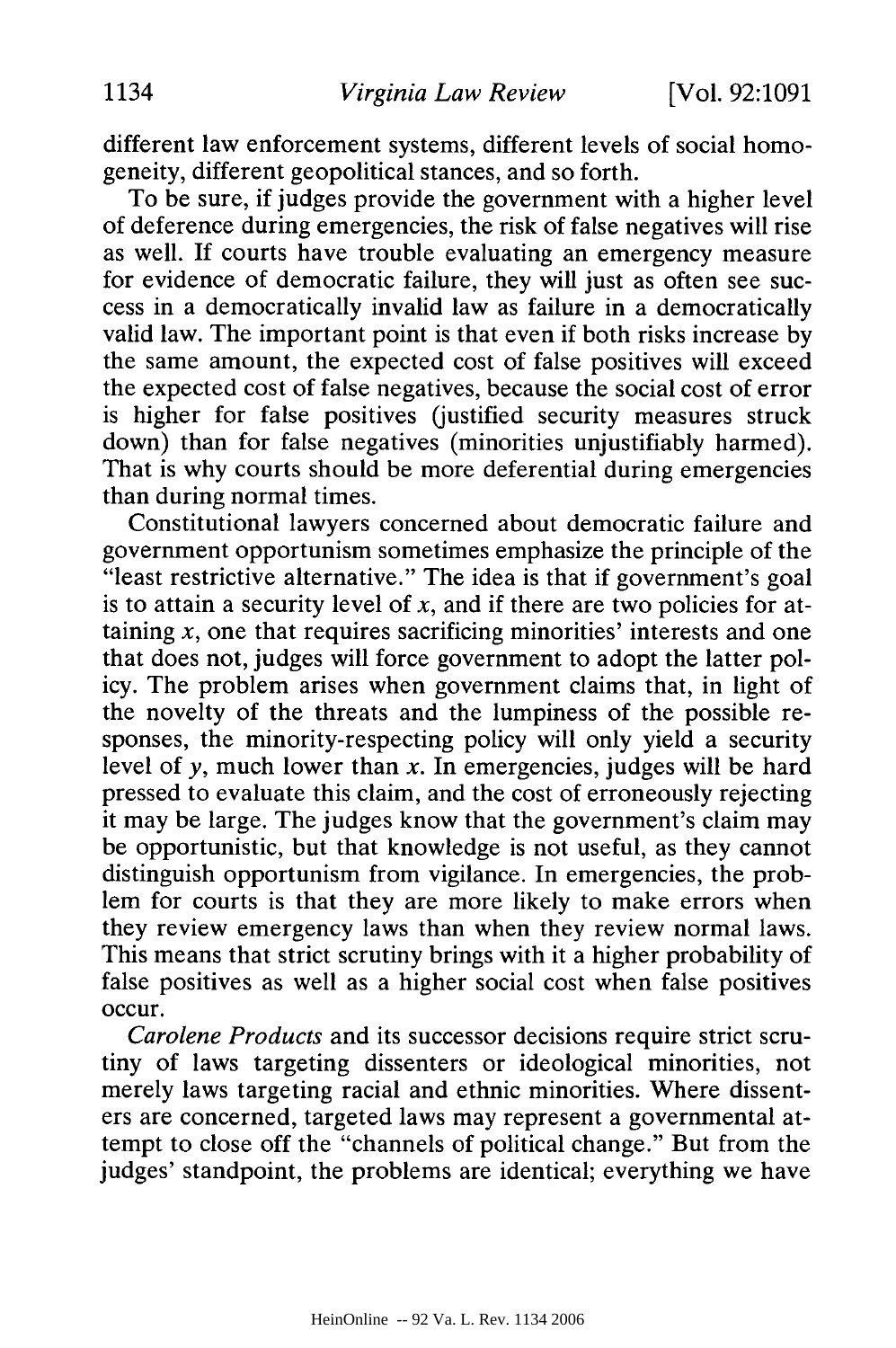said so far applies as well to judicial review of laws that target dissenters or reduce due process protections for narrowly defined classes of suspects. Consider, for example, a law that reduces process for all terrorist suspects, regardless of their race. People who might agree that courts should generally defer to the government in reducing procedural protections to terrorist suspects frequently argue that courts should nonetheless refuse to defer to the government if the anti-terrorism law is facially discriminatory. The two cases are exactly the same, however. In both cases, the standard of review will balance false positives (legitimate laws that are struck down) and false negatives (democratic failures that are upheld). In both cases, the false positive is more costly during an emergency than during normal times. And in both cases, the false negative is also of substantial concern (an unnecessary burden inflicted on a small group of people), but it is constant across normal times and emergencies. We can think of no account of democratic failure that would explain why emergencies should cause courts to scrutinize facially discriminatory emergency laws more strictly than they scrutinize facially neutral emergency laws that impinge on some constitutionally protected value.

The upshot of this discussion is that courts should more readily uphold targeted or facially discriminatory security laws passed in response to emergencies than identical security laws passed during normal times. It is hard to say, in the abstract, how much more deferential courts should be. At the extreme, courts could simply apply deferential rational basis review to all emergency legislation. A residuum of factual uncertainty exists here, and below we will suggest that emergencies lie on a continuum or sliding scale so that the judges will calibrate the deference they afford. What is not plausible is that courts should use the same approach in both emergencies and normal times.

Perhaps the best evidence for how the false positives and false negatives net out is that judges often believe themselves incapable of evaluating governmental decisionmaking in times of emergency. Consider the notorious case of *Korematsu v. United States,* which upheld the government's exclusion order directed against Japanese aliens and Japanese-American citizens on the West Coast during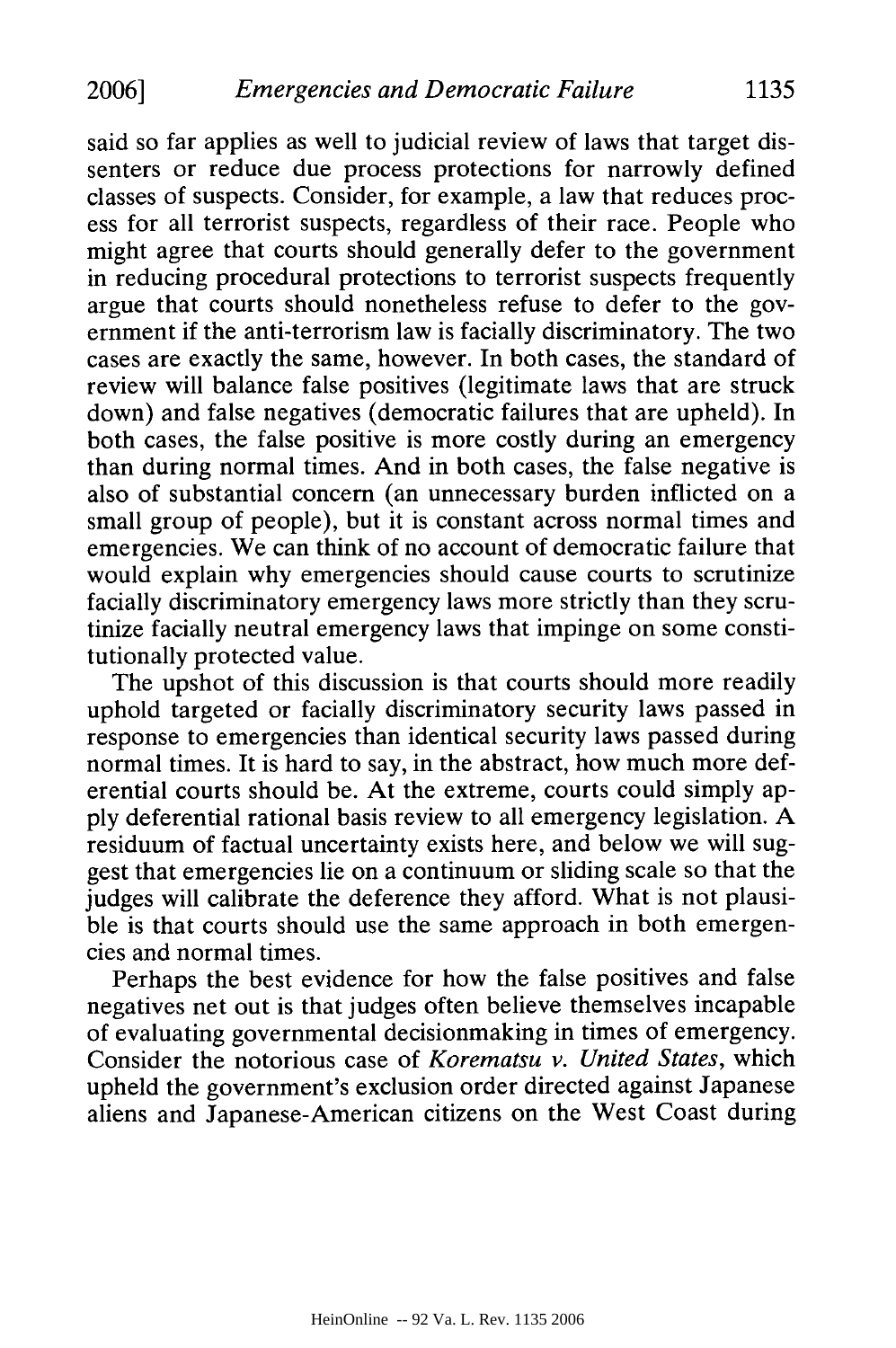World War II." Note that the *Korematsu* majority employed nominally "strict" scrutiny yet upheld an explicit racial classification by the national government<sup>45</sup>—in line with then-prevailing law, which allowed racial segregation in the armed forces and the District of Columbia public schools.<sup>46</sup> This illustrates our distinction between the nominal rules of judicial review and the operational level of judicial deference.

Democratic failure theorists often quote Justice Jackson's concern for generality, and also his dissenting opinion in *Korematsu,* which expressed a concern about the ratchet effects of upholding government action during emergencies." Yet the core idea of his dissent was arguably different. The core idea was that courts are incapable of sorting justified from unjustified emergency measures, know themselves to be incapable, and thus have no real choice but to defer. As Jackson put it:

In the very nature of things, military decisions are not susceptible of intelligent judicial appraisal. They do not pretend to rest on evidence, but are made on information that often would not be admissible and on assumptions that could not be proved. Information in support of an order could not be disclosed to courts without danger that it would reach the enemy. Neither can courts act on communications made in confidence. Hence courts can never have any real alternative to accepting the mere declaration of the authority that issued the order that it was reasonably necessary from a military viewpoint.'

Jackson perfectly captures the institutional dilemma that judges face. The issue is not only or primarily whether *Korematsu* was right or wrong. On our view, the fact is that decisions like *Korematsu* are inevitable. Ought implies can; because judges can do little to evaluate the need for facially discriminatory policies in times of emergency, and because judges know this, there is little point

<sup>&</sup>lt;sup>44</sup> 323 U.S. 214, 219 (1944).<br><sup>45</sup> Id. at 216.

<sup>&</sup>lt;sup>46</sup> Not until 1954 did the Court squarely hold that racial segregation by the federal government was unconstitutional. See Bolling v. Sharpe, 347 U.S. 497, 500 (1954).  $^{47}$  For a critique of this view, see Posner & Vermeule, supra note 10, at 614–16.

*Korematsu,* 323 U.S. at 245 (Jackson, J., dissenting).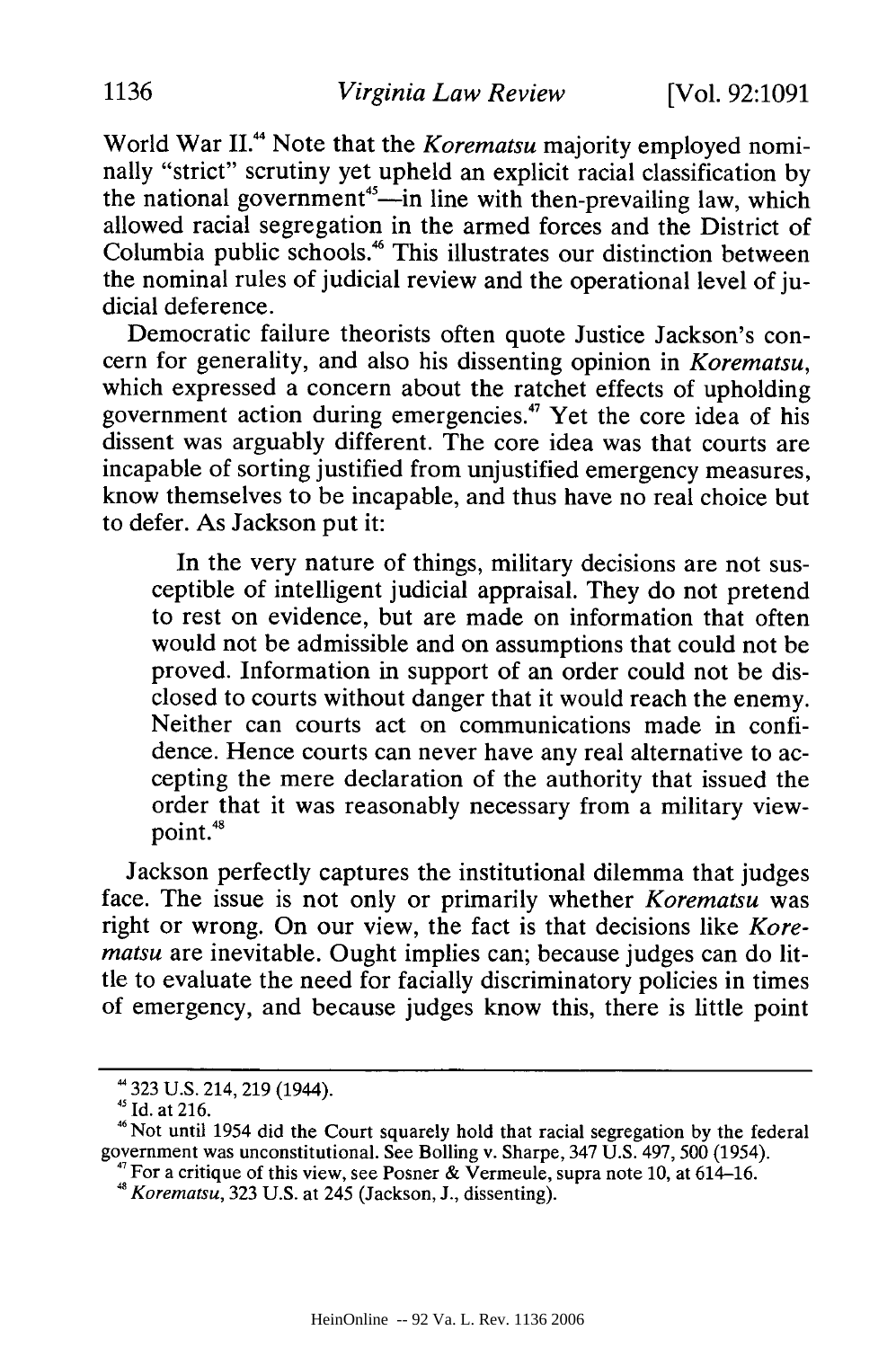asking them to apply genuinely strict scrutiny to such policies. The most that can be expected (whether for good or ill) is that judges will reassert themselves after an emergency decays, as they did in *Youngstown Sheet & Tube Co. v. Sawyer<sup>49</sup> and might in the future* with respect to the Bush administration's post-9/11 policies. Beyond that is the possibility of ex post compensation where society decides, some generations later and with the full benefit of hindsight, that some emergency policy of an earlier day was unjustified." Such compensation will often be accompanied by selfcastigation or (what is even more pleasurable) castigation of others, namely the long-dead judges who, it will confidently be said, violated our commitment to civil liberties. The problem is that, when the next emergency comes around, judges will defer againnot to the exact same policy, because circumstances will always be different, but to a new emergency policy whose justification the judges know themselves unable to evaluate.<sup>51</sup>

Conventional wisdom among constitutional lawyers fits this picture; it holds that American courts defer heavily to government in times of emergency. Given this history, we think the burden of factual uncertainty should be on those who urge courts to abandon this historical posture and adopt strict scrutiny. The burden is twofold. It is not only to show that genuine strict scrutiny is desirable because the expected harms of false negatives will exceed the expected harms of false positives. It is also to show that real judicial scrutiny of government action in times of emergency is feasible in a practical sense, given the institutional dilemma that judges face.

Indeed, we can go farther: it may be affirmatively good that judges are more deferential during emergencies than during nor-

<sup>&</sup>lt;sup>49</sup> 343 U.S. 579 (1952).<br><sup>30</sup> See, e.g., Civil Liberties Act of 1988, Pub. L. No. 100-383, 102 Stat. 903 (codified as amended at **50** U.S.C. app. §§ 1989b-1-1989b-8 (2000)) (granting reparations to Japanese Americans interned during World War II).<br><sup>51</sup> See Mark Tushnet, Defending *Korematsu?*: Reflections on Civil Liberties in War-

time, 2003 Wis. L. Rev. 273, 300. This is the "cycle thesis," defended by Justice Bren- nan and Chief Justice Rehnquist, among others. For a thoughtful account of the cycle thesis, see Seth P. Waxman, The Combatant Detention Trilogy Through the Lenses of History, *in* Terrorism, the Laws of War, and the Constitution: Debating the Enemy Combatant Cases 1, 3-10 (Peter Berkowitz ed., 2005). However, we believe that Waxman takes the decision in *Hamdi v. Rumsfeld,* 542 U.S. 507 (2004), too seriously when he describes it as a counterexample to the cycle thesis. See Waxman, supra, at 12.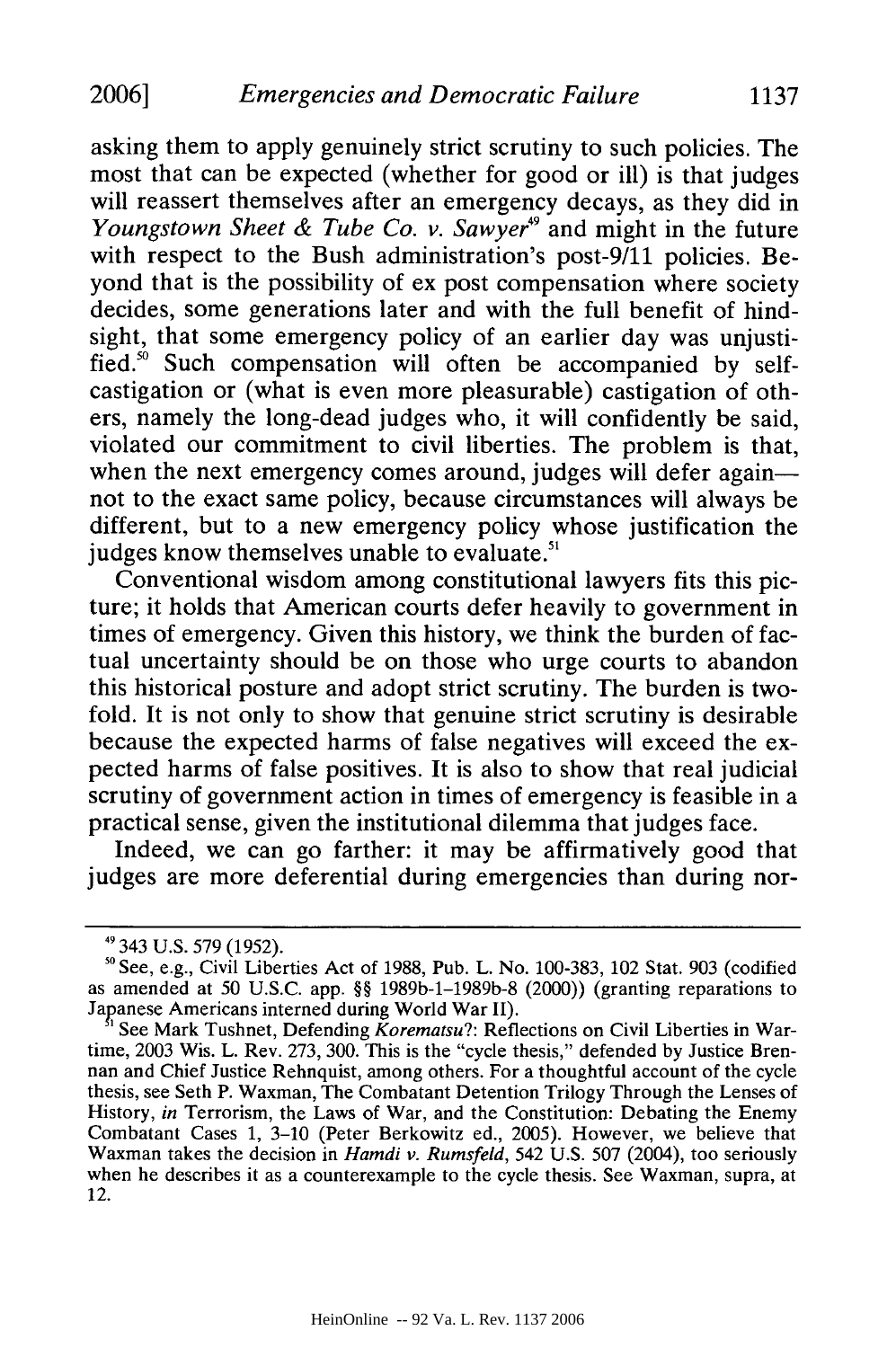mal times. The reason is not only that they believe that the executive branch has more information than they do about the nature of the threat, but also that they think that the public is unified behind their political leaders during emergencies and that the change resulting from this extraordinary political mobilization will often be beneficial. This flows from our argument above that emergencies have often been engines of progressive political change and increasing social justice. Emergencies expand the boundaries of political possibility, often for the better. Judges know they should not stand in the way. We do not insist upon this point, however. We have suggested that deferential judicial review is desirable on error-cost grounds and is inevitable during emergencies in any event. This suffices to undercut the civil-libertarian position that *Carolene Products* review should apply during emergencies.

#### *B. Aliens*

The foregoing points apply to all kinds of *Carolene Products* review during times of emergency, whether conducted to protect resident aliens and other nonvoters, or to protect political and ethnic minorities among the citizenry. We round out our account by considering some distinctive problems involving aliens that, although always present, become more urgent during emergencies.

At first sight, the *Carolene Products* argument seems even stronger when applied to aliens than when applied to political or ethnic minorities. African-Americans have had the right to vote since the end of Jim Crow, Hispanics have significant and increasing political power, and even Arab-Americans have substantial political power. Aliens, by contrast, have no general right to vote, so they cannot directly affect political outcomes and thus would seem especially vulnerable to exploitation by the majority. Courts, on the *Carolene Products* theory, should offer aliens maximal protection by applying strict scrutiny to laws that discriminate against people on the basis of alienage. Such reasoning seems to have influenced the House of Lords, which recently struck down a British law that permitted the Home Secretary to detain without trial foreign nationals who pose a terrorist threat. The court singled out the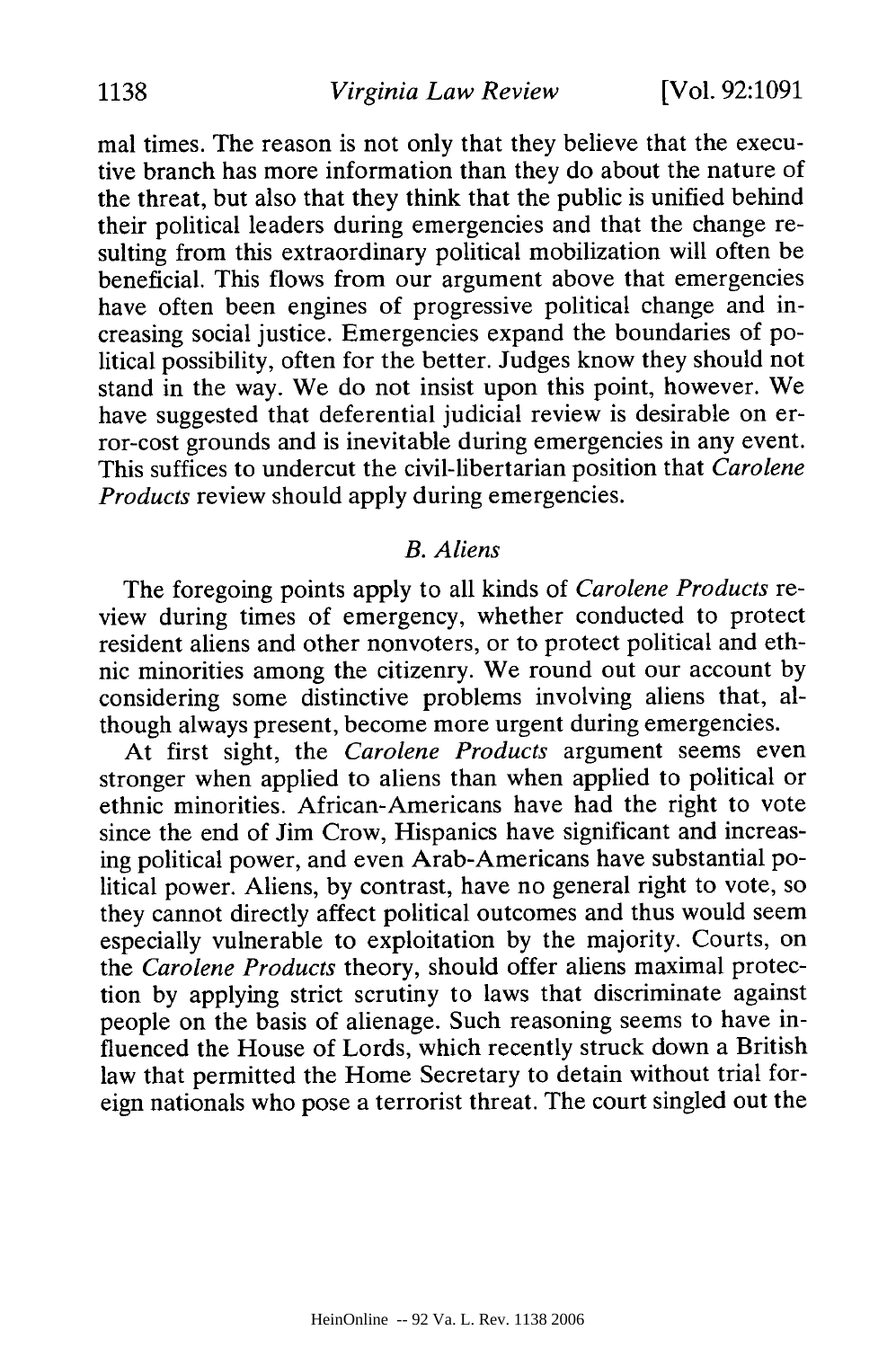law's facial discrimination against aliens; it did not apply to British nationals. $52$ 

There are several reasons for doubting the application of the *Carolene Products* theory to aliens. Initially, the argument raises the puzzle of why America's duties to aliens are so much greater when the aliens reside in American territory than when they reside in their home countries. It is uncontroversial that the U.S. government has much less responsibility over the welfare of aliens living in foreign countries than it has over American citizens, here and abroad. It is also relatively uncontroversial that the U.S. government need not respect the rights of foreign citizens living abroad to the same extent that it must respect the rights of American citizens. Few people think that foreigners should have the right to vote in American elections even though American foreign policy heavily influences their interests. Thus, the question is why all this should change merely because a foreigner crosses the American border.

One possible answer is that it is easier for the U.S. government to protect people on its own territory than to protect people who live abroad. But the U.S. government goes to great effort to protect Americans living abroad. Whatever the practical and logistical differences, they are not extreme enough to justify such a great difference between the treatment of aliens abroad and the treatment of aliens on American soil.

Another possible answer is that the U.S. government does not have any special duties toward aliens generally, but only toward "resident aliens" who reside in the United States for a sufficiently long period of time. We will address this argument below. For now, it is important to note that if this view implies that *Carolene Products* should protect resident aliens but not nonresident aliens, then much of the criticism of the U.S. government's post-9/11 policy loses its force. Except for the interview program, that policy did not target resident aliens; its brunt was borne by nonresident aliens, who were rounded up and deported if their papers were not in order.

The second reason for doubting the application of the *Carolene Products* theory to alienage is that aliens lacking the franchise ac-

 $52$  A and Others v. Sec. of State for the Home Dept. [2004] UKHL 56, [2005] 2 A.C. 68, 112-27 (appeal taken from Eng.).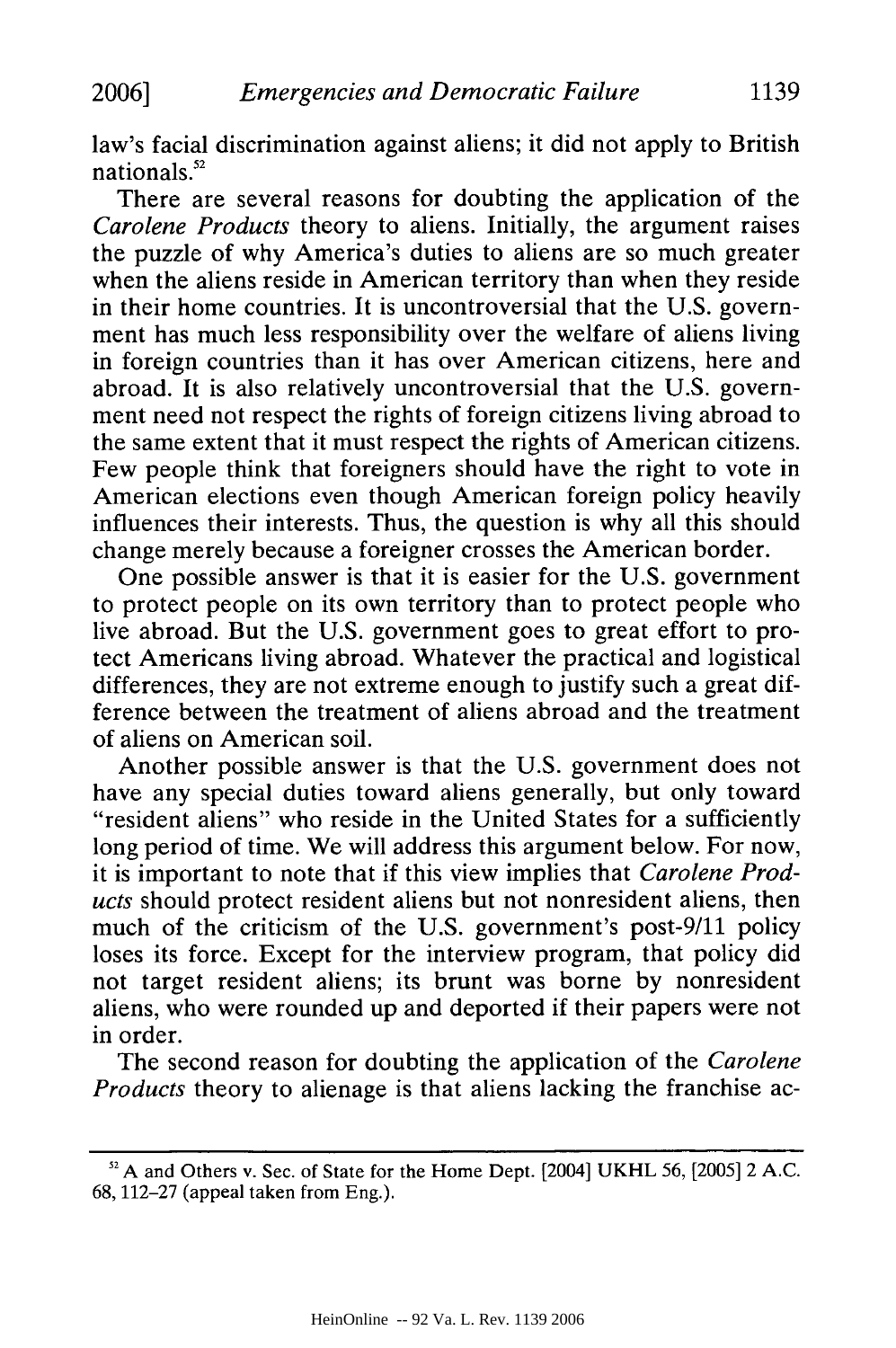tually receive better treatment by the government than the theory implies. This is true in the United States, even though constitutional protections of resident aliens are far less than would be required by *Carolene Products;* and this is true in many foreign countries where there are no constitutional rights to speak of at all. During normal times, aliens who are on American territory are not taxed any more heavily than Americans are; they are not deprived of legal protections; they are not mistreated or discriminated against in any overt way, unlike African-Americans during the Jim Crow era. The post-9/11 emergency did not lead to discrimination against aliens qua aliens; it led to discrimination against only certain aliens—those with some connection to Afghanistan, Pakistan, Saudi Arabia, and other countries with a significant Muslim or Arab population. Although aliens from these countries were subject to more government discrimination than American citizens who share their national origin, that was surely because aliens may be loyal to factions in their home countries, whereas immigrants are assumed to be loyal to the United States. Whatever one thinks about ethnic or religious discrimination of this sort, it is clear that the government did not use 9/11 as a pretext to discriminate against alienage as such; for if it did so, it would not have limited discrimination to only these aliens.

Why do states not engage in greater discrimination against aliens? A fallacy in the *Carolene Products* view is to overlook that the welfare of aliens is itself a component of the welfare of the voting majority, so the self-interest of the majority need not produce exploitation of the minority. The welfare of aliens enters the welfare function of the voting majority in several ways.

First, the voting majority wants foreigners to come to its country-as tourists, who consume goods and services; as students, who pay tuition; and as employees, who bring needed skills. The voting majority hopes that some of these aliens will eventually settle and become citizens. States attract aliens by providing an environment in which discrimination against aliens is discouraged. If states regularly discriminate against aliens, people will be less likely to come. It is this exit option-or the option not to enter-that ensures that aliens' interests are respected by governments.

Second, recent immigrants maintain family and ethnic ties to aliens, and object when these aliens are subjected to government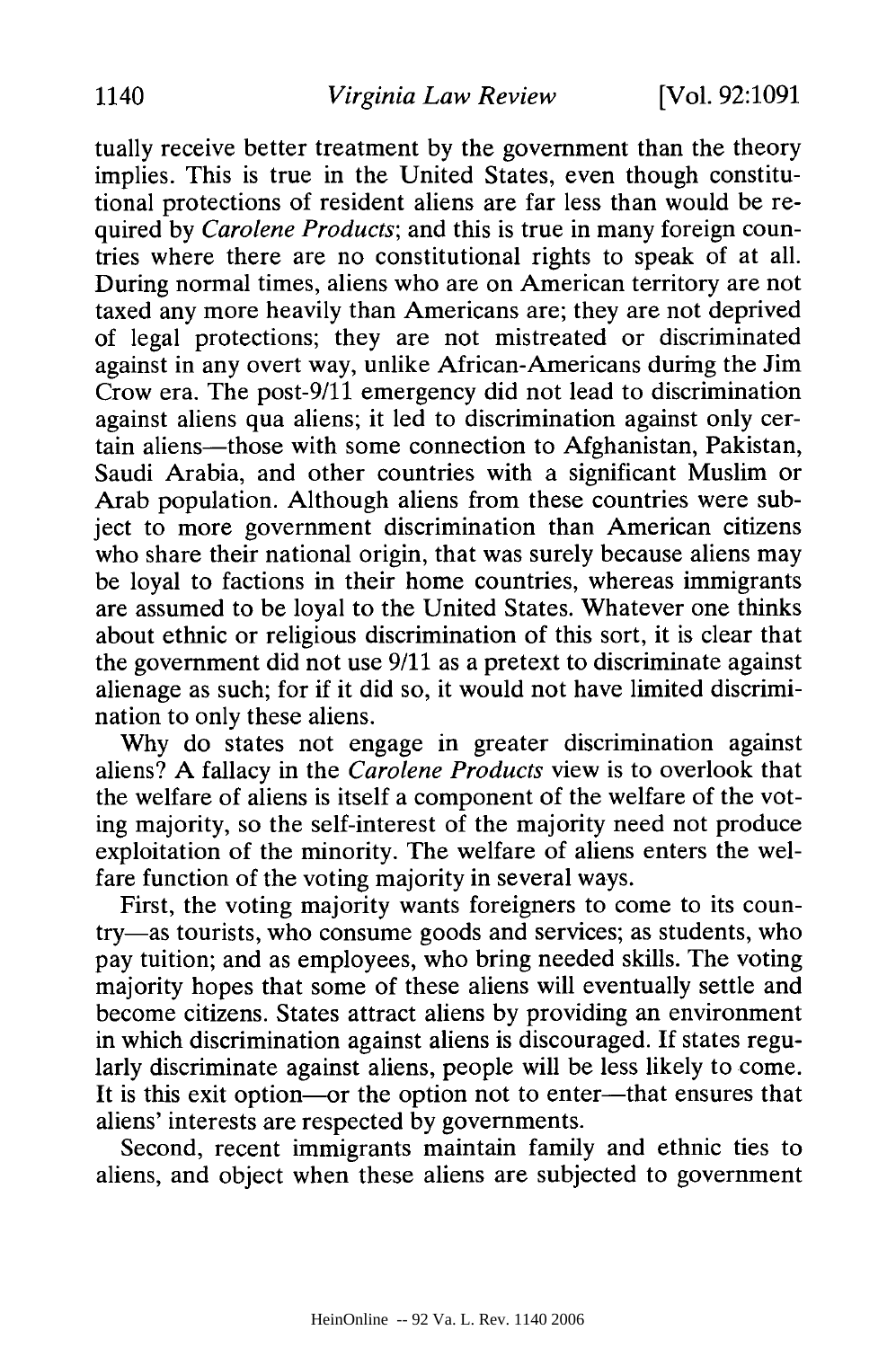discrimination. Mexican-Americans, for example, protested when the American government adopted harsh border control strategies that affected only Mexican nationals and not Mexican-Americans. Clearly, Mexican-Americans worried about the effect of these strategies on friends, relatives, and co-ethnics who had not been naturalized. Arab-Americans objected to many of the 9/11 strategies that affected only Arab aliens, not Arab-Americans. America's tradition of welcoming immigrants and its mosaic of ethnic groups ensure that, in the United States, aliens are treated quite well.

Third, many, if not most resident aliens will eventually become citizens. Politicians thus have an incentive to treat them well; political parties bid against one another for their future support. Aliens cannot vote themselves, but their children, friends, and employers can, and these mechanisms of virtual representation give aliens a degree of political influence, despite their nominal disenfranchisement.

Fourth, members of the voting majority travel abroad, becoming aliens in other countries, and know that their good treatment in foreign countries depends on good treatment of aliens in the United States. If the United States wants to protect Americans abroad, it must promise to protect aliens on American soil. Thus, we can see the mechanism by which aliens obtain political power in the United States. The millions of Americans who enter foreign countries as tourists, students, and employees are members of the "majority" who, under the *Carolene Products* theory, have disproportionate influence on government policy. This majority lobbies the U.S. government to ensure that foreign governments do not engage in unreasonable discrimination against them. The foreign governments demand in return that the  $\overline{U}$ .S. government not engage in unreasonable discrimination against aliens on American soil. These understandings are embodied in countless international conventions and treaties which oblige states to extend various protections to aliens on their soil, reflecting the simple reciprocal logic of alienage.<sup>53</sup> Thus, indirectly, aliens have quite substantial political influence in the United States.

**<sup>&</sup>quot;** See, e.g., Vienna Convention on Consular Relations, Apr. 24, 1963, 21 U.S.T. 77, 596 U.N.T.S. 262.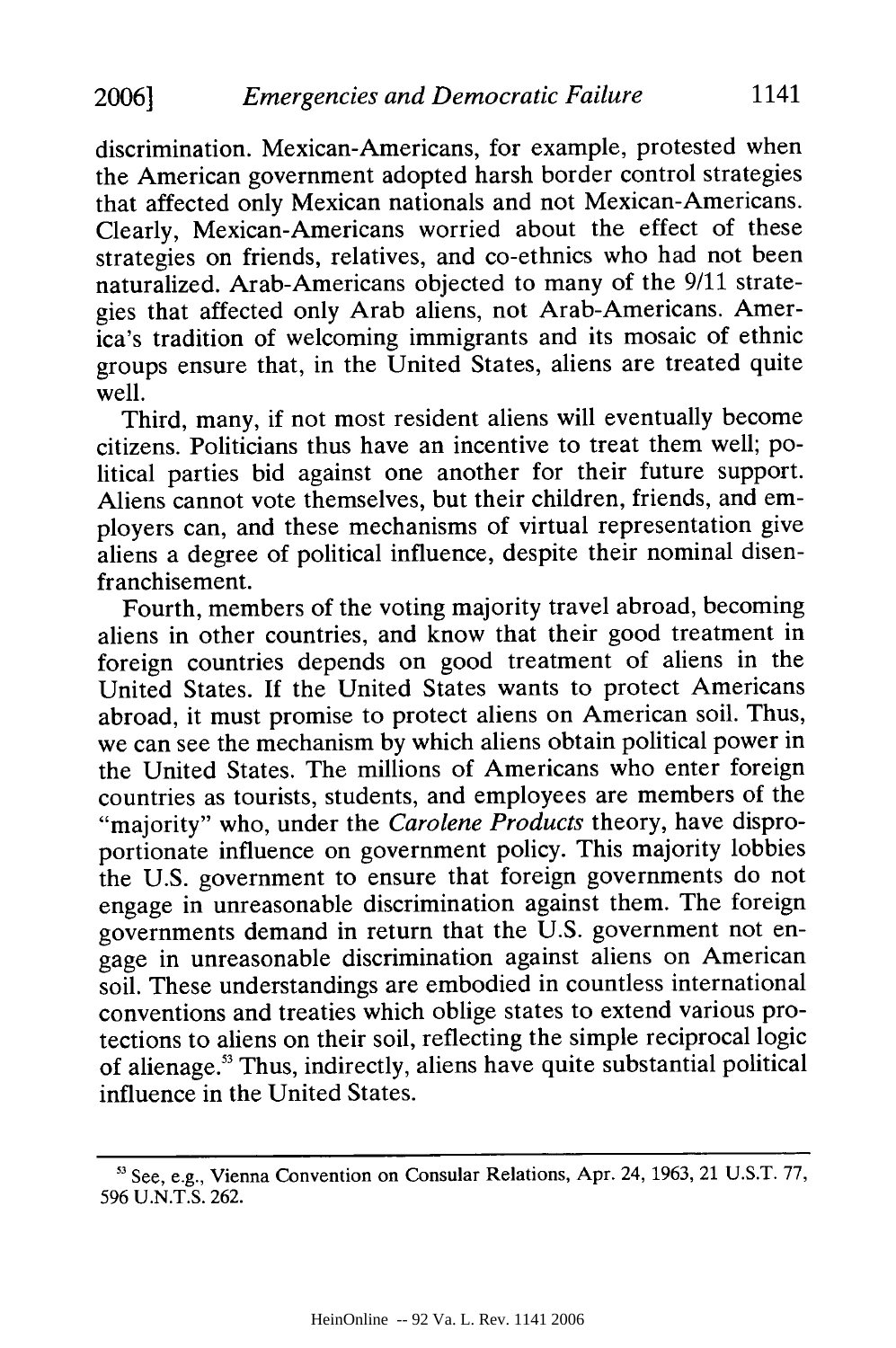A small but telling example of the power of reciprocation occurred in the wake of 9/11. To enhance control of migration, the U.S. government required that aliens entering American territory be fingerprinted. This was a small imposition, but enough to generate retaliation by states that believed that the American response was unreasonable. Brazil, for example, retaliated by requiring that Americans entering Brazil be fingerprinted.<sup>54</sup> Other states confined themselves to diplomatic protest, but even diplomatic protest cannot be ignored. The United States needed to decide whether fingerprinting was important enough that it would be willing to tolerate fingerprinting of Americans, or other intrusive security measures, when Americans entered other countries. Whatever the right decision, our point is that aliens do not lack influence on the American government despite their disenfranchisement. They have influence because Americans are disenfranchised in foreign countries.

There are many other examples of this phenomenon. The Mexican government has joined Mexican-Americans in protesting America's treatment of Mexicans, including its border control policies and the application of the death penalty to Mexicans convicted of capital crimes. Indeed, Mexico brought proceedings against the United States in the International Court of Justice, arguing that the United States violated the Vienna Convention on Consular Relations by failing to notify several dozen Mexican nationals of their right to seek advice from the Mexican consulate after they were arrested for committing serious crimes.<sup>55</sup> Germany and Paraguay brought similar proceedings against the United States.<sup>56</sup> Conversely, the United States has protested when Americans are treated poorly in other states.

To sum up the argument so far, various factors ensure that governments do not treat aliens much more harshly than their own citizens. The most important, in our view, is the implicit contractual relationship between the alien and the host government-one that is enforced by the alien's exit option and the alien's own govern-

<sup>1</sup> 4 Larry Rohter, Brazil Fingerprints Americans (To U.S. Dismay), Int'l Herald Trib., Jan. 10, 2004, at 1.

<sup>&</sup>lt;sup>55</sup> Avena and Other Mexican Nationals (Mex. v. U.S.), 2004 I.C.J. 12 (Mar. 31).

 $^{6}$  LaGrand Case (F.R.G. v. U.S.), 2001 I.C.J. 466 (June 27); Vienna Convention or Consular Relations (Para. v. U.S.), 1998 I.C.J. 248 (Apr. 9).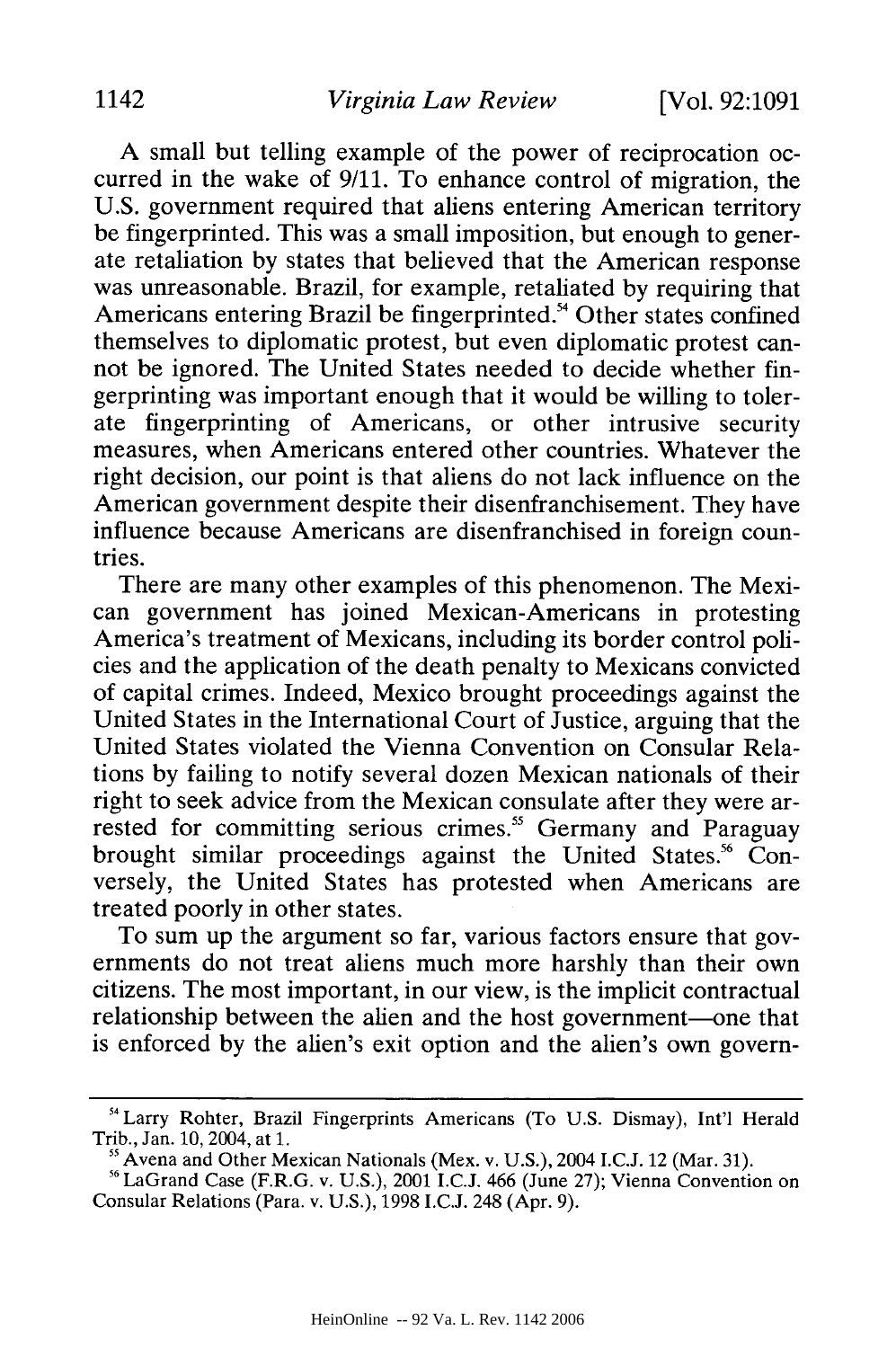ment. To attract and retain aliens who have valuable skills or resources, governments must treat aliens relatively well. This is not to say that this mechanism is perfect. Some governments might not bother to protect their citizens abroad; some governments may be unable to maintain a consistent policy toward aliens; and so forth. But democracy is far from perfect also, and people who are in a political minority but not a "suspect class" entitled to special constitutional protections will often find that the government ignores their interests.

We mentioned above that one might make a distinction between a nonresident alien and a resident alien. Professor Joseph Carens, for example, makes the apparently logical argument that a democracy exists only if government policy rests on the consent of the governed. Resident aliens, unlike foreign tourists or students, are governed in their everyday lives by the law of the state in which they live; therefore, Carens argues, resident aliens ought to have all the rights of citizens, including even the right to vote." If they are nonetheless deprived of the right to vote, the *Carolene Products* theory would seem to provide a case for strict scrutiny of laws that discriminate against them.

This argument is flawed. A resident alien is simply at the midpoint between a nonresident alien and a citizen. Unlike a nonresident alien, the resident alien has numerous local ties (employers, friends, perhaps relatives) who will support the resident alien's interests in the political arena. This kind of "virtual representation" is not sufficient in itself, of course; but in addition, the resident alien, unlike the nonresident alien, can expect to have the right to vote after the period of naturalization is over. A government that discriminates against resident aliens today takes the risk of negative votes tomorrow. Further, unlike a citizen, the resident alien retains the exit option, even if stronger local ties and weaker foreign ties make it less valuable for the resident alien than for the nonresident alien. Unlike a citizen, the resident alien also retains for the short term a "foreign" vote that, as long as the alien's government is democratic, can be used to cause the alien's government to influence the host government's policies toward aliens. Thus, the

**<sup>&</sup>quot;** Joseph H. Carens, Immigration, Democracy, and Citizenship 7-10 (May 23, 2005) (unpublished manuscript, available at http://ptw.uchicago.edu/carens0l.pdf).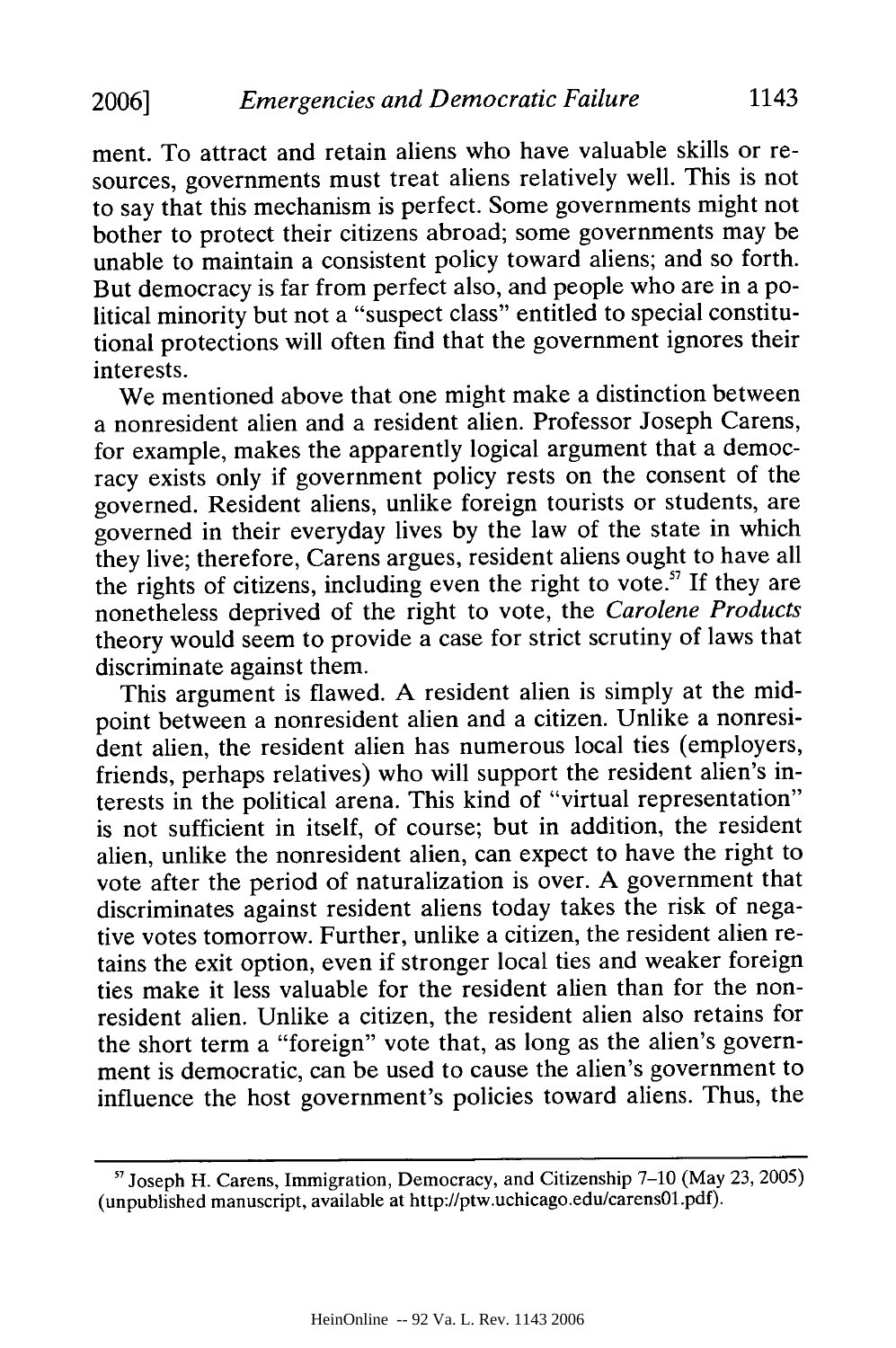resident alien has three weak instruments for influencing the host government—the weak exit option, the future vote, and the current "foreign" vote—whereas the citizen has one strong instrument the present ability to vote. These three weak instruments, however, may well be as good as one strong instrument. Finally, governments have an interest not only in attracting aliens, but also in encouraging some of them to become permanent residents. Aliens can choose for themselves whether they prefer to become residents or not. If the government unreasonably discriminates against resident aliens, then aliens---prior to becoming residents-can take this into account.

All of these considerations fade when our focus turns from resident aliens to the children of resident aliens. Children-especially children raised in the host state-will have strong ties with the host state, and thus their exit option will be weak. Once they become adults, they are in the position described by Carens: subject to regulation, and therefore entitled to representation. Happily, in the United States, such children automatically obtain citizenship, so the *Carolene Products* problem does not come into existence. This leaves only the case of people who are born abroad, brought to the United States as young children, and then raised in the United States. These people have strong ties to the United States, few or no ties to foreign nations, and no vote. This small class of people could potentially be brought under the *Carolene Products* umbrella, though again, as far as we know, they are not subject to the kind of intensive discrimination that motivates the theory of strict scrutiny.

Marginal cases aside, the extension of the *Carolene Products* theory from local minorities to aliens is unsound. Aliens, unlike ethnic or religious minorities, have an exit option and enjoy the protection of foreign governments. Although these advantages may not necessarily be more valuable than the right to vote in American elections (though they may be), the right to vote is not the appropriate baseline because aliens do not belong to the demos, or do so only in a limited and imperfectly understood fashion. In the terms we have used here, strict review of laws and policies targeting aliens is unjustified.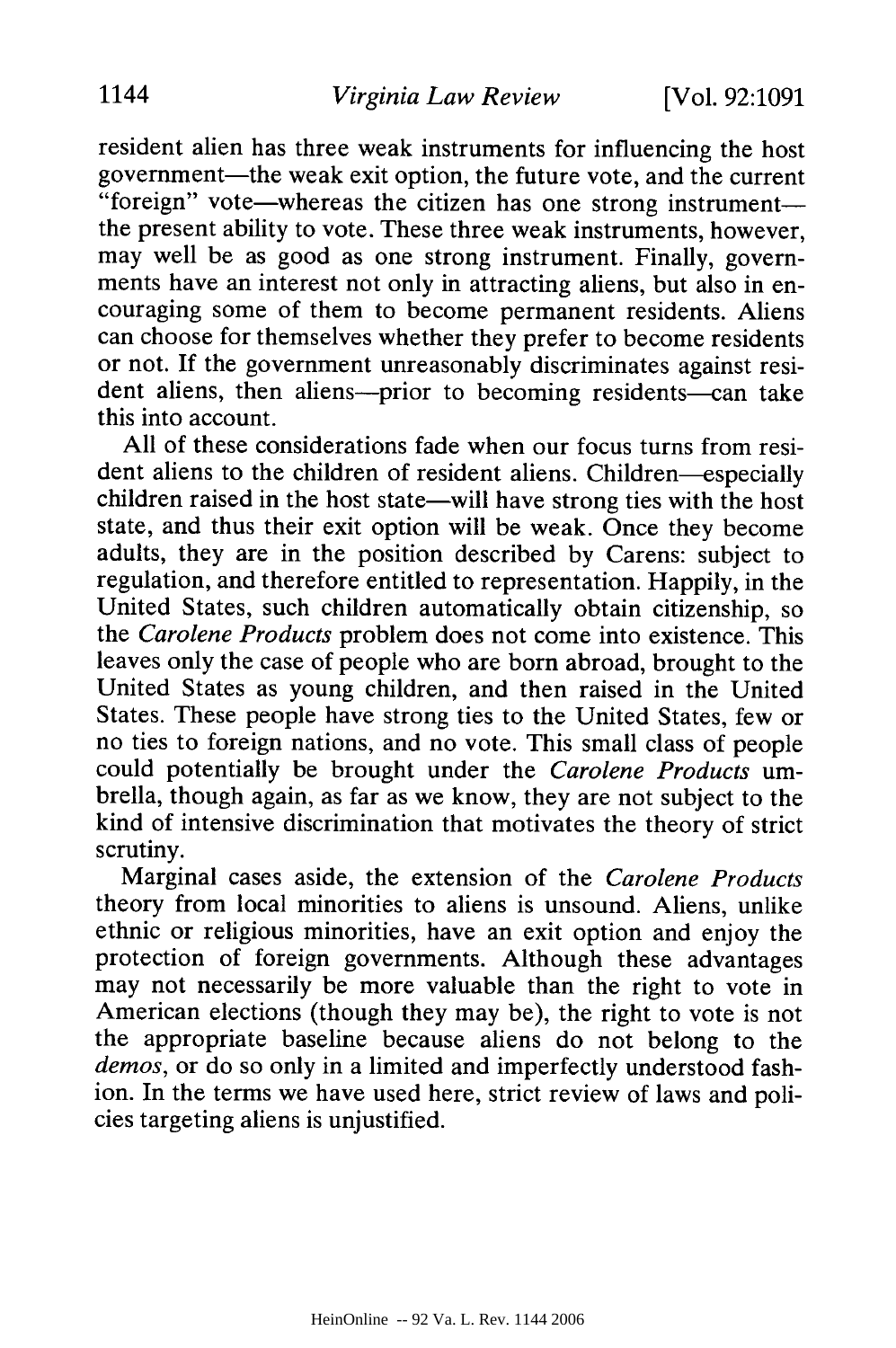#### **CONCLUSION**

We began with a simple view about security and liberty. This view suggests, as an expository device, that a rational and wellmotivated government will balance the value of security and liberty, recalibrating the level at which both goods are provided as circumstances change over time. The democratic failure theory, whose legal corollary is *Carolene Products,* offers an internal critique of the tradeoff thesis, based on failure of political representation to take all affected interests into account. Against this we have argued that democratic failure is no more likely during emergencies than normal times, and that courts are less able to prevent democratic failure during emergencies. It follows that judicial deference should increase during emergencies. It is hard to say exactly how much deference is optimal, but we have argued that the historical level of deference, which has been quite high during the throes of emergency, is both desirable and predictable.

There is no need to repeat our criticisms of the democratic failure theory in any more detail, but we will underscore the consequences of rejecting it. A model judicial opinion for our view is *Dennis v. United States,* which applied first-order balancing of liberty interests and security needs to uphold the convictions of Communists who advocated the overthrow of the U.S. government. 8 As in *Korematsu,* Justice Jackson's concurrence in *Dennis* explains the institutional dynamics that make deference predictable in this sort of case:

If we must decide that this Act and its application are constitutional only if we are convinced that petitioner's conduct creates a "clear and present danger" of violent overthrow, we must appraise imponderables, including international and national phenomena which baffle the best informed foreign offices and our most experienced politicians.... No doctrine can be sound whose application requires us to make a prophecy of that sort in the guise of a legal decision.<sup>59</sup>

<sup>341</sup> U.S. 494 (1951).

 $<sup>59</sup>$  Id. at 570 (Jackson, J., concurring).</sup>